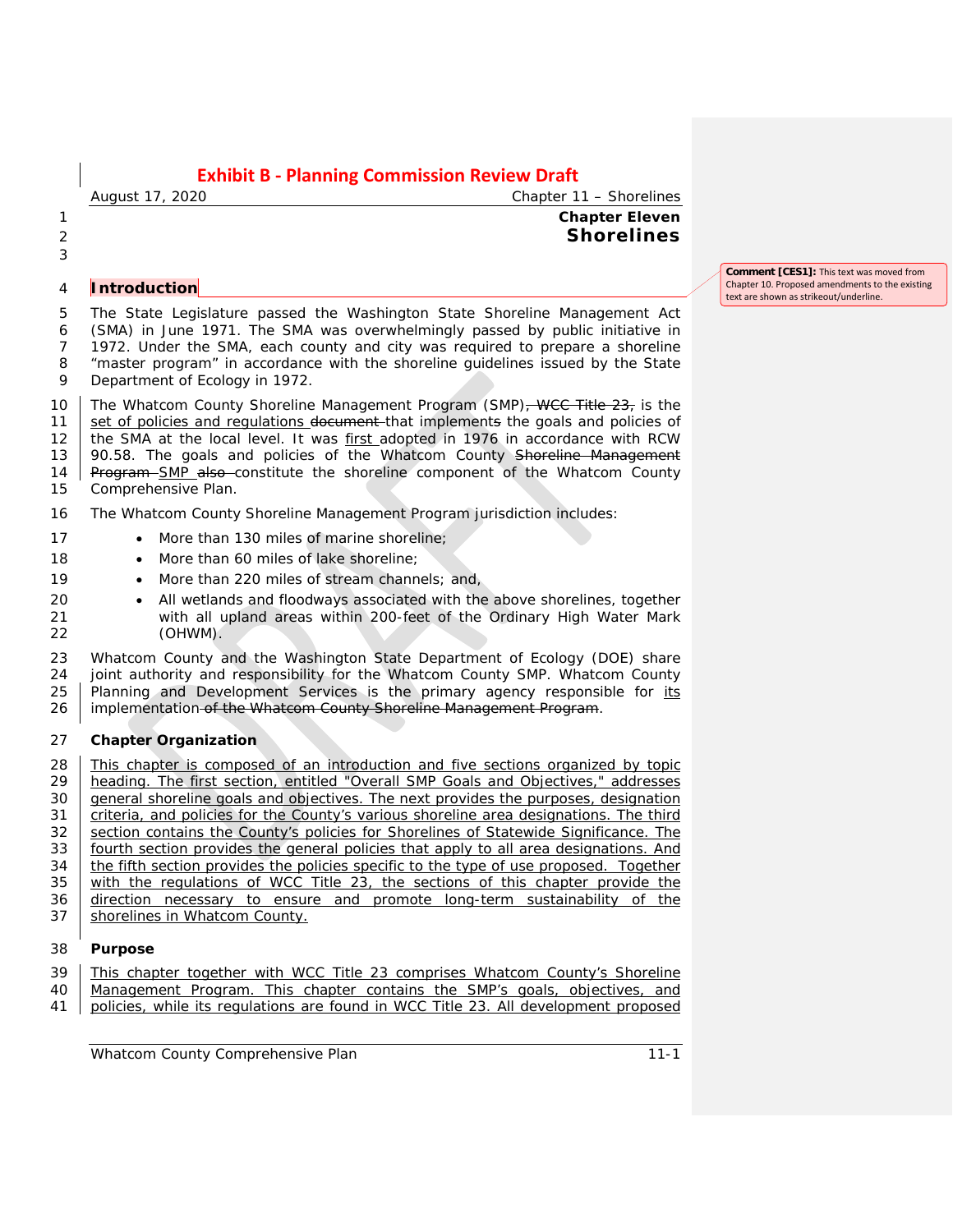|                | <b>Exhibit B - Planning Commission Review Draft</b>                                                                                                                |
|----------------|--------------------------------------------------------------------------------------------------------------------------------------------------------------------|
|                | Chapter 11 - Shorelines<br>August 17, 2020                                                                                                                         |
| 1              | within jurisdictional shorelines must be consistent with both the policies of this                                                                                 |
| $\overline{2}$ | chapter and the regulations of WCC Title 23.                                                                                                                       |
| 3              | The Shoreline Management Act (SMA) was developed and adopted to protect "the                                                                                       |
| 4              | most valuable and fragile of [the state's] natural resources from the "inherent harm                                                                               |
| 5              | in uncoordinated and piecemeal development of the state's shorelines" (quotes                                                                                      |
| 6              | from RCW 90.58.020). The SMA in Chapter 90.58 RCW contains three distinct but                                                                                      |
| 7              | related priorities:                                                                                                                                                |
| 8              | 1. The promotion of shoreline uses that are both water-oriented and                                                                                                |
| 9              | appropriate for the broader environmental context. Developments such as                                                                                            |
| 10             | single family residences, recreational areas, and water-dependent businesses                                                                                       |
| 11             | such as marinas are considered priority uses provided they are constructed in                                                                                      |
| 12             | a manner "consistent with control of pollution and prevention of damage to                                                                                         |
| 13             | the environment" (quote from RCW 90.58.020).                                                                                                                       |
| 14             | 2. The SMA requires local governments to take an active role in protecting the                                                                                     |
| 15             | shoreline ecology: the water, the land, the vegetation and the wildlife. The                                                                                       |
| 16             | state quidelines are explicit: "Local master programs shall include regulations                                                                                    |
| 17             | and mitigation standards ensuring that each permitted development will not                                                                                         |
| 18             | cause a net loss of ecological functions of the shoreline." (WAC 173-26-                                                                                           |
| 19             | $186(8)(b)(i)$ .)                                                                                                                                                  |
| 20             | 3. The SMA also promotes public access to the shoreline by requiring protection                                                                                    |
| 21             | of existing public access features and requiring certain types of new                                                                                              |
| 22             | development to include public access.                                                                                                                              |
| 23             | The SMP regulations (WCC Title 23) apply to individual projects, and impacts of                                                                                    |
| 24             | shoreline development are evaluated on a project-by-project basis. However, the                                                                                    |
| 25             | SMP goals and policies, shoreline designations, regulations, and the restoration plan                                                                              |
| 26             | are comprehensively structured to achieve no net loss of shoreline ecological                                                                                      |
| 27             | functions as a whole in Whatcom County.                                                                                                                            |
| 28             | <b>GMA Goals and Countywide Planning Policies</b>                                                                                                                  |
| 29             | First adopted in 1990, The Growth Management Act (GMA) is a series of state                                                                                        |
| 30             | statutes that requires fast-growing cities and counties to develop a comprehensive                                                                                 |
| 31             | plan to manage their population growth. It is primarily codified under Chapter                                                                                     |
| 32             | 36.70A RCW, although it has been amended and added to in several other parts of                                                                                    |
| 33<br>34       | the RCW. Under RCW 36.70A.020, the GMA established a series of 13 goals that<br>should act as the basis of all comprehensive plans. In 2003, the legislature added |
| 35             | the goals and policies of the Shoreline Management Act as the fourteenth GMA goal                                                                                  |

37 As of this time, there are no Countywide Planning Policies that address 38 development in the shoreline.

36 (RCW 36.70A.480). The shoreline goals may be found at RCW 90.58.020.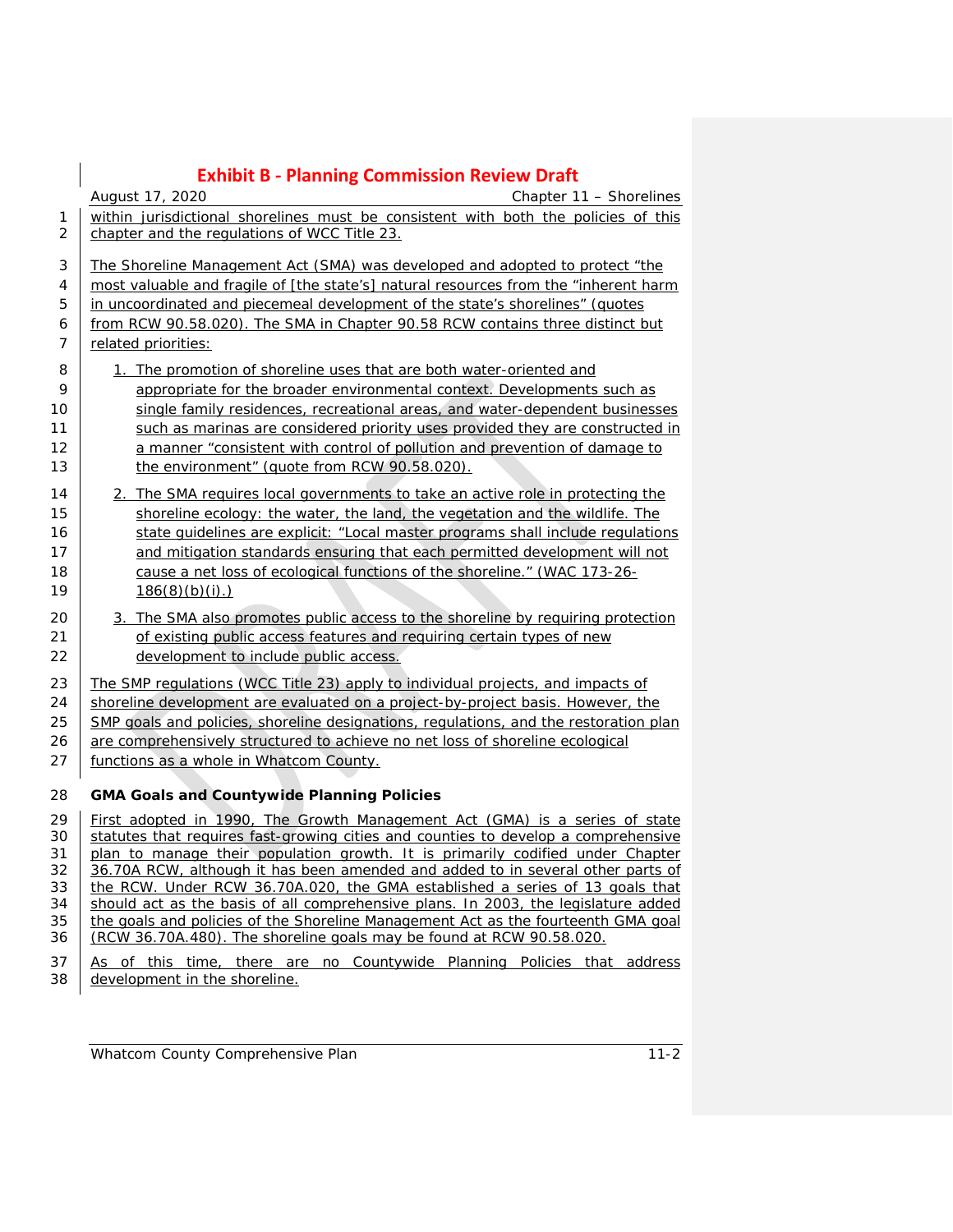*August 17, 2020 Chapter 11 – Shorelines*

#### 1 **GMA SMA Requirements**

 Under the provisions of the SMA, all development along shorelines of the state is required to comply with the provisions of local shoreline master programs. The 4 Whatcom County Shoreline Management ProgramSMP works with other chapters of the Whatcom County Code to protect and preserve saltwater and freshwater shorelines throughout the county by managing natural resources and directing development and land use suitable for the shoreline environment.

### 8 **23.10.030 Governing Principles**

9 The following principles, along with the policy statements of RCW 90.58.020 and 10 the principles of Chapter 173-26 WAC, establish basic concepts that underpin the 11 goals, policies, and regulations of the SMPShoreline Management Plan (SMP)this 12  $|$  program:

- 13 A. Any inconsistencies between the SMPthis program and the Shoreline 14 Management Act (SMAAct) must be resolved in accordance with the SMAAct.
- 15 B. The policies of the SMP this program may be achieved by diverse means, one 16 of which is regulation. Other means<sub>r</sub> authorized by the SMAAct, include, but 17 are not limited to: acquisition of lands and/or easements by purchase or gift, 18 incentive programs, and implementation of capital facility and/or 19 nonstructural programs.
- 20 C. Protecting the shoreline environment is an essential statewide policy goal, 21 consistent with other policy goals. Permitted and/or exempt development, 22 actions taken prior to the **SMAAct's** adoption, and/or unregulated activities 23 can impair shoreline ecological processes and functions. The SMPThis 24 **program** protects shoreline ecology from such impairments in the following 25 ways:
- 26 1. By using a process that identifies, inventories, and ensures meaningful<br>27 and understanding of current and potential ecological functions provided by understanding of current and potential ecological functions provided by 28 shorelines.
- 29 2. By including policies and regulations that require mitigation of **significant** 30 **adverse impacts in a manner that ensures no net loss of shoreline** 31 ecological functions. The required mitigation shall include avoidance, 32 minimization, and compensation of impacts in accordance with the 33 **policies and regulations for mitigation sequencing in WCC 23-90-030-and** 34 the Whatcom County Critical Areas Ordinance (CAO, Chapter 16.16 WCC). 35 The SMPThis program and any future amendment thereto shall ensure no 36 net loss of shoreline ecological functions and processes on a 37 programmatic basis in accordance with the baseline functions present as 38 of the date of adoption of the comprehensive SMP updatethis program, 39 February 27, 2007.
- 40 3. By including policies and regulations to address cumulative impacts, 41 including ensuring that the cumulative effect of exempt development will 42 not cause a net loss of shoreline ecological functions, and by fairly

**Comment [CES2]:** These principles have been moved from 23.10.030.

**Comment [RE3]:** Cliff to do: This should also be state in the regulations, per the RCW.

**Comment [MD4]:** Deleting "significant," as there is no such threshold under SMA.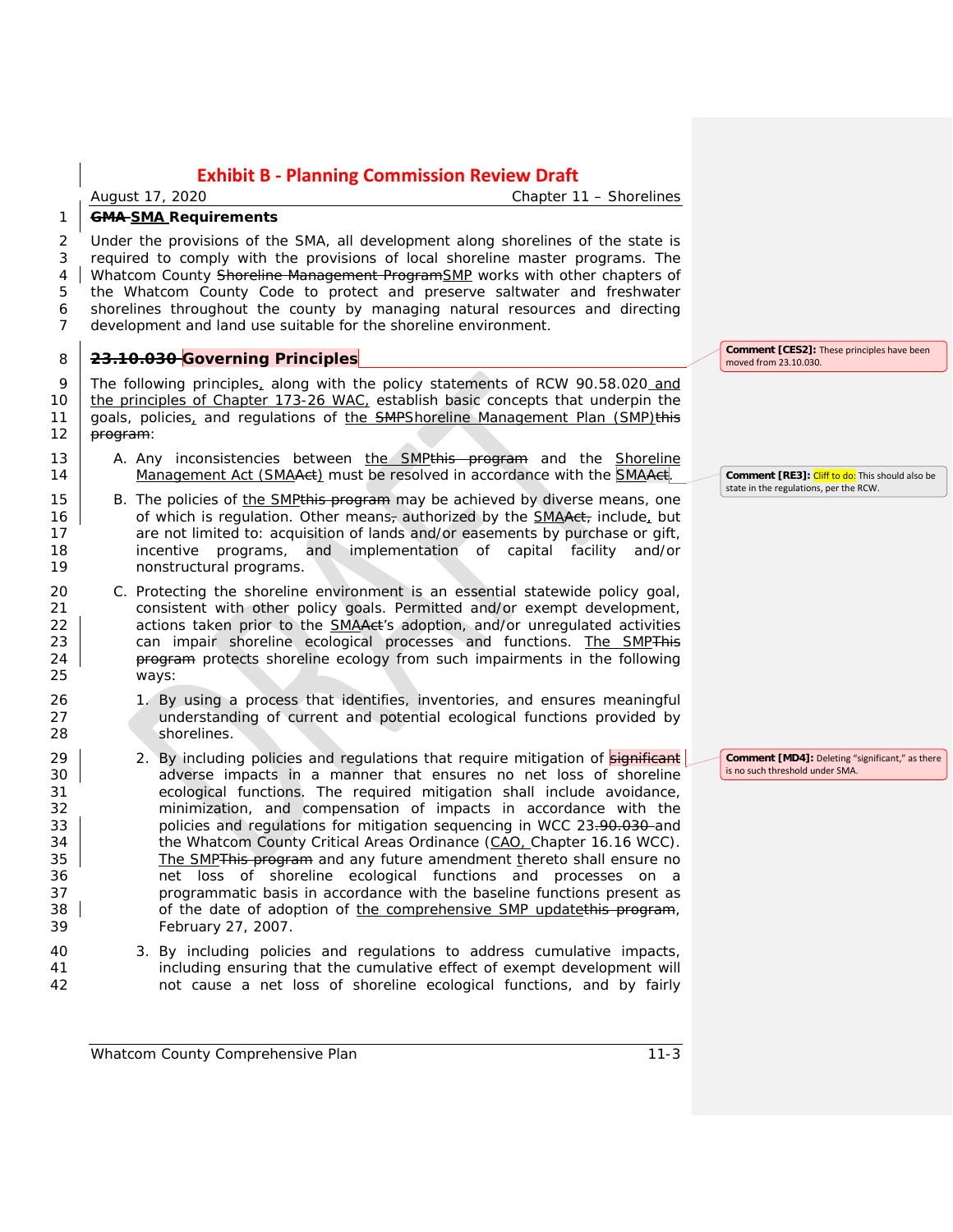|                                | <b>Exhibit B - Planning Commission Review Draft</b>                                                                                                                                                                                                                                                                                                                                                                                                                                |  |
|--------------------------------|------------------------------------------------------------------------------------------------------------------------------------------------------------------------------------------------------------------------------------------------------------------------------------------------------------------------------------------------------------------------------------------------------------------------------------------------------------------------------------|--|
|                                | Chapter 11 - Shorelines<br>August 17, 2020                                                                                                                                                                                                                                                                                                                                                                                                                                         |  |
| 1<br>2                         | allocating the burden of addressing such impacts among development<br>opportunities.                                                                                                                                                                                                                                                                                                                                                                                               |  |
| 3<br>4<br>5<br>6<br>7          | 4. By including regulations and regulatory incentives designed to protect<br>shoreline ecological functions, and restore impaired ecological functions<br>where such opportunities have been identified, consistent with the<br>Shoreline Management Program Restoration Plan developed by Whatcom<br>County.                                                                                                                                                                      |  |
| 8<br>9<br>10<br>11<br>12<br>13 | D. Regulation of private property to implement <b>SMPprogram</b> goals such as<br>public access and protection of ecological functions and processes must be<br>consistent with all relevant constitutional and other legal limitations. These<br>include, but are not limited to, civil rights guaranteed by the U.S. and state<br>Constitutions, recent-pertinent federal and state case law, and state statutes,<br>such as RCW 34.05.328 and 43.21C.060 and Chapter 82.02 RCW. |  |
| 14<br>15<br>16<br>17           | E. Regulatory or administrative actions contained herein-must be implemented<br>consistent with the public trust doctrine and other applicable legal principles<br>as appropriate and must not unconstitutionally infringe on private property<br>rights or result in an unconstitutional taking of private property.                                                                                                                                                              |  |
| 18<br>19<br>20                 | F. The regulatory provisions of the SMPthis program are limited to jurisdictional<br>shorelinesshorelines of the state, whereas the planning functions of the<br>SMP <sub>this</sub> program may extend beyond the designated shoreline boundaries.                                                                                                                                                                                                                                |  |
| 21<br>22<br>23<br>24           | G. The policies and regulations established by the <b>SMP</b> program must be<br>integrated and coordinated with those policies and rules of the Whateom<br>County-Comprehensive Plan and development regulations adopted under the<br>Growth Management Act (GMA) and RCW 34.05.328.                                                                                                                                                                                              |  |
| 25<br>26<br>27<br>28           | H. Consistent with the policy and use preferences of RCW 90.58.020, Whatcom<br>County should balance the various policy goals of the SMP <sub>this</sub> program giving<br>consideration to other relevant local, state, and federal regulatory and non-<br>regulatory programs.                                                                                                                                                                                                   |  |
| 29                             | Chapter 23.20 Overall SMP Goals and Objectives                                                                                                                                                                                                                                                                                                                                                                                                                                     |  |
| 30                             | 23.20.005 Generally.                                                                                                                                                                                                                                                                                                                                                                                                                                                               |  |
| 31<br>32<br>33<br>34           | This section chapter describes contains overall program SMP goals and objectives.<br>They provide the comprehensive foundation and framework upon which the<br>shoreline area designations, policies, regulations, and administrative procedures are<br>based.                                                                                                                                                                                                                     |  |
| 35<br>36<br>37<br>38           | The general policies and regulations (in a later section of this chapter and in<br><b>Chapter-Title 23-90 WCC</b> , respectively) and the specific use policies and regulations<br>(in a later section of this chapter and in <b>Chapter-Title 23.100 WCC</b> , respectively)<br>are the means by which these goals and objectives are implemented.                                                                                                                                |  |
| 39                             | 23.20.010 Adoption.                                                                                                                                                                                                                                                                                                                                                                                                                                                                |  |
| 40<br>41                       | In addition to the policy adopted in WCC 23.10.020(C), the following goals and<br>objectives relating to the program elements specified in RCW 90.58.100(2) are                                                                                                                                                                                                                                                                                                                    |  |

*Whatcom County Comprehensive Plan 11-4*

**Comment [MD5]:** Moved all policy content from Chapter 23.20. This section reviewed and coordinated with Title 23 updates.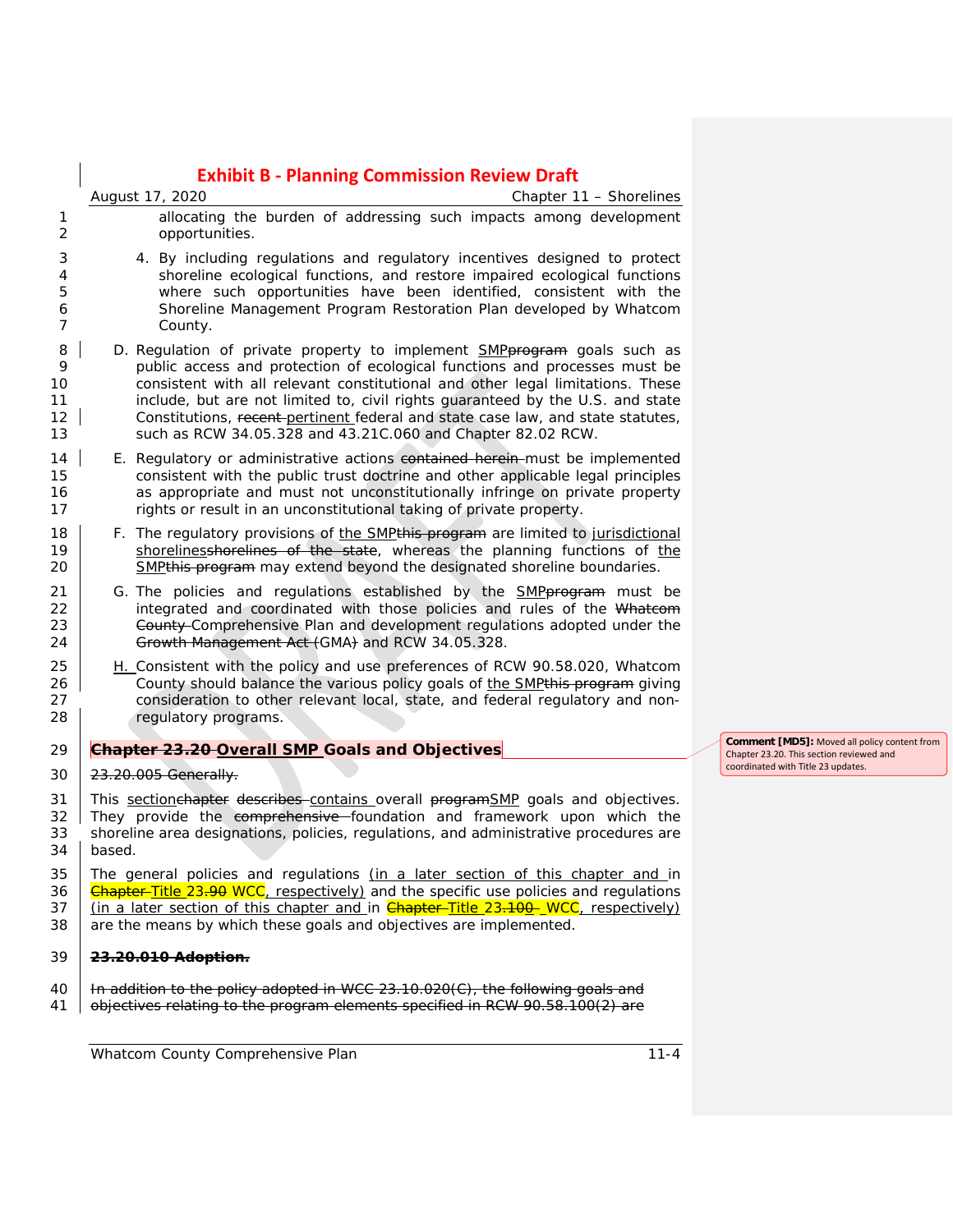*August 17, 2020 Chapter 11 – Shorelines*

1 hereby adopted. They provide the comprehensive foundation and framework upon 2 which the shoreline area designations, policies, regulations, and administrative **procedures are based.** 

#### **23.20.020 Economic Ddevelopment.**

 The economic development element provides for the location and design of industries, transportation facilities, port facilities, tourist facilities, commerce, and other developments that are particularly dependent upon a shoreline location and/or use of the shorelines of the state.

### **Goal 11A: Goal. To cCreate and maintain an economic environment that can coexist harmoniously with the natural and human environment.**

- 12 B. Cobiectives.
- 11A-1: Encourage economic development that has minimal adverse effects and mitigates unavoidable impacts upon shoreline ecological functions and processes and the built environment.
- 16 11A-2: Encourage shoreline development that has a positive effect upon economic and social activities of value to the region.
- 18 | 11A-3: Encourage new water-dependent, water-related, and water-<br>19 | enjoyment economic development in priority order. enjoyment economic development in priority order.
- $11A-4$ : Encourage economic development that is consistent with the adopted Comprehensive Economic Development Strategy **CEDS**) for Whatcom County.
- 23 11A-5: Implement economic development policies contained in other 24 | chapters of the Whatcom County Comprehensive Plan in 25 Shoreline areas consistent with this chapter, Title 23 WCC **program** and the SMAAct.
- 11A-6: Encourage new economic development to locate in areas that are already developed with similar uses.
- 29 11A-7: Discourage expansion of existing development that is 30 incompatible with the Comprehensive Planthis program, Title 23 31 WEC, or the character of the local area, or the Whatcom County Comprehensive Plan.

### **23.20.030 Public aAccess.**

34 The public access element provides for public access to publicly owned or privately owned shoreline areas where the public is granted a right of use or access.

 **Goal 11B:A. Goal. To iIncrease the general public's ability of the general public to reach, touch, and enjoy the water's edge, to travel on the waters of the state, and/or to view the water and the shoreline from adjacent locations; provided, that private rights, the public safety, and shoreline ecological functions and processes are** 

**Comment [MD6]:** Moved up.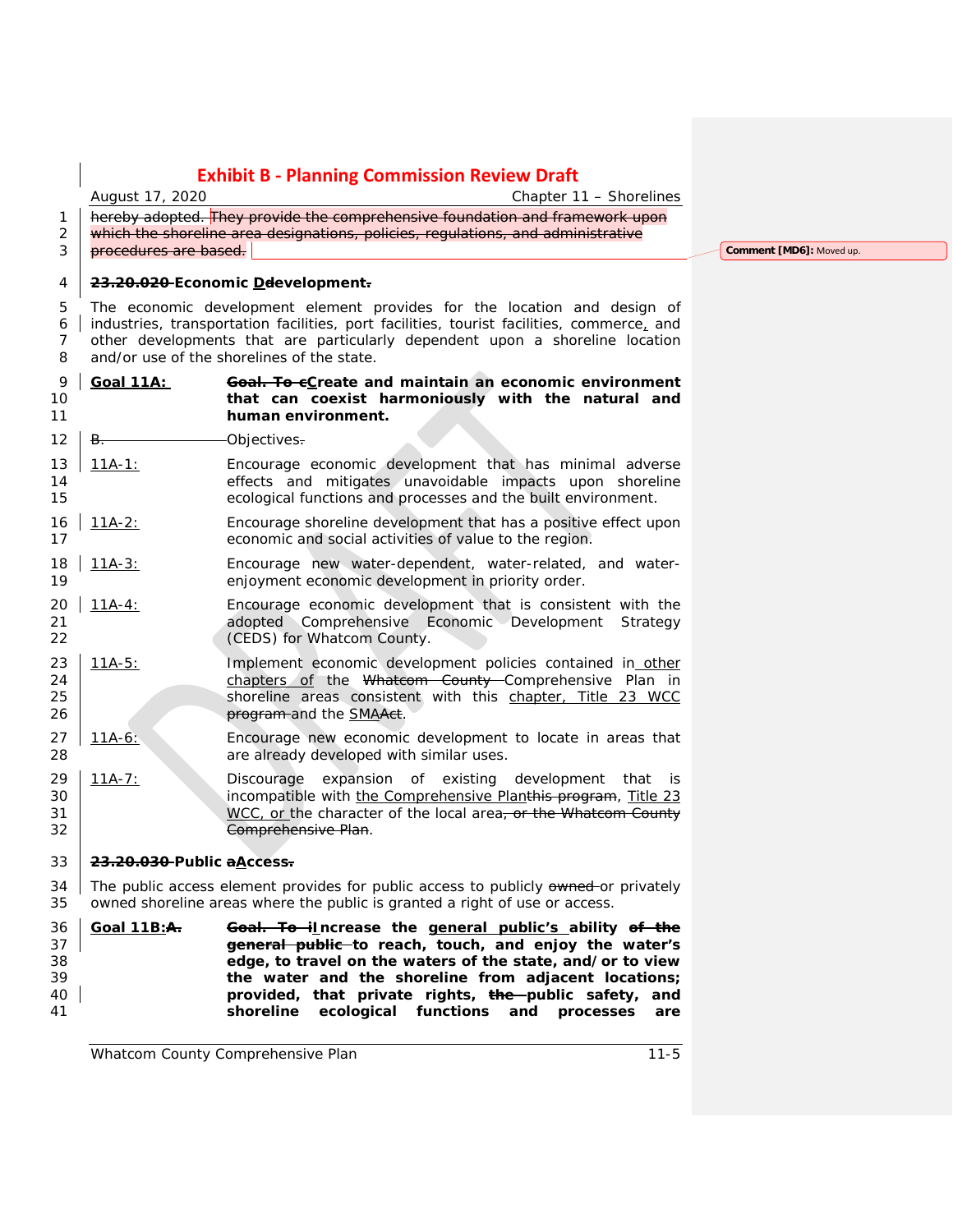|                                        | <b>Exhibit B - Planning Commission Review Draft</b>                                                                                                                                                                                                                                                                                                                                          |                                                                                                                                                                                                                                                                                                                                                                                                                                                   |  |  |
|----------------------------------------|----------------------------------------------------------------------------------------------------------------------------------------------------------------------------------------------------------------------------------------------------------------------------------------------------------------------------------------------------------------------------------------------|---------------------------------------------------------------------------------------------------------------------------------------------------------------------------------------------------------------------------------------------------------------------------------------------------------------------------------------------------------------------------------------------------------------------------------------------------|--|--|
|                                        | August 17, 2020                                                                                                                                                                                                                                                                                                                                                                              | Chapter 11 – Shorelines                                                                                                                                                                                                                                                                                                                                                                                                                           |  |  |
| 1<br>2                                 |                                                                                                                                                                                                                                                                                                                                                                                              | consistent<br>with<br>U.S.<br>protected<br>the<br>and<br>state<br>Constitutions, state case law, and state statutes.                                                                                                                                                                                                                                                                                                                              |  |  |
| 3                                      | В.                                                                                                                                                                                                                                                                                                                                                                                           | Objectives $\therefore$                                                                                                                                                                                                                                                                                                                                                                                                                           |  |  |
| 4<br>5<br>6                            | $11B-1:$                                                                                                                                                                                                                                                                                                                                                                                     | Locate, design, manage, and maintain public access in a manner<br>that protects shoreline ecological functions and processes and<br>the public health and safety.                                                                                                                                                                                                                                                                                 |  |  |
| 7<br>8                                 | $11B-2:$                                                                                                                                                                                                                                                                                                                                                                                     | Design and manage public access in a manner that ensures<br>compatibility with water-dependent uses.                                                                                                                                                                                                                                                                                                                                              |  |  |
| 9<br>10<br>11<br>12<br>13              | $11B-3:$                                                                                                                                                                                                                                                                                                                                                                                     | Where appropriate, acquire access to publicly owned tidelands<br>and shorelands. Encourage cooperation among the County,<br>landowners, developers, and other agencies and organizations<br>to enhance and increase public access to shorelines as specific<br>opportunities arise.                                                                                                                                                               |  |  |
| 14                                     | $11B-4:$                                                                                                                                                                                                                                                                                                                                                                                     | Provide and protect visual access to shorelines and tidelands.                                                                                                                                                                                                                                                                                                                                                                                    |  |  |
| 15<br>16<br>17<br>18<br>19             | $11B-5:$                                                                                                                                                                                                                                                                                                                                                                                     | Require physical or visual access to shorelines as a condition of<br>approval for shoreline development activities commensurate<br>with the impacts of such development and the corresponding<br>benefit to the public, and consistent with constitutional<br>limitations.                                                                                                                                                                        |  |  |
| 20<br>21                               | $11B-6:$                                                                                                                                                                                                                                                                                                                                                                                     | Develop and manage public access to prevent adverse impacts<br>to adjacent private shoreline properties and developments.                                                                                                                                                                                                                                                                                                                         |  |  |
| 22                                     |                                                                                                                                                                                                                                                                                                                                                                                              |                                                                                                                                                                                                                                                                                                                                                                                                                                                   |  |  |
| 23<br>24<br>25<br>26<br>27             | 23.20.040 Recreation.<br>The recreation element provides for the preservation and expansion of water-<br>oriented recreational opportunities that facilitate the public's ability to enjoy the<br>physical and aesthetic qualities of the shoreline through parks, public access to<br>tidelands and beaches, bicycle and pedestrian paths, viewpoints, and other<br>recreational amenities. |                                                                                                                                                                                                                                                                                                                                                                                                                                                   |  |  |
| 28<br>29                               | <b>Goal 11C:A.</b>                                                                                                                                                                                                                                                                                                                                                                           | Goal. To pProvide opportunities and space for diverse<br>forms of water-oriented recreation.                                                                                                                                                                                                                                                                                                                                                      |  |  |
| 30                                     | B.                                                                                                                                                                                                                                                                                                                                                                                           | Objectives:                                                                                                                                                                                                                                                                                                                                                                                                                                       |  |  |
| 31<br>32<br>33                         | <u> 11C-1:</u>                                                                                                                                                                                                                                                                                                                                                                               | Locate, develop, manage, and maintain recreation areas in a<br>manner that protects shoreline ecological functions<br>and<br>processes                                                                                                                                                                                                                                                                                                            |  |  |
| 34<br>35<br>36<br>37<br>38<br>39<br>40 | $11C-2:$                                                                                                                                                                                                                                                                                                                                                                                     | Provide a balanced choice of water-oriented public recreational<br>opportunities regionally. Ensure that shoreline recreation<br>facilities serve projected County growth in accordance with the<br>level of service standards established in the Whatcom County<br>Comprehensive Plan and related goals and policies;--<br>Comprehensive Park and Recreation Open Space Plan-Lthe<br>Whatcom County Bicycle Plan-Land the Natural Heritage Plan. |  |  |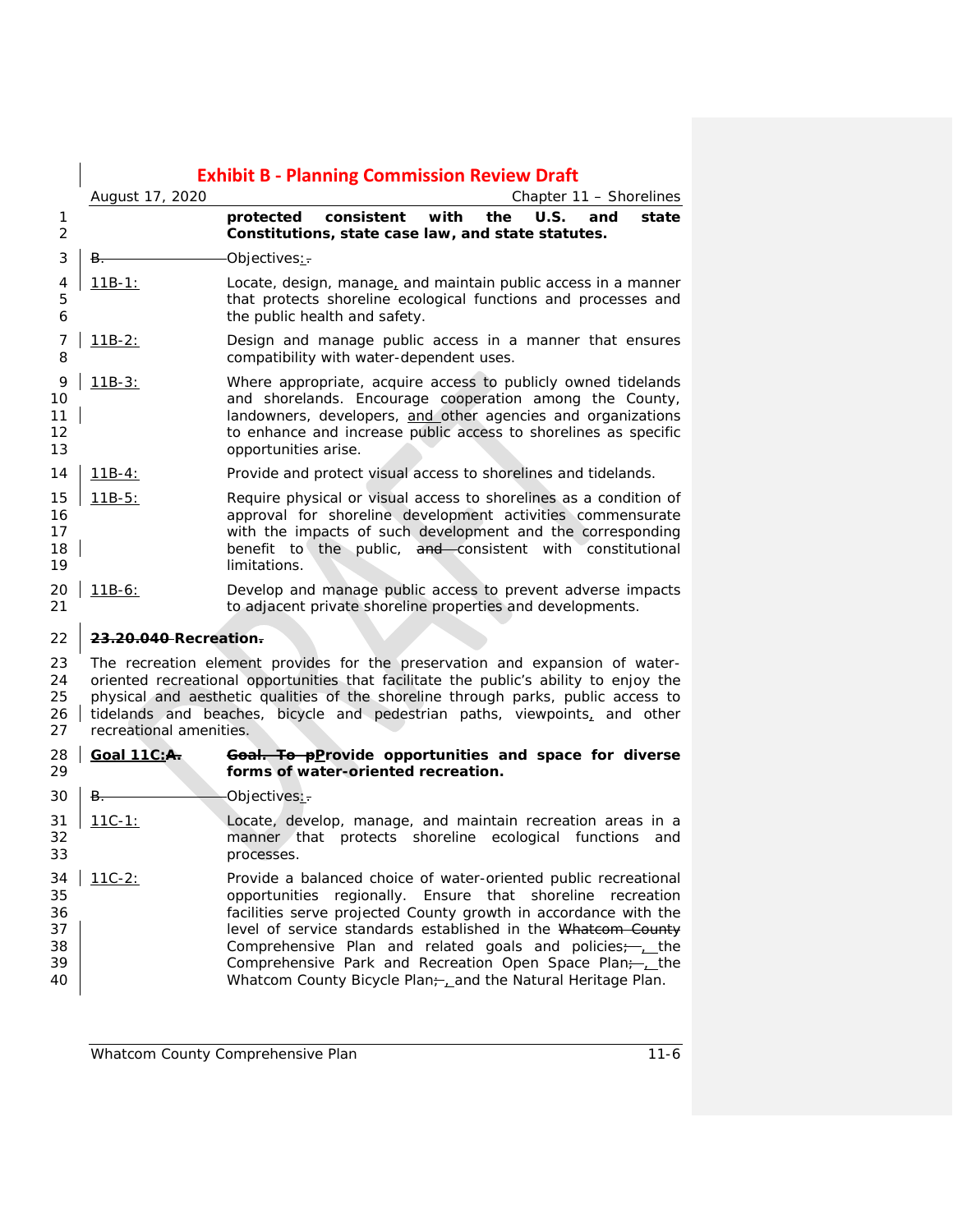|                            |                 | <b>Exhibit B - Planning Commission Review Draft</b>                                                                                                                                                                                                                                                                                    |
|----------------------------|-----------------|----------------------------------------------------------------------------------------------------------------------------------------------------------------------------------------------------------------------------------------------------------------------------------------------------------------------------------------|
|                            | August 17, 2020 | Chapter 11 - Shorelines                                                                                                                                                                                                                                                                                                                |
| 1<br>2<br>3<br>4           | $11C-3:$        | Acquire additional recreation areas-and public access areas with<br>a high recreation value prior to demand to assure that sufficient<br>shoreline recreation opportunities are available to serve future<br>recreational needs.                                                                                                       |
| 5<br>6<br>7<br>8<br>9      | $11C-4:$        | Encourage cooperation among public<br>agencies,<br>nonprofit<br>groups, and private landowners, and developers to increase and<br>diversify recreational opportunities through a variety of means<br>including incorporating water-oriented recreational opportunities<br>into mixed use developments and other innovative techniques. |
| 10<br>11<br>12             | $11C-5:$        | Recognize and protect the interest of all people of the state by<br>providing increased recreational opportunities within shorelines<br>of statewide significance and associated shorelands.                                                                                                                                           |
| 13                         | <u> 11C-6:</u>  | Encourage private and public investment in recreation facilities.                                                                                                                                                                                                                                                                      |
| 14<br>15<br>16             | $11C-7:$        | Locate, design, and operate recreational development in a<br>manner that minimizes adverse effects on adjacent properties<br>as well as other social, recreational, or economic activities.                                                                                                                                            |
| 17                         |                 | 23.20.050 Transportation and Eessential Ppublic Efacilities.                                                                                                                                                                                                                                                                           |
| 18<br>19<br>20             |                 | The transportation and essential public facilities element provides for the general<br>location and extent of existing and proposed public thoroughfares, transportation<br>routes, terminals, and other public utilities and facilities.                                                                                              |
| 21<br>22<br>23<br>24       | Goal 11D:A.     | Goal. To pProvide transportation systems and essential<br>public facilities in shoreline areas without adverse effects<br>on existing shoreline use and development or shoreline<br>ecological functions and/or processes.                                                                                                             |
| 25                         | B.              | Objectives:                                                                                                                                                                                                                                                                                                                            |
| 26                         | ÷               |                                                                                                                                                                                                                                                                                                                                        |
| 27<br>28<br>29<br>30       | $11D-1$ :       | Locate, develop, manage, and maintain transportation systems<br>and essential public facilities in a manner that protects shoreline<br>ecological functions and processes. Minimize and mitigate<br>unavoidable impacts.                                                                                                               |
| 31<br>32<br>33             | $11D-2:$        | Locate and design transportation systems and essential public<br>facilities to be harmonious with the existing and future economic<br>and social needs of the community.                                                                                                                                                               |
| 34<br>35<br>36<br>37<br>38 | $11D-3:$        | development<br>Discourage<br>the<br>of<br>non-water-dependent<br>transportation systems and essential public facilities unless no<br>feasible alternatives exist. Devote roads within the shoreline<br>jurisdiction to low volume local access routes and shoreline<br>public access where feasible.                                   |
| 39<br>40<br>41             | <u>11D-4:</u>   | When appropriate, require adequate appropriate compensation<br>where transportation systems and essential public facilities<br>reduce the benefits people derive from their property.                                                                                                                                                  |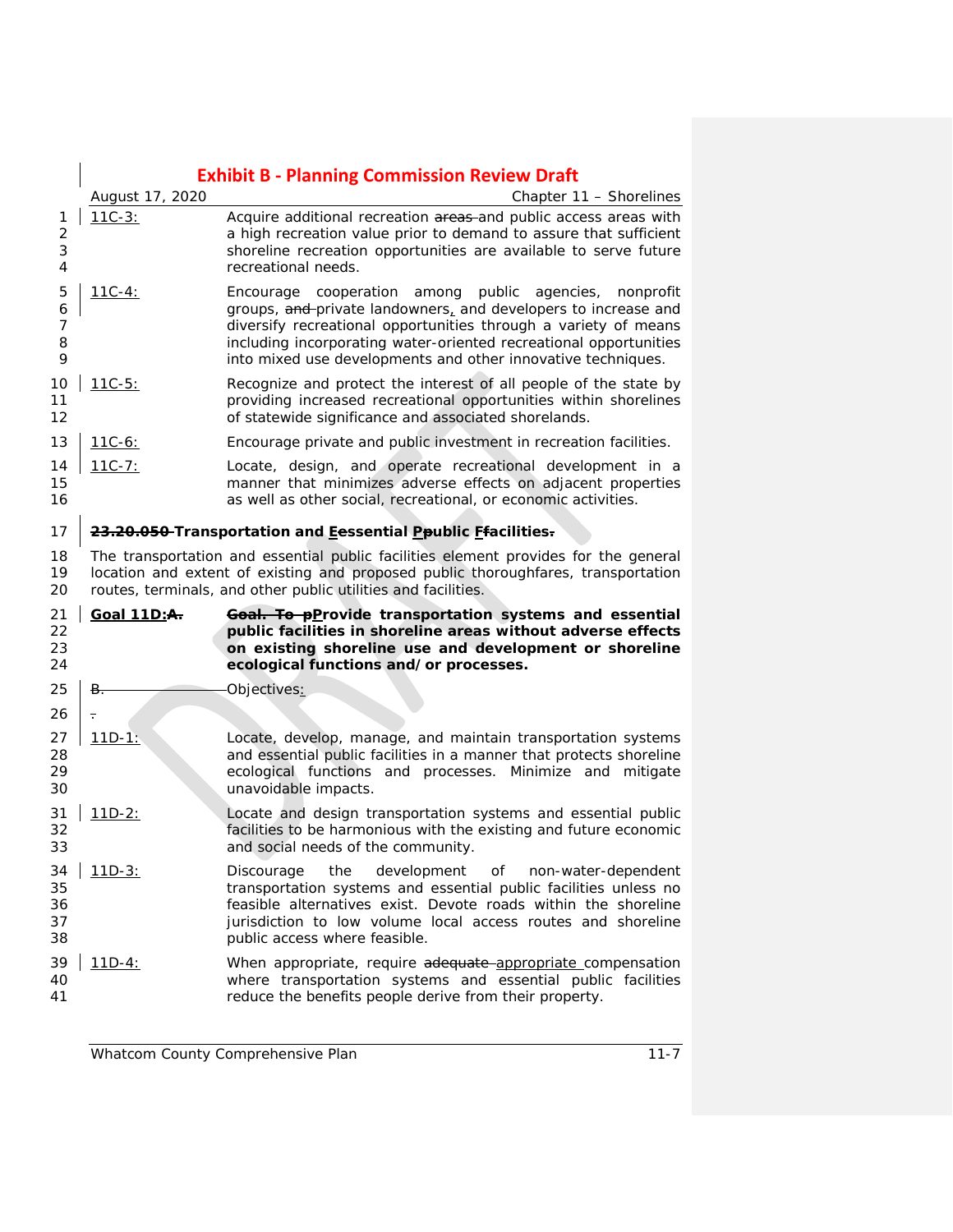|                                        |                           | <b>Exhibit B - Planning Commission Review Draft</b>                                                                                                                                                                                                                                                                                                                                                                                            |
|----------------------------------------|---------------------------|------------------------------------------------------------------------------------------------------------------------------------------------------------------------------------------------------------------------------------------------------------------------------------------------------------------------------------------------------------------------------------------------------------------------------------------------|
|                                        | August 17, 2020           | Chapter 11 - Shorelines                                                                                                                                                                                                                                                                                                                                                                                                                        |
| 1<br>$\overline{2}$<br>3<br>4          | $11D-5:$                  | Provide for alternate modes of travel, encourage freedom of<br>among travel modes, and provide multiple<br>choice<br>use<br>transportation corridors where compatible in association with<br>shoreline transportation development.                                                                                                                                                                                                             |
| 5<br>6<br>7<br>8                       | $11D-6:$                  | Require transportation system and essential public facility<br>development in shoreline areas to protect and enhance physical<br>and visual shoreline public access.                                                                                                                                                                                                                                                                           |
| 9                                      | 23.20.060-Shoreline uUse. |                                                                                                                                                                                                                                                                                                                                                                                                                                                |
| 10<br>11<br>12<br>13<br>14             |                           | The shoreline use element considers prioritizes the use and development of<br>shorelines and adjacent land areas for housing, business, industry, transportation,<br>agriculture, forestry, natural resources, recreation, education, public institutions,<br>utilities, and other categories of public and private land use with respect to the<br>type. general distribution, location, and extent of such uses and developments.            |
| 15<br>16                               | Goal 11E:A.               | Goal. To pPreserve and develop shorelines in a manner<br>that allows for an orderly balance of uses.                                                                                                                                                                                                                                                                                                                                           |
| 17                                     | В.                        | Objectives:                                                                                                                                                                                                                                                                                                                                                                                                                                    |
| 18                                     |                           |                                                                                                                                                                                                                                                                                                                                                                                                                                                |
| 19<br>20<br>21<br>22<br>23<br>24<br>25 | $11E-1:$                  | to<br>water-dependent<br>Give<br>preference<br>and<br>single-family<br>residential uses that are consistent with preservation of<br>shoreline ecological functions and processes. Give secondary<br>preference to water-related and water-enjoyment uses. Allow<br>non-water-oriented uses only when substantial public benefit is<br>provided with respect to the goals of the <b>SMAAct</b> for public<br>access and ecological restoration. |
| 26<br>27<br>28<br>29                   | $11E-2:$                  | Designate and maintain appropriate areas for protecting and<br>restoring shoreline ecological functions and processes to control<br>pollution and prevent damage to the shoreline environment<br>and/or public health.                                                                                                                                                                                                                         |
| 30<br>31                               | $11E-3:$                  | Ensure shoreline uses are consistent with the Whatcom County<br>Comprehensive Plan.                                                                                                                                                                                                                                                                                                                                                            |
| 32<br>33<br>34                         | $11E-4:$                  | Balance the location, design, and management of shoreline uses<br>throughout the County to prevent a net loss of shoreline<br>ecological functions and processes over time.                                                                                                                                                                                                                                                                    |
| 35<br>36<br>37<br>38                   | $11E-5:$                  | Encourage mixed use developments that include and support<br>water-oriented uses and provide a substantial public benefit<br>consistent with the public access and ecological restoration<br>goals and policies of the <b>SMAAct</b> .                                                                                                                                                                                                         |
| 39<br>40<br>41<br>42                   | $11E-6:$                  | Encourage shoreline uses and development that enhance<br>shoreline ecological functions and/or processes or employ<br>innovative features that further the purposes of the SMPthis<br><del>program</del> .                                                                                                                                                                                                                                     |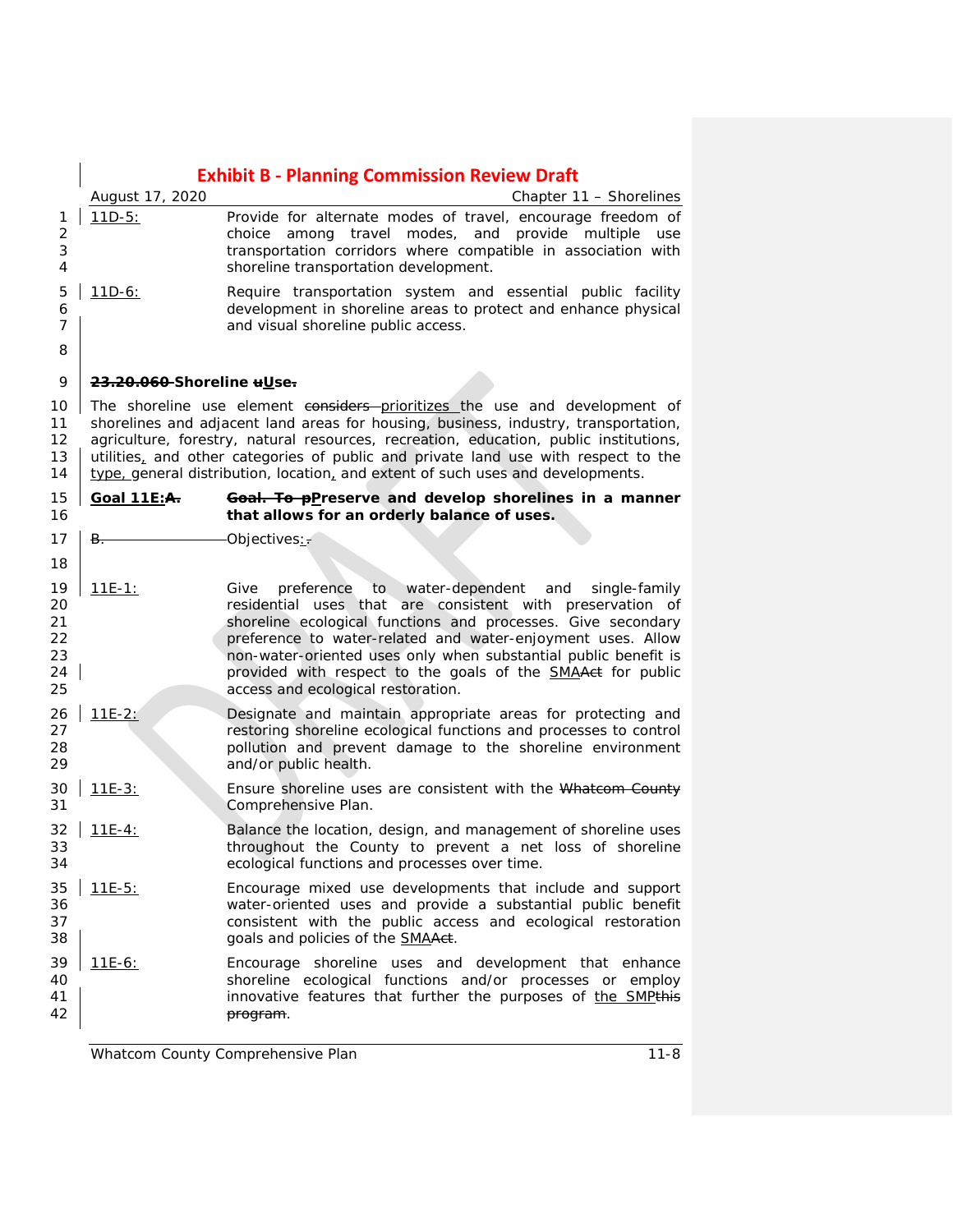*August 17, 2020 Chapter 11 – Shorelines* 11E-7: Encourage shoreline uses and development that enhance and/or increase public access to the shoreline. **23.20.070 Conservation.** 4 The shoreline conservation element provides for the protection of natural resources<sub>7</sub> and shoreline ecological functions and processes. Resources to be conserved and protected include, but are not limited to, wetlands; riparian, nearshore, and aquatic habitats; priority fish and wildlife habitats and species; floodplains; feeder bluffs and other geological features; cultural and historic resources; as well as scenic vistas and aesthetics. **Goal 11F:A. Goal. To cConserve shoreline resources and important shoreline features, and protect shoreline ecological functions and the processes that sustain them to the maximum extent practicable.**  $\overline{B}$ .  $\overline{O}$ bjectives: 16 11F-1: Develop Maintain regulations and mitigation standards that 17 ensure new shoreline developments prevent a net loss of<br>18 ensure the shoreline ecological functions and processes. Implement such shoreline ecological functions and processes. Implement such 19 19 regulations and standards in a manner consistent with all<br>19 relevant constitutional and other legal limitations on the **20** relevant constitutional and other legal limitations on the 21 requilation of private property. regulation of private property. 22 11F-2: Protect critical areas in accordance with the policies and **regulations in the County's critical areas regulations (WCC**  Chapter 16.16), as adopted by reference in the SMP. 11F-3: Manage renewable natural resources on a sustained yield basis. Extract nonrenewable natural resources in a manner that maintains the quality of other resources and shoreline ecological functions and processes. 11F-4: Prioritize protection and/or conservation of shoreline areas that are ecologically intact and minimally developed or degraded. **23.20.080 Archaeological, historical and Cultural Resources** 32 The archaeological-historical-cultural resource element provides for protection, 33 preservation and/or restoration of buildings, sites, and areas having archaeological, 34 | historical, cultural, or scientific value or significance, "Cultural resource" refers to historical, cultural, or scientific value or significance. "Cultural resource" refers to 35 any archaeological, historic, cemetery, or other cultural sites or artifacts; as well as 36 those traditional food, medicine, fibers, and objects that sustain the religious. those traditional food, medicine, fibers, and objects that sustain the religious, 37 ceremonial, and social activities of affected Native American tribes that may be 38 regulated under state or federal laws administered by the Washington State Department of Archaeologic and Historic Preservation (DAHP). **Goal 11G:A. Goal. Protect shoreline features of historic, cultural, archeological, or scientific value or significance to prevent damage or destruction through coordination and**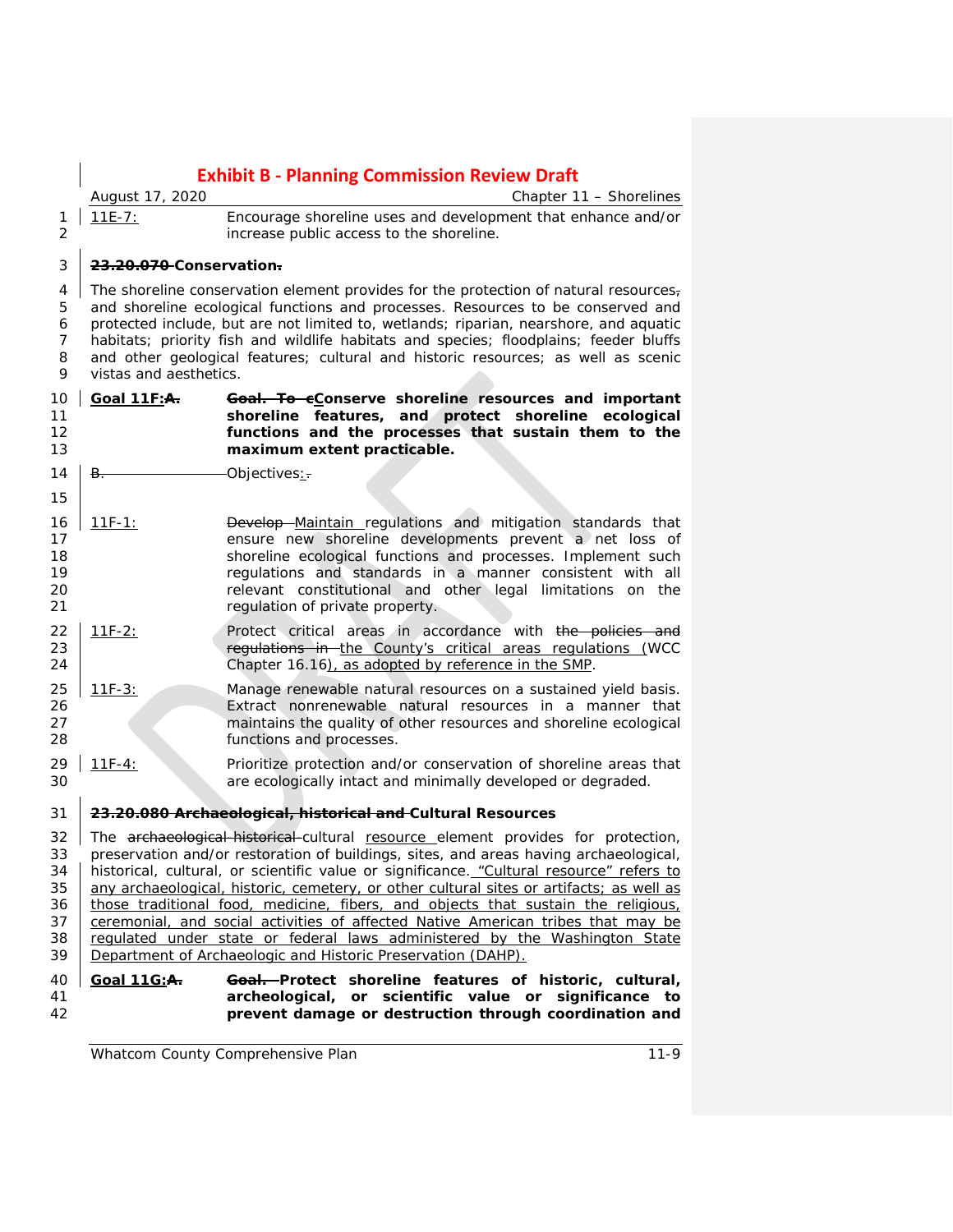|                                  |                    | <b>Exhibit B - Planning Commission Review Draft</b>                                                                                                                                                                                                                                                                                                                                |
|----------------------------------|--------------------|------------------------------------------------------------------------------------------------------------------------------------------------------------------------------------------------------------------------------------------------------------------------------------------------------------------------------------------------------------------------------------|
|                                  | August 17, 2020    | Chapter 11 - Shorelines                                                                                                                                                                                                                                                                                                                                                            |
| 1<br>2                           |                    | consultation with the appropriate local, state and federal<br>authorities, including affected Indian tribes.                                                                                                                                                                                                                                                                       |
| 3                                | B.                 | Objectives:                                                                                                                                                                                                                                                                                                                                                                        |
| 4<br>5                           | 11G-1:             | Protect cultural resources sites-in collaboration with appropriate<br>tribal, state, federal, and local governments.                                                                                                                                                                                                                                                               |
| 6<br>7<br>8                      | 11G-2              | Engage in and encourage public agencies and private parties to<br>cooperate in the identification, protection and management of<br>cultural resources.                                                                                                                                                                                                                             |
| 9<br>10<br>11<br>12              | $11G-3:$           | Consult with the Washington State Department of Archaeology<br>and Historic Preservation (DAHP) and affected Native American<br>tribes when developing local policies and regulations for<br>identifying, protecting, and preserving cultural resources.                                                                                                                           |
| 13<br>14<br>15                   | $11G-4:$           | Where appropriate, restore unique resources that have cultural,<br>archaeological, historic, educational, or scientific value or<br>significance to further enhance the value of the shorelines.                                                                                                                                                                                   |
| 16<br>17<br>18<br>19<br>20<br>21 | $11G-5:$           | Where appropriate provide access to cultural resources in a<br>manner that is culturally sensitive and does not degrade the<br>resource or impact the quality of the environment, make access<br>to such sites available to parties of interest; provided, that<br>access to such sites must be designed and managed in a<br>manner that gives maximum protection to the resource. |
| 22<br>23<br>24                   | $11G-3:$           | Provide opportunities for education related to archaeological,<br>historical, and cultural features where appropriate<br>and<br>incorporated into public and private programs and development.                                                                                                                                                                                     |
| 25                               |                    | 23.20.090 Views and Aaesthetics.                                                                                                                                                                                                                                                                                                                                                   |
| 26<br>27                         |                    | This element provides for preservation and/or protection of scenic vistas, views of<br>the water, and other aesthetic qualities of shorelines for public enjoyment.                                                                                                                                                                                                                |
| 28<br>29                         | <b>Goal 11H:A.</b> | Goal. To aAssure that the public's ability and opportunity<br>to enjoy shoreline views and aesthetics is protected.                                                                                                                                                                                                                                                                |
| 30                               | B.                 | Objectives:                                                                                                                                                                                                                                                                                                                                                                        |
| 31                               |                    |                                                                                                                                                                                                                                                                                                                                                                                    |
| 32<br>33                         | $11H-1:$           | Identify and protect areas with scenic vistas and areas where<br>the shoreline has high aesthetic value.                                                                                                                                                                                                                                                                           |
| 34<br>35<br>36                   | $11H-2:$           | Design development to minimize adverse impacts on views from<br>public property or views enjoyed by a substantial number of<br>residences.                                                                                                                                                                                                                                         |
| 37                               |                    | 23.20.100 Restoration and eEnhancement.                                                                                                                                                                                                                                                                                                                                            |
| 38<br>39                         |                    | This element provides for the timely restoration and enhancement of ecologically<br>impaired areas in a manner that achieves a net gain in shoreline ecological                                                                                                                                                                                                                    |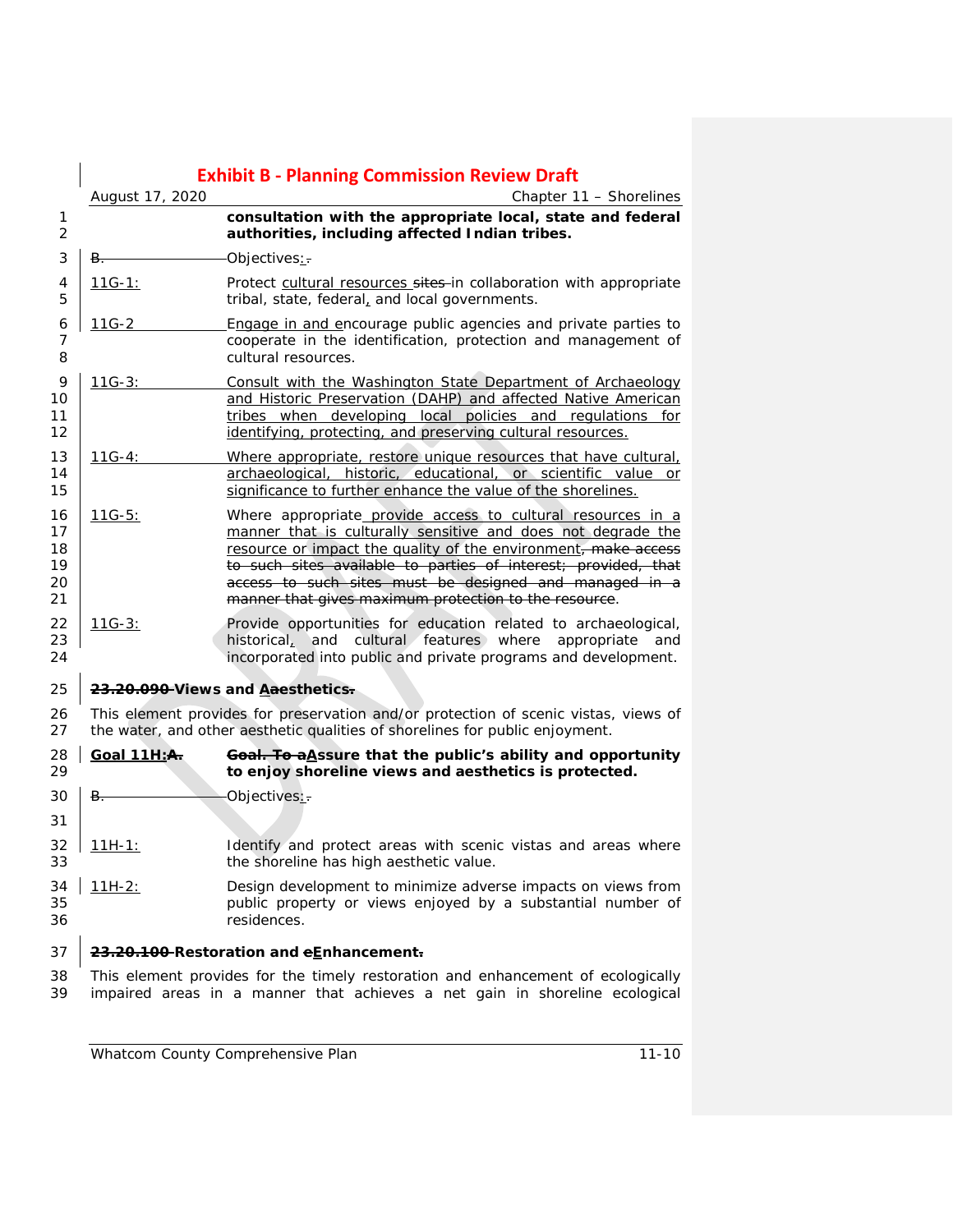|                                        | August 17, 2020    | <b>Exhibit B - Planning Commission Review Draft</b><br>Chapter 11 - Shorelines                                                                                                                                                                                                                                                                                                         |                                                                                                  |
|----------------------------------------|--------------------|----------------------------------------------------------------------------------------------------------------------------------------------------------------------------------------------------------------------------------------------------------------------------------------------------------------------------------------------------------------------------------------|--------------------------------------------------------------------------------------------------|
| 1<br>2                                 | program.           | functions and processes above baseline conditions-as of the adoption of this                                                                                                                                                                                                                                                                                                           |                                                                                                  |
| 3<br>4<br>5<br>6<br>7<br>8<br>9        | <u>Goal 111:A.</u> | Goal. To rReestablish, rehabilitate and/or otherwise<br>improve impaired shoreline ecological functions and/or<br>processes through voluntary and incentive-based public<br>and private programs and actions that are consistent with<br>the Shoreline Management Program Restoration Plan<br>(County Resolution 2007-011) and other approved<br>restoration plans.                    |                                                                                                  |
| 10                                     | <del>B.</del>      | Objectives:                                                                                                                                                                                                                                                                                                                                                                            |                                                                                                  |
| 11<br>12<br>13<br>14<br>15<br>16       | <u> 11I-1:</u>     | facilitate<br>cooperative<br>Encourage<br>and<br>restoration<br>and<br>enhancement programs between local, state, and federal public<br>agencies, tribes, nonprofit organizations, and landowners to<br>address shorelines with impaired ecological functions and/or<br>processes.                                                                                                     |                                                                                                  |
| 17<br>18<br>19<br>20<br>21<br>22       | $111-2:$           | Restore and enhance shoreline ecological functions, and<br>processes, and as well as shoreline features through voluntary<br>and incentive-based public and private programs, such as the<br>Shore Friendly Program developed by the Washington State<br>Department of Fish and Wildlife, Washington State Department<br>of Natural Resources, and the Environmental Protection Agency | <b>Comment [AP7]:</b> Draft revision per Scoping                                                 |
| 23<br>24                               | $111 - 3:$         | Target restoration and enhancement towards improving habitat<br>requirements of priority and/or locally important wildlife species.                                                                                                                                                                                                                                                    | Document, Item #8a regarding the Shore Friendly<br>Program.                                      |
| 25<br>26<br>27<br>28<br>29             | $111-4:$           | Ensure restoration and enhancement is consistent with and,<br>where practicable, prioritized based on the biological recovery<br>goals for early Chinook and bull trout populations and other<br>species and/or populations for which a recovery plan is<br>available.                                                                                                                 |                                                                                                  |
| 30<br>31<br>32<br>33<br>34<br>35<br>36 | $111 - 5:$         | Integrate restoration and enhancement with other parallel<br>natural resource management efforts such as the WRIA 1<br>Salmonid Recovery Plan, Drayton Harbor and Portage Bay<br>Shellfish Protection District Plans, WRIA 1 Watershed<br>Management Plan, Whatcom County Comprehensive Plan, and<br>the Puget Sound Salmon Recovery Draft Plan.                                       |                                                                                                  |
| 37                                     |                    | Chapter 23.30 Shoreline Jurisdiction and Area Designations                                                                                                                                                                                                                                                                                                                             | <b>Comment [MD8]: Moved some content from</b><br>Chapter 23.30. Section reviewed and coordinated |
| 38                                     |                    | 23.30.022 Shoreline area designations.                                                                                                                                                                                                                                                                                                                                                 | with Title 23 updates.                                                                           |
| 39<br>40<br>41<br>42                   |                    | A. A set of 10 shoreline area designations has been developed as a part of the<br>SMP <sub>this</sub> program. The purpose of the shoreline area designations is to provide a<br>systematic, rational, and equitable basis upon which to guide and regulate<br>development within specific shoreline reaches.                                                                          |                                                                                                  |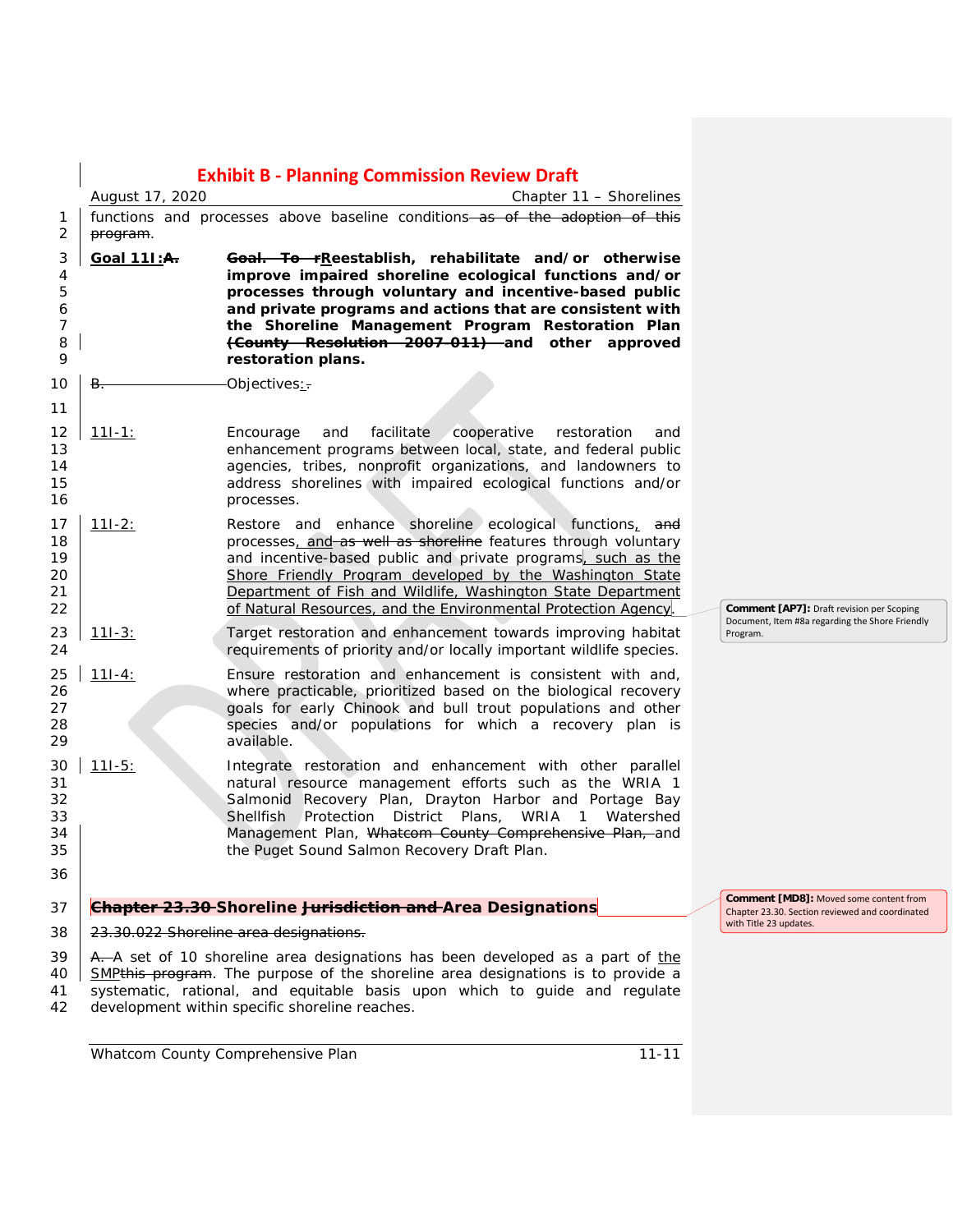|                                  | <b>Exhibit B - Planning Commission Review Draft</b>                                                                                                                                                                                                                                                                                                                                                                                                                               |
|----------------------------------|-----------------------------------------------------------------------------------------------------------------------------------------------------------------------------------------------------------------------------------------------------------------------------------------------------------------------------------------------------------------------------------------------------------------------------------------------------------------------------------|
|                                  | Chapter 11 - Shorelines<br>August 17, 2020                                                                                                                                                                                                                                                                                                                                                                                                                                        |
| 1                                | B. Shoreline area designations have been determined after consideration of:                                                                                                                                                                                                                                                                                                                                                                                                       |
| 2<br>3                           | 1. The ecological functions and processes that characterize the shoreline,<br>together with the degree of human alteration; and                                                                                                                                                                                                                                                                                                                                                   |
| 4<br>5<br>6                      | 2. Existing development patterns together with WCC Title 20- Zoning-<br>designations, the County Comprehensive Plan designations, and other<br>officially adopted plans; and                                                                                                                                                                                                                                                                                                      |
| 7                                | 3. Federal and tribal ownership status; and                                                                                                                                                                                                                                                                                                                                                                                                                                       |
| 8                                | 4. The goals of Whatcom County citizens for their shorelines; and                                                                                                                                                                                                                                                                                                                                                                                                                 |
| 9<br>10<br>11                    | 5. Pursuant to RCW 90.58.100(4), in designating state-owned shorelines,<br>consideration has been given to public demand for wilderness beaches,<br>ecological study areas, and other recreational activities; and,                                                                                                                                                                                                                                                               |
| 12<br>13                         | 6. Other state policies in the <b>SMAAet</b> and the <b>SMPShoreline Master Program</b><br>Guidelines (RCW 90.58.020 and Chapter 173-26 WAC, respectively).                                                                                                                                                                                                                                                                                                                       |
| 14                               | 23.30.030 Urban Shoreline Area                                                                                                                                                                                                                                                                                                                                                                                                                                                    |
| 15                               | 23.30.031 Urban shoreline area - Purpose                                                                                                                                                                                                                                                                                                                                                                                                                                          |
| 16<br>17<br>18<br>19<br>20<br>21 | The purpose of the urban shoreline area is to provide for intensive development of<br>water-oriented commercial, transportation, and industrial uses and accommodate<br>mixed use developments such as those consisting of urban density residential,<br>commercial, and industrial uses, while protecting existing shoreline ecological<br>functions and processes and restoring shoreline ecological functions and/or<br>processes in areas that have been previously degraded. |
| 22                               | 23.30.032 Urban shoreline area - Designation Criteria                                                                                                                                                                                                                                                                                                                                                                                                                             |
| 23<br>24<br>25<br>26             | The urban shoreline area is applied to shoreline areas zoned commercial, industrial,<br>and urban density residential within urban growth areas and limited-industrial or<br>commercial areas in Limited Areas of More Intense Rural Development (LAMIRDs),<br>if they:                                                                                                                                                                                                           |
| 27<br>28<br>29<br>30             | A. Are currently characterized by high intensity development and/or uses; are<br>designated by the Comprehensive Plan for high intensity uses or intensive<br>uses related to commerce, transportation or navigation; or are suitable and<br>planned for high intensity mixed use; and                                                                                                                                                                                            |
| 31<br>32                         | B. Do not contain limitations to urban use such as geologic hazards, and have<br>adequate utilities and access; and                                                                                                                                                                                                                                                                                                                                                               |
| 33<br>34                         | C. Do not provide important ecological functions that would be significantly<br>compromised by high intensity residential, commercial, or industrial use.                                                                                                                                                                                                                                                                                                                         |
| 35                               | 23.30.033 Urban shoreline area - Policies                                                                                                                                                                                                                                                                                                                                                                                                                                         |
| 36<br>37                         | Development within urban shoreline areas shall be consistent with the following<br>policies:                                                                                                                                                                                                                                                                                                                                                                                      |
| 38<br>39                         | Policy 11J-1: A.<br>New urban character development should be directed toward<br>already developed or developing areas where compatible.                                                                                                                                                                                                                                                                                                                                          |
|                                  | Whatcom County Comprehensive Plan<br>$11 - 12$                                                                                                                                                                                                                                                                                                                                                                                                                                    |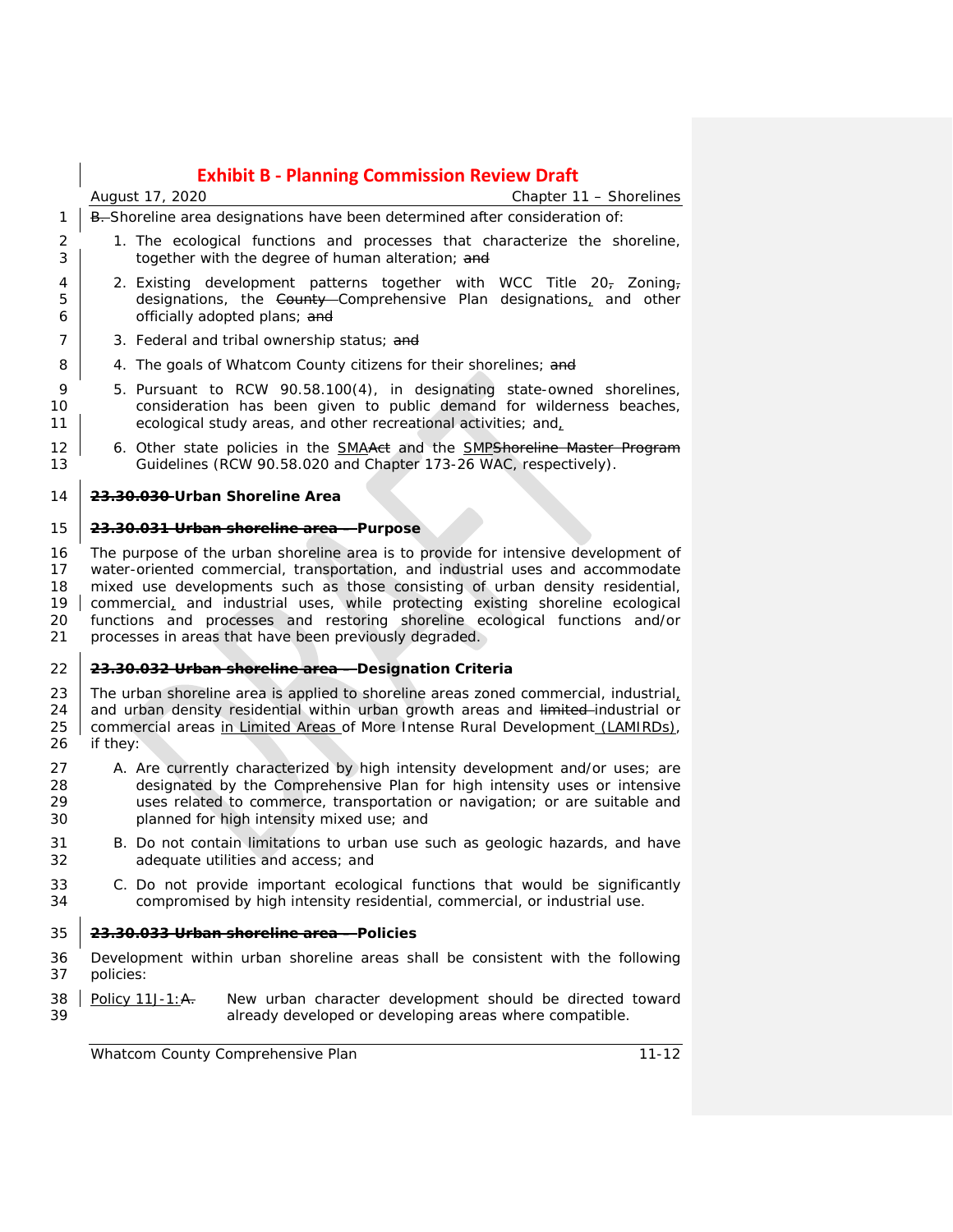*August 17, 2020 Chapter 11 – Shorelines* 1 Policy 11J-2: $B<sub>r</sub>$  First priority should be given to water-dependent uses. Second 2 priority should be given to water-related and then water-3 enjoyment uses. Non-water-oriented uses should not be allowed 4 except as part of mixed use developments. Non-water-oriented 5 uses may also be allowed in limited situations where they do not 6 6 conflict with or limit opportunities for water-oriented uses or on<br>
5 a sites where there is no direct access to the shoreline, or where sites where there is no direct access to the shoreline, or where 8 **the needs of existing and future water-dependent uses are met.** 

#### 9 **23.30.040 Urban Resort Shoreline Area**

#### 10 **23.30.041 Urban resort shoreline area – Purpose**

 The purpose of the urban resort shoreline area is to provide for intensive residential and commercial uses geared to the needs of tourists and day visitors while protecting existing shoreline ecological functions and processes. Emphasis is on hotels, motels, shops, restaurants, commercial rental campgrounds, rental cabins, and shoreline-related recreation facilities.

#### 16 **23.30.042 Urban resort shoreline area – Designation Criteria**

17 The urban resort shoreline area is applied to shoreline areas identified in the 18 Comprehensive Plan as suitable for resort commercial development with substantial<br>19 Features that might reasonably attract resort development compatible with other features that might reasonably attract resort development compatible with other 20 development in the area, and which have existing and/or planned infrastructure<br>21 sufficient to support such development. sufficient to support such development.

#### 22 **23.30.043 Urban resort shoreline area – Policies**

- 23 Development within urban resort shoreline areas shall be consistent with the 24 following policies:
- 25 Policy 11K-1:A. Scale and design of resort development should assure<br>26 Policy 11K-1:A. compatibility with allowed uses of adiacent shoreline areas and compatibility with allowed uses of adjacent shoreline areas and 27 shoreline ecological functions and processes.
- 28 | Policy 11K-2: B. Buildings over 35 feet in height may be permitted if additional 29 open space, view areas, public access and/or other amenities 30 are provided.

#### 31 **23.30.050 Urban Conservancy Shoreline Area**

#### 32 **23.30.051 Urban conservancy shoreline area – Purpose**

33 The purpose of the urban conservancy shoreline area is to protect shoreline 34 ecological functions and processes in urban growth areas and Limited Areas of More<br>35 | Intense Rural Development (LAMIRDs) that are not designated for high intensity Intense Rural Development (LAMIRDs) that are not designated for high intensity 36 residential use and are not generally suitable for water-dependent uses. The 37 primary management goal is to preserve shoreline ecological functions and 38 processes by avoiding forms of development that would be incompatible with 39 existing functions and processes, as well as identify and focus restoration efforts in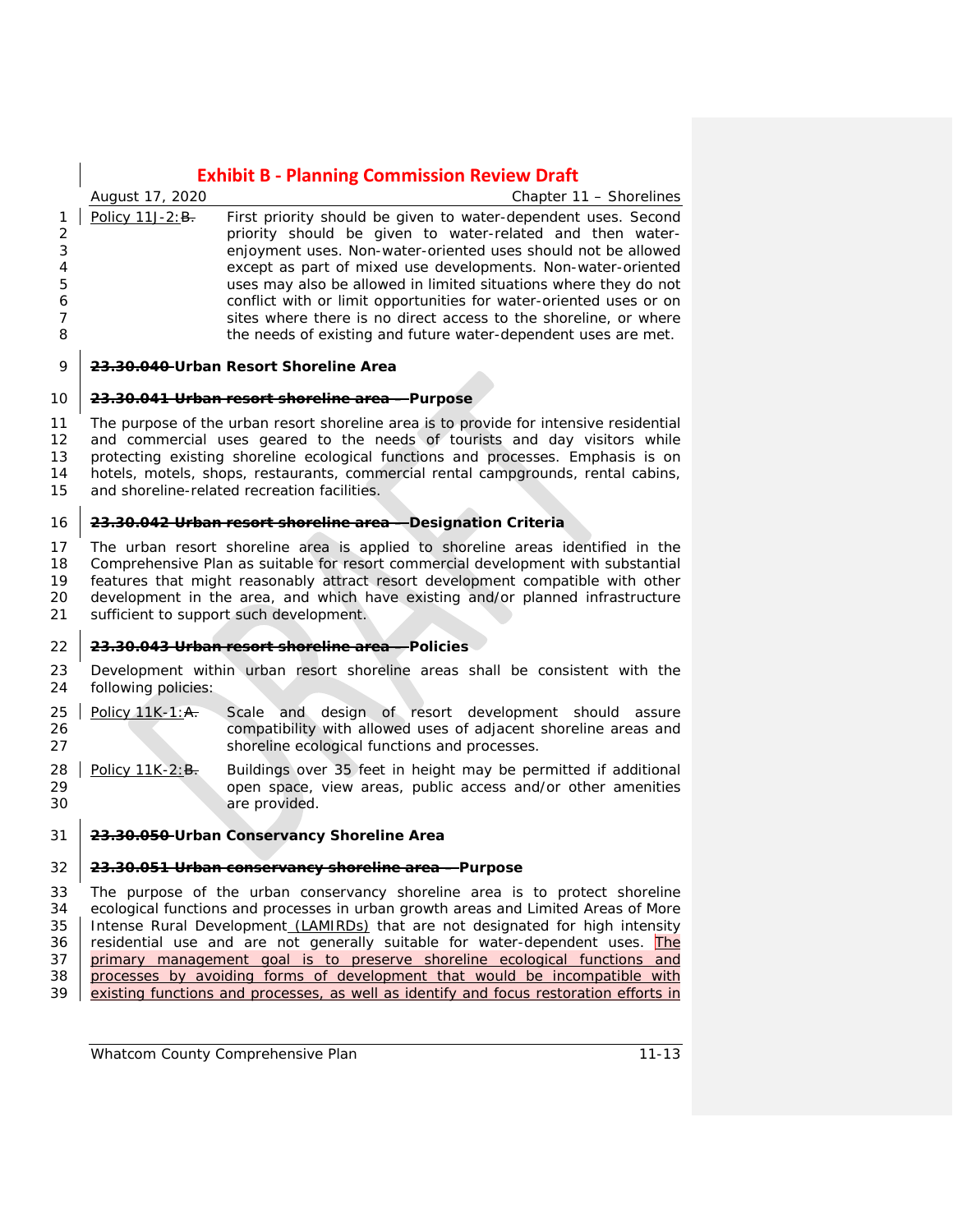*August 17, 2020 Chapter 11 – Shorelines* 1 areas where benefits to overall functions and processes can be realized. This policy 2 should be furthered by maintaining most of the area's natural character. **23.30.052 Urban conservancy shoreline area – Designation Criteria** The urban conservancy shoreline area is applied to shoreline areas inside urban growth areas where any of the following characteristics apply: A. They support or retain important shoreline ecological functions and/or processes, even though partially developed. B. They have the potential for development at an intensity and character that is compatible with preserving and restoring ecological functions. They are generally not designated for high intensity residential use, commercial use, or industrial use. 12 C. They are characterized by critical areas or indicate the presence of other valuable or sensitive ecological resources. **23.30.053 Urban conservancy shoreline area – Policies** Development within urban conservancy shoreline areas shall be consistent with the following policies: 17 Policy 11L-1:A. Primary permitted uses should consist of low intensity residential uses or other low intensity uses that preserve the natural character of the area or promote preservation of open space and critical areas. 21 | Policy 11L-2: B. Moderate to high intensity residential use may be permitted if 22 the proposed uses and design result in substantial open space, public access and/or restoration of shoreline ecological functions and/or processes, and if compatible with surrounding uses.

- 25 | Policy 11L-3: $C$ . Public access and public recreation facilities are a preferred use if they will not cause substantial ecological impacts and when restoration of ecological functions is incorporated.
- 28 **Policy 11L-4:** Dew intensity commercial uses may be permitted if the specific uses and design result in substantial open space, public access. uses and design result in substantial open space, public access, 30 and/or restoration of ecological functions, and if compatible with **Surrounding uses.**

## **23.30.060 Shoreline Residential Area**

## **23.30.061 Shoreline residential area – Purpose**

 The shoreline residential shoreline area accommodates residential development and accessory structures that are consistent with this chapter.

# **23.30.062 Shoreline residential area – Designation Criteria**

 The shoreline residential shoreline area is applied to shorelines if they have been predominantly developed with single-family or multifamily residential uses or are

**Comment [CES9]:** Copied from Conservancy Shoreline Area, as these two are similar though intended for different areas with different levels of existing development.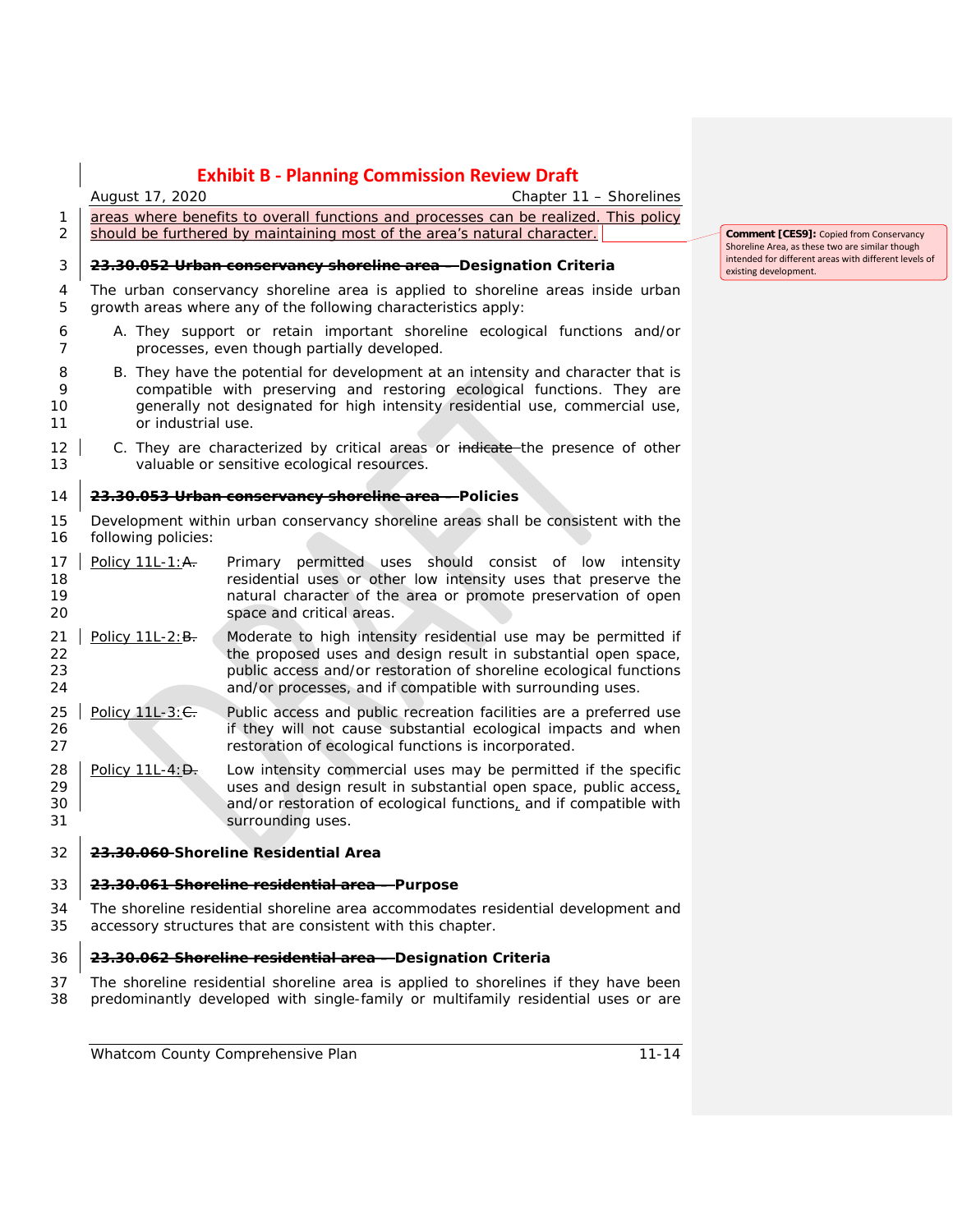*August 17, 2020 Chapter 11 – Shorelines* planned and platted for residential development. The designation is generally applied to residential densities of greater than one unit per acre.

#### **23.30.063 Shoreline residential area – Policies**

 Development within shoreline residential shoreline areas shall be consistent with the following policies:

- 6 | Policy 11M-1: $A$ . The scale and density of new uses and development should be compatible with, and protect or enhance, the existing residential character of the area while sustaining shoreline ecological functions and processes.
- 10 | Policy 11M-2:B. Public or private outdoor recreation facilities should be encouraged if compatible with the character of the area. Preferred uses include water-dependent and water-enjoyment recreation facilities that provide opportunities for substantial numbers of people to access and enjoy the shoreline.
- 15 Policy 11M-3: $\leftarrow$  Commercial development should be limited to water-oriented 16 16 Uses. Non-water-oriented commercial uses may be permitted as<br>17 The part of mixed use developments where the primary use is part of mixed use developments where the primary use is **18 residential**; provided, that such uses should provide a **Substantial benefit with respect to the goals and policies of the** the substantial benefit with respect to the goals and policies of the 20 SMPthis program, such as providing public access or restoring degraded shorelines.

### **23.30.070 Rural Shoreline Area**

#### **23.30.071 Rural shoreline area – Purpose**

 The purpose of the rural shoreline area is to protect shoreline ecological functions in areas having a rural character characterized by open space and low density 26 development including, but not limited to: residences, agriculture, forestry, and outdoor recreation. Uses should be compatible with the physical capabilities and limitations, natural resources, and shoreline ecological functions and processes of the area.

#### **23.30.072 Rural shoreline area – Designation Criteria**

 The rural shoreline area is applied to shoreline areas outside urban growth areas, particularly areas designated as Rural in the Whatcom County Comprehensive Plan, and includes areas:

 A. Where the shoreline currently accommodates residential uses outside urban growth areas and is characterized by low density development, pasture, agriculture, woodlots, home occupations, and cottage industries. The distribution of rural land use is adjacent to agricultural, forestry, and urban land uses and often provides a transition between urban areas and commercial agriculture and forestry uses. Natural vegetative cover and topography have been altered in many rural areas, but substantial ecological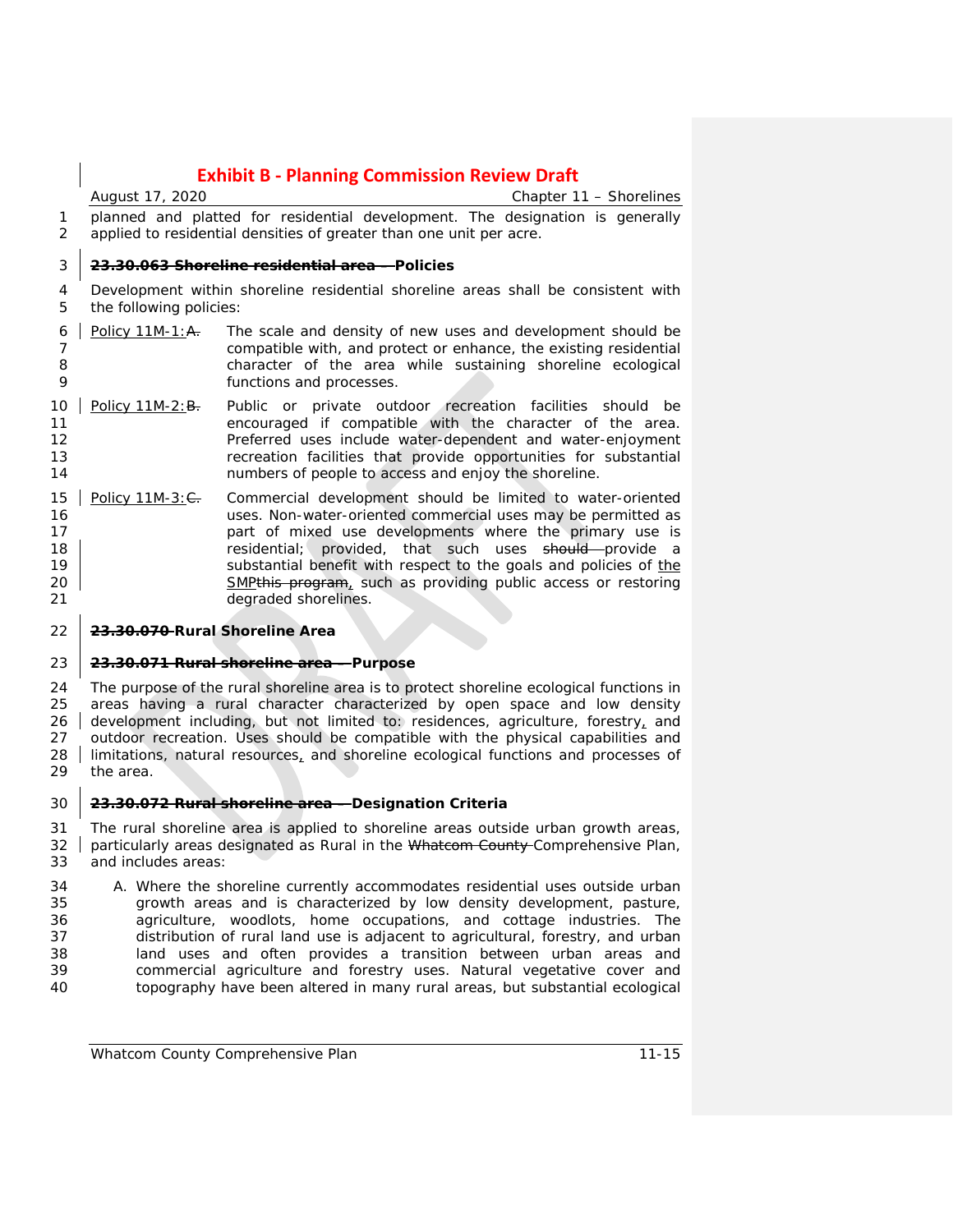|                                                    |           |                  | <b>Exhibit B - Planning Commission Review Draft</b>                                                                                                                                                                                                                                                                                                                                                                                                                                                                                                                |
|----------------------------------------------------|-----------|------------------|--------------------------------------------------------------------------------------------------------------------------------------------------------------------------------------------------------------------------------------------------------------------------------------------------------------------------------------------------------------------------------------------------------------------------------------------------------------------------------------------------------------------------------------------------------------------|
|                                                    |           | August 17, 2020  | Chapter 11 - Shorelines                                                                                                                                                                                                                                                                                                                                                                                                                                                                                                                                            |
| 1<br>2                                             |           | present.         | functions, and/or the potential for restoration of ecological functions, are                                                                                                                                                                                                                                                                                                                                                                                                                                                                                       |
| 3<br>4                                             |           | residential use. | B. That are now used or potentially usable for a mix of agriculture, forestry, and                                                                                                                                                                                                                                                                                                                                                                                                                                                                                 |
| 5<br>6<br>7                                        |           |                  | C. Where residential development is or should be of low density, because of<br>limitations by physical features, infrastructure, the presence of critical areas,<br>and/or lack of utilities or access.                                                                                                                                                                                                                                                                                                                                                            |
| 8                                                  |           |                  | D. That have high recreational value or unique historic or cultural resources.                                                                                                                                                                                                                                                                                                                                                                                                                                                                                     |
| 9<br>10                                            |           |                  | E. Where low intensity outdoor recreation use or development would be<br>appropriate and compatible with other uses and the physical environment.                                                                                                                                                                                                                                                                                                                                                                                                                  |
| 11<br>12                                           |           | uses.            | F. Where the shoreline has been developed with low intensity water-dependent                                                                                                                                                                                                                                                                                                                                                                                                                                                                                       |
| 13                                                 |           |                  | 23.30.073 Rural shoreline area - Policies                                                                                                                                                                                                                                                                                                                                                                                                                                                                                                                          |
| 14<br>15                                           | policies: |                  | Development within rural shoreline areas shall be consistent with the following                                                                                                                                                                                                                                                                                                                                                                                                                                                                                    |
| 16<br>17<br>18<br>19                               |           | Policy 11N-1: A. | Uses in rural areas should protect or enhance the rural character<br>of the shoreline and sustain the shoreline ecological functions<br>and processes by limiting building density and height, and<br>providing effective setbacks, buffers, and open space.                                                                                                                                                                                                                                                                                                       |
| 20<br>21<br>22<br>23                               |           | Policy 11N-2: B. | Residential development consistent with the rural character of<br>the area is permitted, provided it includes measures to protect<br>ecological functions and processes. Related uses consistent with<br>the rural character of the area are permitted.                                                                                                                                                                                                                                                                                                            |
| 24<br>25<br>26<br>27<br>28<br>29<br>30             |           | Policy 11N-3: C. | Public or private outdoor recreation facilities<br>should<br>be<br>encouraged if compatible with the rural character of the area<br>and developed in a manner that maintains shoreline ecological<br>functions and processes. Preferred uses include water-oriented<br>recreation facilities that do not deplete shoreline resources over<br>time, such as boating facilities, angling, wildlife viewing trails,<br>and swimming beaches.                                                                                                                          |
| 31<br>32<br>33<br>34<br>35<br>36<br>37<br>38<br>39 |           | Policy 11N-4: D. | Industrial or commercial development should be limited to-<br>water-oriented commercial and industrial uses in the limited<br>locations where such uses have been established or at sites in<br>rural communities that possess appropriate shoreline conditions<br>and services sufficient to support such developments. Non-<br>water-dependent uses should only be allowed when they<br>provide a substantial benefit with respect to the goals and<br>policies of the SMPthis program, such as providing public access<br>and/or restoring degraded shorelines. |
| 40<br>41<br>42                                     |           | Policy 11N-5: E. | Agriculture and forestry consistent with rural character and the<br>maintenance of shoreline ecological functions and processes<br>should be encouraged.                                                                                                                                                                                                                                                                                                                                                                                                           |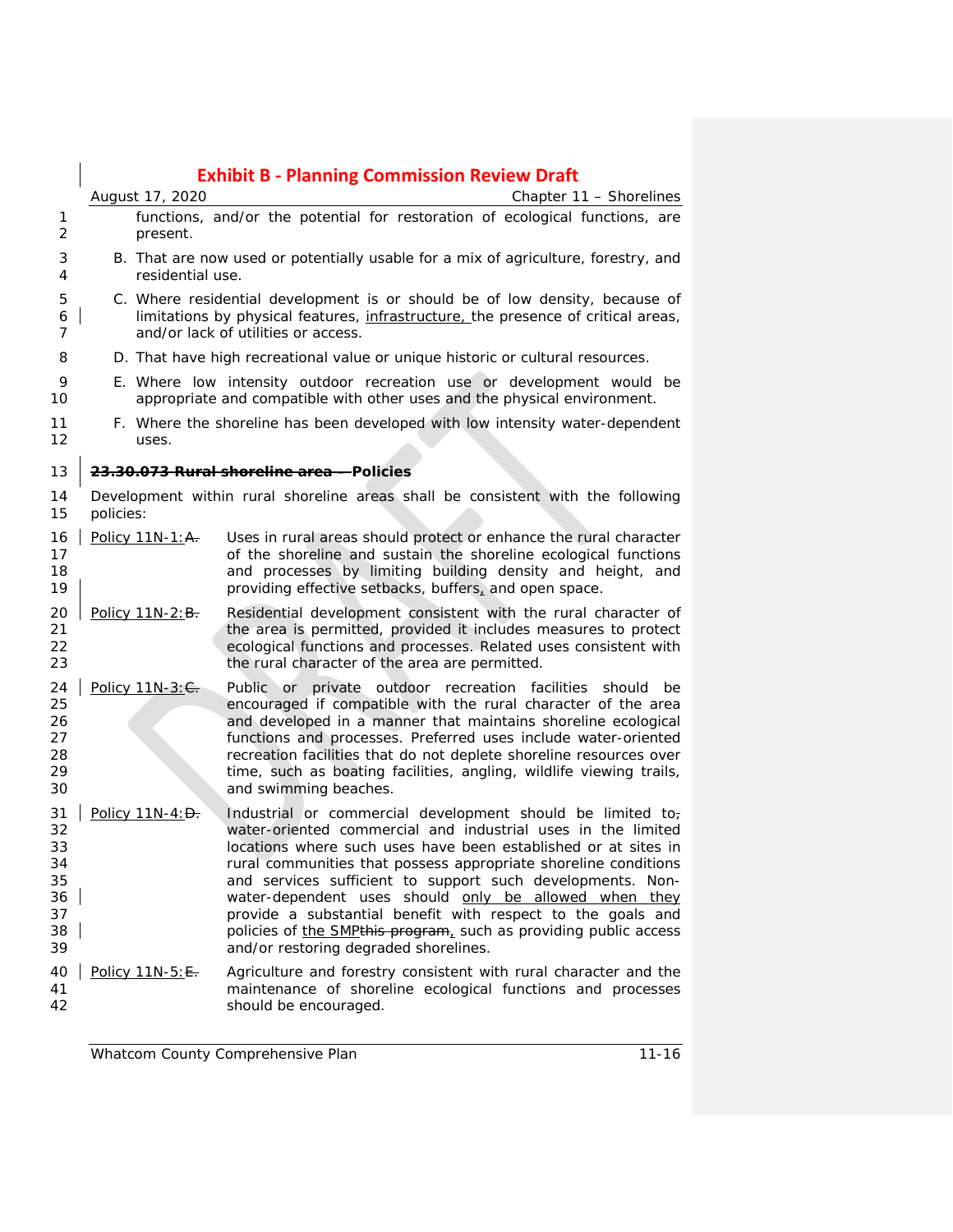*August 17, 2020 Chapter 11 – Shorelines*

### **23.30.080 Resource Shoreline Area**

#### **23.30.081 Resource shoreline area – Purpose**

 The purpose of the resource shoreline area is to protect shoreline ecological 4 | functions and processes in areas designated in the Whatcom County 5 Comprehensive Plan as agriculture–resource lands, rural forestry, commercial forestry, and mineral resource lands and to protect the economic base of those lands and limit incompatible uses.

#### **23.30.082 Resource shoreline area – Designation Criteria**

 The resource shoreline area is applied to shoreline areas designated as agriculture, 10 rural forestry, commercial forestry, and mineral resource lands in the Whatcom 11 Gounty Comprehensive Plan and includes areas where the shoreline currently accommodates ongoing resource management, where natural vegetation cover has been altered but substantial ecological functions, or the potential for restoring ecological functions, are present.

#### **23.30.083 Resource shoreline area – Policies**

- Development within resource shoreline areas shall be consistent with the following policies:
- 18 | Policy 11O-1: $A$ . Uses in resource areas should protect the economic base of those lands, limit incompatible uses, and sustain the shoreline area ecological processes and functions by limiting uses and **intensity. Residential use is generally limited to one dwelling per** 22 existing parcel. The dwelling may be located within the shoreline<br>23 extending intervals in the short problem in the short building site is feasible on the jurisdiction, only where no other building site is feasible on the 24 parcel.
- 25 Policy 11O-2:B. Public or private outdoor recreation facilities should be **126 permitted if they do not displace designated resource lands and 27 permitted if they are developed in a manner that maintains shoreline** if they are developed in a manner that maintains shoreline ecological functions. Preferred uses include water-dependent and water-enjoyment recreation facilities.
- 30 Policy 110-3: $\epsilon$ . Industrial or commercial use and development should be limited to uses that serve resource uses. Such uses may be located within the shoreline only if they are water-dependent, waterrelated, or if no other feasible location exists within the contiguous property.

#### **23.30.090 Conservancy Shoreline Area**

#### **23.30.091 Conservancy shoreline area – Purpose**

 The purpose of the conservancy shoreline area is to retain shoreline ecological 38 functions in areas outside of urban growth areas and LAMIRDs where important ecological processes have not been substantially degraded by human activities. 40 Gonservancy areas are designated outside of urban growth areas. The primary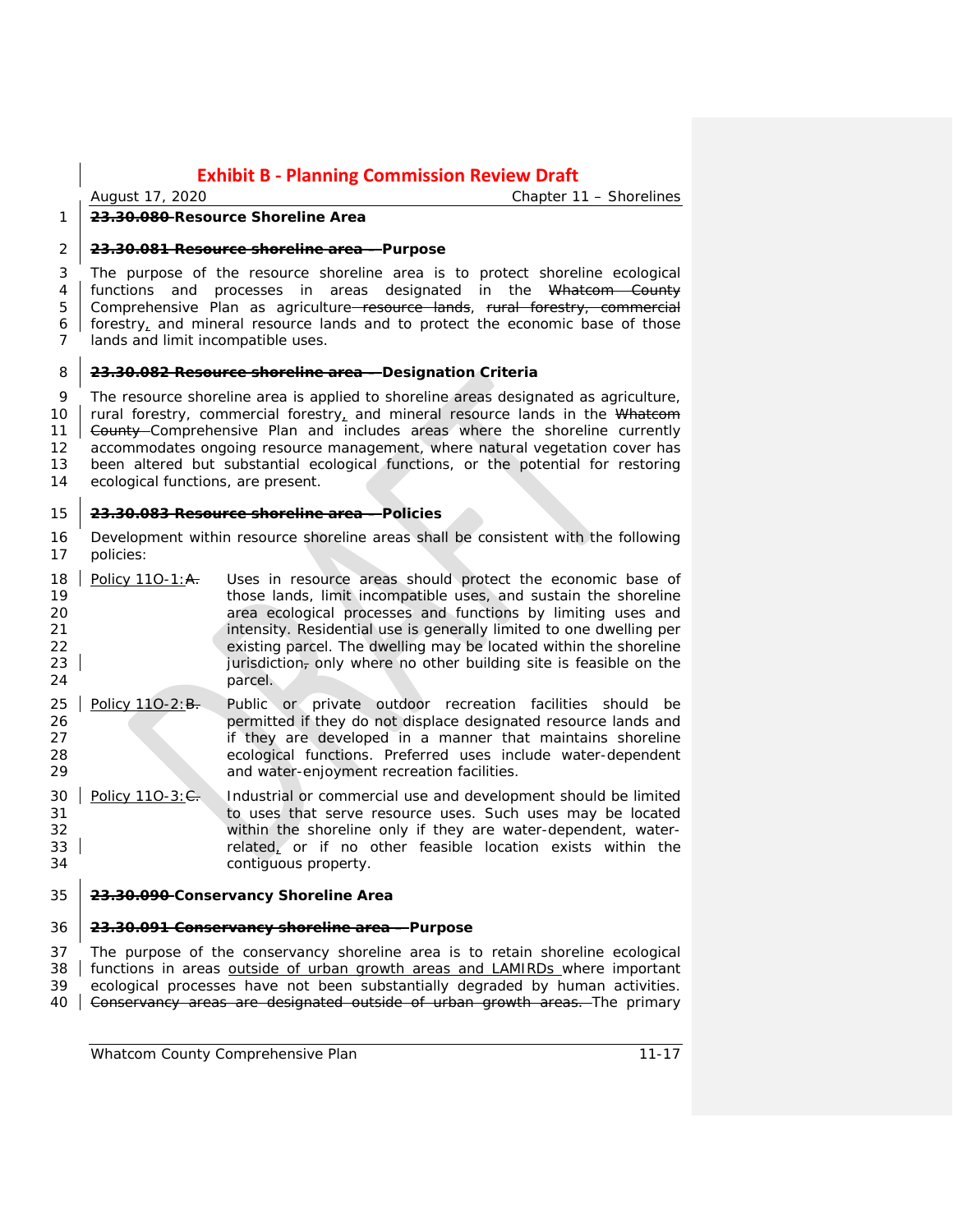$\overline{\phantom{a}}$ 

|                            |                                  | August 17, 2020     | Chapter 11 - Shorelines                                                                                                                                                                                                                                                                                                                                                                                                                                                      |                                                       |
|----------------------------|----------------------------------|---------------------|------------------------------------------------------------------------------------------------------------------------------------------------------------------------------------------------------------------------------------------------------------------------------------------------------------------------------------------------------------------------------------------------------------------------------------------------------------------------------|-------------------------------------------------------|
| 1<br>2<br>3<br>4<br>5<br>6 |                                  |                     | management goal is to preserve shoreline ecological functions and processes by<br>avoiding forms of development that would be incompatible with existing functions<br>and processes, as well as identify and focus restoration efforts in areas where<br>benefits to overall functions and processes can be realized. This policy should be<br>furthered by keeping overall intensity of development or use low, and by<br>maintaining most of the area's natural character. |                                                       |
| 7                          |                                  |                     | <del>23.30.092 Conservancy shoreline area -</del> Designation Criteria                                                                                                                                                                                                                                                                                                                                                                                                       |                                                       |
| 8<br>9                     |                                  |                     | The conservancy shoreline area is applied to shoreline areas outside urban growth<br>areas and LAMIRDs that include areas:                                                                                                                                                                                                                                                                                                                                                   |                                                       |
| 10<br>11                   |                                  |                     | A. Where development activities and uses are buffered from and do not<br>substantially degrade ecological processes and functions.                                                                                                                                                                                                                                                                                                                                           |                                                       |
| 12<br>13                   |                                  | resource.           | B. Where ecological functions are more intact than in areas designated rural or                                                                                                                                                                                                                                                                                                                                                                                              |                                                       |
| 14<br>15<br>16             |                                  | controlled.         | C. Of outstanding scenic quality or other aesthetic qualities of high value to the<br>region, which would likely be diminished unless development is strictly                                                                                                                                                                                                                                                                                                                |                                                       |
| 17<br>18                   |                                  |                     | D. Containing critical areas or other sensitive natural or cultural features that<br>require more than normal restrictions on development and use.                                                                                                                                                                                                                                                                                                                           |                                                       |
| 19<br>20                   |                                  |                     | E. Having the potential to influence ecological processes in a manner that will<br>produce ecosystem-wide benefits upon restoration.                                                                                                                                                                                                                                                                                                                                         |                                                       |
| 21<br>22<br>23             |                                  |                     | F. That contain valuable or sensitive natural or cultural features that preclude<br>more than a low overall density of residents, recreation use, structures, or<br>livestock, as well as extensive alterations to topography or other features.                                                                                                                                                                                                                             |                                                       |
| 24<br>25                   |                                  |                     | G. Have recreational value to the region that would likely be diminished unless<br>development is strictly controlled.                                                                                                                                                                                                                                                                                                                                                       |                                                       |
| 26                         |                                  |                     | 23.30.093 Conservancy shoreline area - Policies                                                                                                                                                                                                                                                                                                                                                                                                                              |                                                       |
| 27<br>28                   |                                  | following policies: | Development within conservancy shoreline areas shall be consistent with the                                                                                                                                                                                                                                                                                                                                                                                                  |                                                       |
| 29<br>30<br>31<br>32<br>33 | Policy 11P-1: A.                 |                     | Natural ecological processes should be protected and renewable<br>resources managed so that ecological functions and the<br>resource base are maintained. Nonrenewable resources should<br>only be consumed in a manner compatible with conservation of<br>other resources and other appropriate uses.                                                                                                                                                                       |                                                       |
| 34<br>35<br>36             | Policy $11P-2:$ $\overline{B}$ . |                     | Permitted uses should be limited to those compatible with each<br>other and with conservation of shoreline ecological processes<br>and resources.                                                                                                                                                                                                                                                                                                                            |                                                       |
| 37<br>38<br>39             | Policy $11P-3: \frac{C}{C}$      |                     | Shorelines should be protected from harmful-concentrations of<br>people, livestock, buildings, or structures_that would adversely<br>impact shoreline ecological functions and processes.                                                                                                                                                                                                                                                                                    | Comment [AP10]: Revised for clarity and<br>usability. |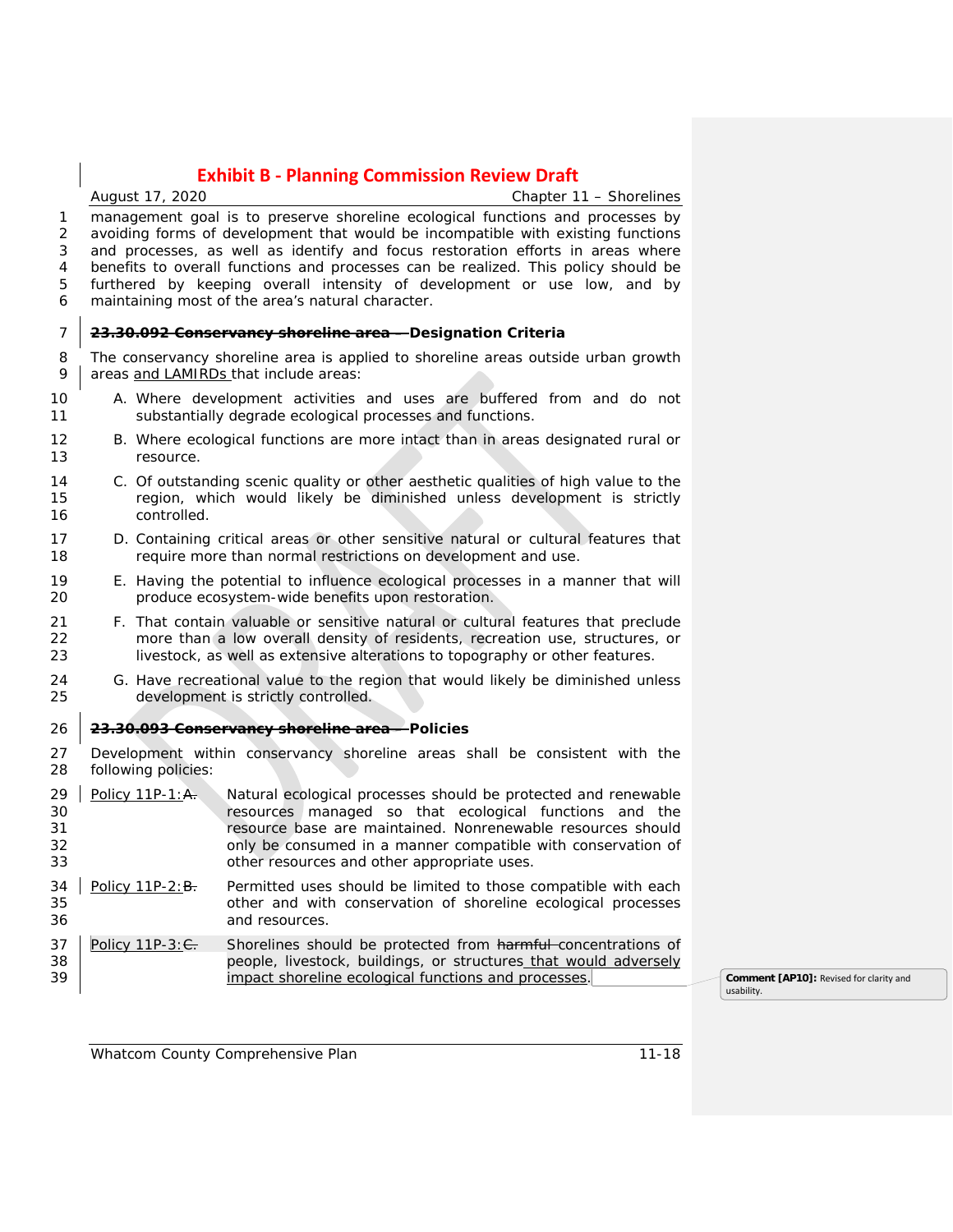|                            |                        | <b>Exhibit B - Planning Commission Review Draft</b>                                                                                                                                                                                                                                                                                                                  |
|----------------------------|------------------------|----------------------------------------------------------------------------------------------------------------------------------------------------------------------------------------------------------------------------------------------------------------------------------------------------------------------------------------------------------------------|
|                            | August 17, 2020        | Chapter 11 – Shorelines                                                                                                                                                                                                                                                                                                                                              |
| 1<br>2<br>3                | Policy 11P-4: D.       | Opportunities for ecological restoration should be pursued,<br>prioritizing those areas with the greatest potential to restore<br>ecosystem-wide processes and functions.                                                                                                                                                                                            |
| 4<br>5                     | Policy 11P-5: E.       | Outstanding recreational or scenic values should be protected<br>from incompatible development.                                                                                                                                                                                                                                                                      |
| 6                          |                        | 23.30.100-Natural Shoreline Area                                                                                                                                                                                                                                                                                                                                     |
| 7                          |                        | 23.30.101 Natural shoreline area - Purpose                                                                                                                                                                                                                                                                                                                           |
| 8<br>9<br>10               | ecologically intact.   | The purpose of the natural shoreline area is to ensure long-term preservation of<br>ecologically intact shorelines inside or outside urban growth areas-that are                                                                                                                                                                                                     |
| 11                         |                        | 23.30.102 Natural shoreline area - Designation Criteria                                                                                                                                                                                                                                                                                                              |
| 12<br>13                   | characteristics apply: | The natural shoreline area is applied to shoreline areas where any of the following                                                                                                                                                                                                                                                                                  |
| 14<br>15<br>16<br>17<br>18 |                        | A. The majority of natural ecological shoreline functions and/or processes are<br>retained, often evidenced by the shoreline configuration and the presence of<br>native vegetation. Generally, but not necessarily, they include ecologically<br>intact shorelines that are free of<br>structural shoreline modifications,<br>structures, and intensive human uses. |
| 19<br>20<br>21             |                        | B. Forested areas that generally include native vegetation with diverse plant<br>communities, multiple canopy layers, and the presence of large woody debris<br>available for recruitment to adjacent water bodies.                                                                                                                                                  |
| 22<br>23<br>24             | development.           | C. Valuable functions are provided for the larger aquatic and terrestrial<br>environments, which could be lost or significantly reduced by human                                                                                                                                                                                                                     |
| 25<br>26                   |                        | D. Ecosystems or geologic types that are of particular scientific and educational<br>interest are represented.                                                                                                                                                                                                                                                       |
| 27<br>28                   |                        | E. Largely undisturbed areas of wetlands, estuaries, unstable bluffs, coastal<br>dunes, and spits are present.                                                                                                                                                                                                                                                       |
| 29<br>30<br>31             |                        | F. New development, extractive uses, or physical modifications cannot be<br>supported without significant adverse impacts to ecological functions and/or<br>processes or risk to human safety.                                                                                                                                                                       |
| $\blacksquare$<br>32       |                        | 23.30.103 Natural shoreline area - Policies                                                                                                                                                                                                                                                                                                                          |
| 33<br>34                   | policies:              | Development within natural shoreline areas shall be consistent with the following                                                                                                                                                                                                                                                                                    |
| 35<br>36<br>37<br>38       | Policy 110-1:A.        | Preservation of the area's ecological functions, natural features<br>and overall character must receive priority over any other<br>potential use. Uses should not degrade shoreline ecological<br>functions or processes or the natural character of the shoreline                                                                                                   |

area. New development or significant vegetation removal that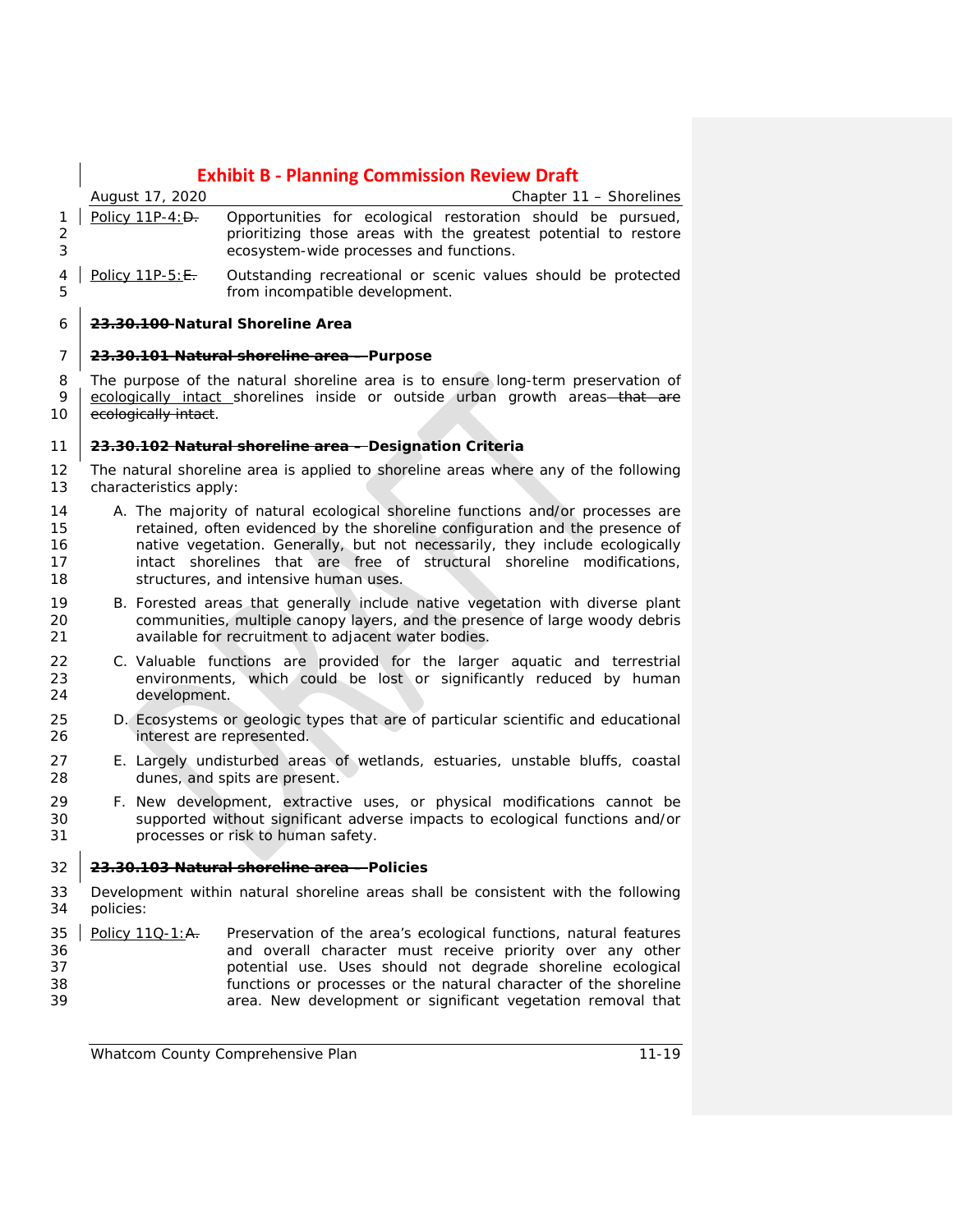### **Exhibit B - Planning Commission Review Draft** *August 17, 2020 Chapter 11 – Shorelines* would reduce the capability of the shoreline to perform a full range of ecological functions or processes should not be permitted. 4 | Policy 11Q-2:B. Private and/or public enjoyment of natural shoreline areas should be encouraged and facilitated through low intensity recreational, scientific, historical, cultural, and educational research uses; provided, that no significant ecological impact on **b** the area will result. 9 | Policy 11Q-3: C. Agricultural and forestry uses of a very low intensity nature may be consistent with the natural shoreline area when such use is subject to appropriate limitations or conditions to assure that 12 the use does not expand or alter practices in a manner inconsistent with the purpose of the designation. 14 | Policy 11Q-4: $\theta$ . The following uses should not be permitted in the natural 15 shoreline area: 1. Commercial uses. 2. Industrial uses. 18 18 2. Non-water-oriented recreation. 4. Roads, utility corridors, and parking areas that can be located outside of natural shoreline areas. **23.30.110 Aquatic Shoreline Area 23.30.111 Aquatic shoreline area – Purpose** The purpose of the aquatic shoreline area is to protect, restore, and manage the characteristics and resources of the areas waterward of the ordinary high water mark. **23.30.112 Aquatic shoreline area –Designation Criteria** The aquatic shoreline area is defined as the area waterward of the ordinary high 28 water mark of all streams, rivers, lakes, and marine water-bodies, and lakes, constituting shorelines of the state together with their underlying lands and their water column. **23.30.113 Aquatic shoreline area – Policies** Development within aquatic shoreline areas shall be consistent with the following policies: 34 Policy 11R-1: $A$ . New over-water structures should only be permitted for water- dependent uses, public access, or ecological restoration. The size of new over-water structures should be limited to the minimum necessary to support the structure's intended use. In order to reduce the impacts of shoreline development and

 increase effective use of water resources, multiple use of over-water facilities should be encouraged.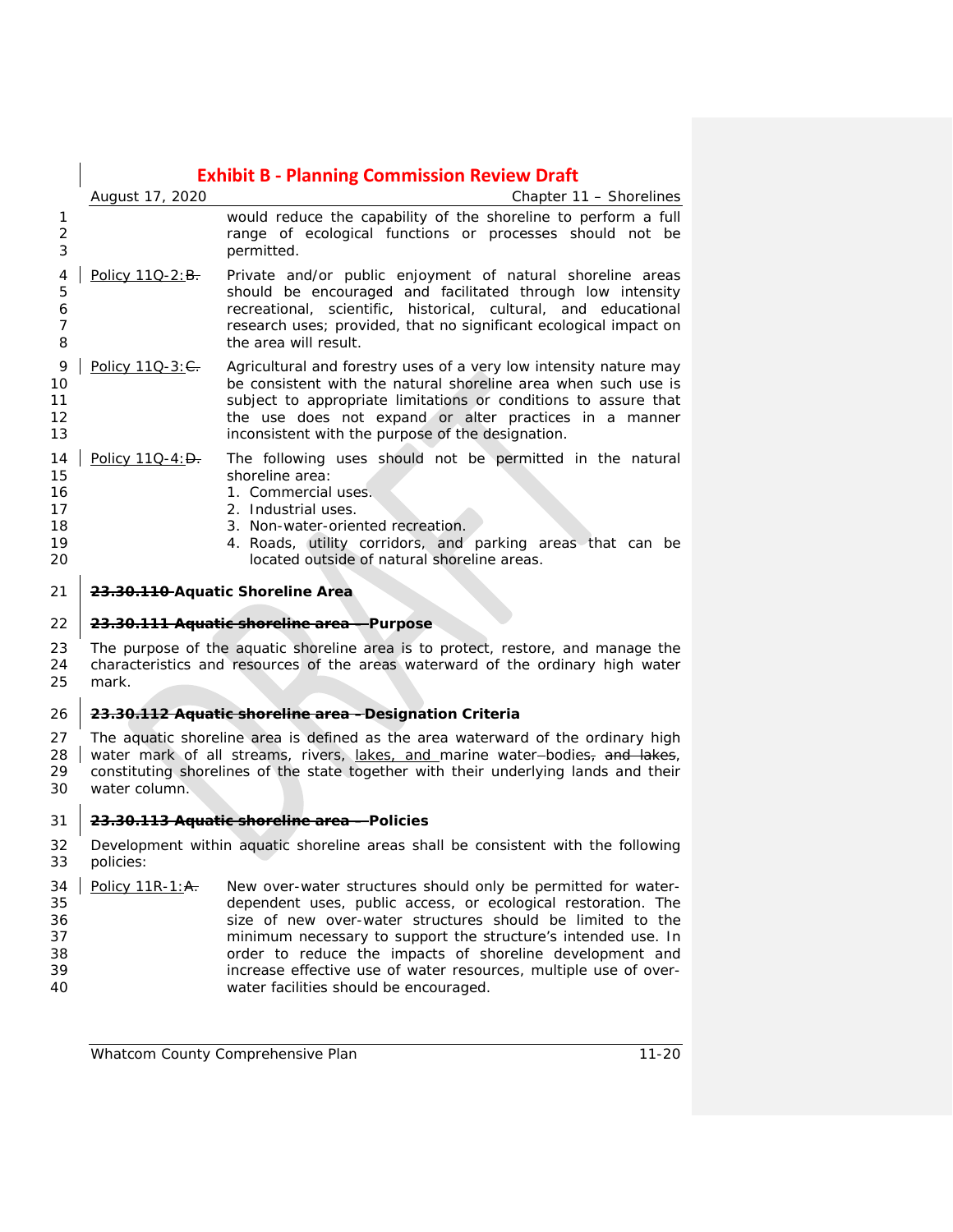|                                  |                               | <b>Exhibit B - Planning Commission Review Draft</b>                                                                                                                                                                                                                                                                                                                                                                                                                                                     |                                                                                            |
|----------------------------------|-------------------------------|---------------------------------------------------------------------------------------------------------------------------------------------------------------------------------------------------------------------------------------------------------------------------------------------------------------------------------------------------------------------------------------------------------------------------------------------------------------------------------------------------------|--------------------------------------------------------------------------------------------|
|                                  | August 17, 2020               | Chapter 11 – Shorelines                                                                                                                                                                                                                                                                                                                                                                                                                                                                                 |                                                                                            |
| 1<br>2<br>3<br>4<br>5            | Policy 11R-2: B.              | All developments and uses on navigable waters or their beds<br>should be located and designed to minimize interference with<br>surface navigation, to consider impacts to public views, and to<br>allow for the safe, unobstructed passage of fish and wildlife,<br>particularly those species dependent on migration.                                                                                                                                                                                  |                                                                                            |
| 6<br>7<br>8<br>9<br>10<br>11     | Policy $11R-3: 6$ .           | Uses that adversely impact the ecological functions of critical<br>saltwater and freshwater habitats should not be permitted<br>except where necessary to achieve the objectives of RCW<br>90.58.020, and then only when all potential impacts are<br>mitigated as necessary to assure maintenance of shoreline<br>ecological functions and processes.                                                                                                                                                  |                                                                                            |
| 12<br>13<br>14                   | Policy $11R-4: D.$            | Shoreline uses and modifications should be designed and<br>managed to prevent degradation of water quality and alteration<br>of natural conditions.                                                                                                                                                                                                                                                                                                                                                     |                                                                                            |
| 15                               |                               | 23.30.120-Cherry Point Management Area                                                                                                                                                                                                                                                                                                                                                                                                                                                                  |                                                                                            |
| 16<br>17<br>18<br>19             |                               | <b>The p</b> Policies applicable to the Cherry Point Management Area are found in the<br>Shoreline Use and Modifications Policies section of this chapter; applicable $\tau$<br>rregulations and standards, etc., applicable to the Cherry Point management area<br>are found in WCC 23.100.170, except as otherwise specified therein.                                                                                                                                                                 |                                                                                            |
|                                  |                               |                                                                                                                                                                                                                                                                                                                                                                                                                                                                                                         |                                                                                            |
| 20                               |                               | <b>Shorelines of Statewide Significance</b>                                                                                                                                                                                                                                                                                                                                                                                                                                                             | Comment [MD11]: Moved some content from<br>Chapter 23.40. Section reviewed and coordinated |
| 21                               | 23.40.010 Adoption of policy. |                                                                                                                                                                                                                                                                                                                                                                                                                                                                                                         | with Title 23 updates.                                                                     |
| 22<br>23<br>24<br>25<br>26<br>27 |                               | In accordance with RCW 90.58.020, the following management and administrative<br>policies are hereby adopted for all shorelines of statewide significance in<br>unincorporated Whatcom County, as defined in RCW 90.58.030(2)(e) and identified<br>in WCC 23.40.020. Consistent with the policy contained in RCW 90.58.020,<br>preference shall be given to the uses that are consistent with the statewide interest<br>in such shorelines. In the following order or preference, Finese are uses that: | Comment [CES12]: The language of WAC 173-                                                  |
| 28                               |                               | A. Recognize and protect the statewide interest over local interest.                                                                                                                                                                                                                                                                                                                                                                                                                                    | 26-181 recognizes an order of preference                                                   |
| 29                               |                               | B. Preserve the natural character of the shoreline.                                                                                                                                                                                                                                                                                                                                                                                                                                                     |                                                                                            |
| 30                               |                               | C. Result in long-term over short-term benefit.                                                                                                                                                                                                                                                                                                                                                                                                                                                         |                                                                                            |
| 31                               |                               | D. Protect the resources and ecology of the shoreline.                                                                                                                                                                                                                                                                                                                                                                                                                                                  |                                                                                            |
| 32                               |                               | E. Increase public access to publicly owned areas of the shoreline.                                                                                                                                                                                                                                                                                                                                                                                                                                     |                                                                                            |
| 33                               |                               | F. Increase recreational opportunities for the public in the shoreline.                                                                                                                                                                                                                                                                                                                                                                                                                                 |                                                                                            |
| 34<br>35                         |                               | G. Provide for any other element as defined in RCW 90.58.100 deemed<br>appropriate or necessary.                                                                                                                                                                                                                                                                                                                                                                                                        |                                                                                            |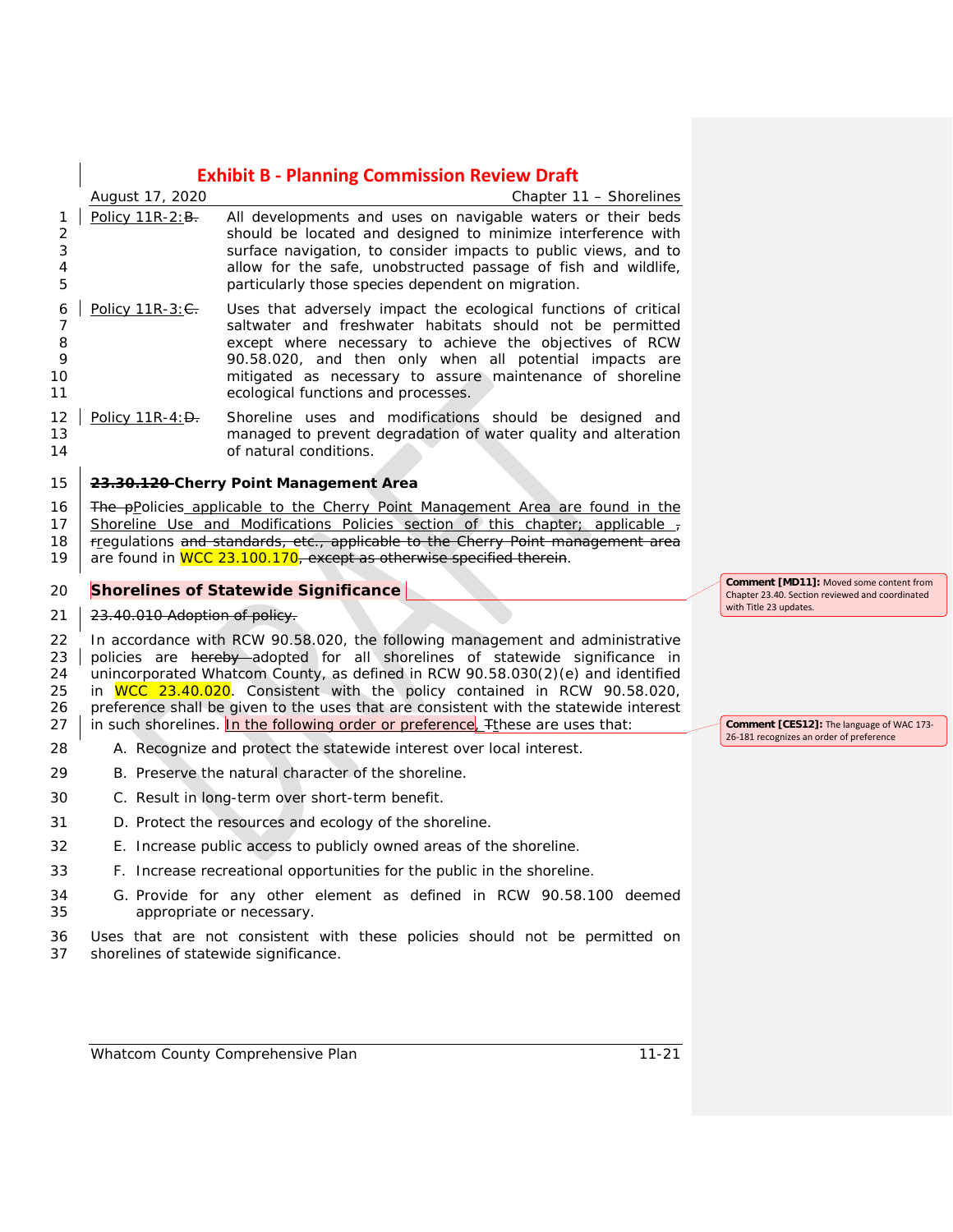|                                  | <b>Exhibit B - Planning Commission Review Draft</b>                                                                                                                                                                                                                                                                                                                        |                                                                                                                                                                                                                                                                                                                                                   |  |                                                                                                                                                                                                                                |
|----------------------------------|----------------------------------------------------------------------------------------------------------------------------------------------------------------------------------------------------------------------------------------------------------------------------------------------------------------------------------------------------------------------------|---------------------------------------------------------------------------------------------------------------------------------------------------------------------------------------------------------------------------------------------------------------------------------------------------------------------------------------------------|--|--------------------------------------------------------------------------------------------------------------------------------------------------------------------------------------------------------------------------------|
|                                  | August 17, 2020<br>Chapter 11 – Shorelines                                                                                                                                                                                                                                                                                                                                 |                                                                                                                                                                                                                                                                                                                                                   |  |                                                                                                                                                                                                                                |
| 1                                | 23.40.030 Policies for Shorelines of Statewide Significance                                                                                                                                                                                                                                                                                                                |                                                                                                                                                                                                                                                                                                                                                   |  | <b>Comment [CES13]: Cliff to do:</b> Ryan suggests<br>that most of the following policies (those not                                                                                                                           |
| 2<br>3<br>4<br>5<br>6            | The statewide interest should be recognized and protected over the local interest in<br>shorelines of statewide significance. To ensure that statewide interests are<br>protected over local interests, the County shall review all development proposals<br>within shorelines of statewide significance for consistency with RCW 90.58.030 and<br>the following policies: |                                                                                                                                                                                                                                                                                                                                                   |  | marked as "Keep Here") should apply to all<br>jurisdictional shorelines, not just SSS, which would<br>mean moving them to the gen policies. Also, check<br>to see if such policies are already included in the<br>gen polices. |
| 7<br>8<br>9                      | Policy 11S-1: A.                                                                                                                                                                                                                                                                                                                                                           | Redevelopment of shorelines should be encouraged where it<br>restores or enhances shoreline ecological functions and<br>processes impaired by prior development activities.                                                                                                                                                                       |  |                                                                                                                                                                                                                                |
| 10<br>11<br>12<br>13             | Policy 11S-2: B.                                                                                                                                                                                                                                                                                                                                                           | The Washington Departments of Fish and Wildlife and Ecology,<br>the Lummi Nation, the Nooksack Tribe, and other resources<br>agencies should be consulted for development proposals that<br>could affect anadromous fisheries.                                                                                                                    |  | Comment [CES14]: Keep here                                                                                                                                                                                                     |
| 14<br>15<br>16                   | Policy 11S-3: C.                                                                                                                                                                                                                                                                                                                                                           | Where commercial timber cutting takes place pursuant to WCC<br>23.90.110 and RCW 90.58.150, reforestation should take place<br>as soon as possible.                                                                                                                                                                                               |  |                                                                                                                                                                                                                                |
| 17<br>18<br>19<br>20             | Policy 11S-4: D.                                                                                                                                                                                                                                                                                                                                                           | Activities that use shoreline resources on a sustained yield or<br>non-consuming basis and that are compatible with other<br>appropriate uses should be given priority over uses not meeting<br>these criteria.                                                                                                                                   |  |                                                                                                                                                                                                                                |
| 21<br>22<br>23<br>24<br>25<br>26 | Policy 11S-5: E.                                                                                                                                                                                                                                                                                                                                                           | The range of options for shoreline use should be preserved to<br>the maximum possible extent for succeeding generations.<br>Development that consumes valuable, scarce, sensitive, or<br>irreplaceable natural resources should be protected to the<br>maximum extent feasible and should not be permitted if<br>alternative sites are available. |  |                                                                                                                                                                                                                                |
| 27<br>28<br>29                   | Policy 11S-6: F.                                                                                                                                                                                                                                                                                                                                                           | Potential short-term economic gains or convenience should be<br>measured against potential long-term and/or costly impairment<br>of natural features.                                                                                                                                                                                             |  | Comment [CES15]: Keep here                                                                                                                                                                                                     |
| 30<br>31<br>32                   | Policy 11S-7: G.                                                                                                                                                                                                                                                                                                                                                           | Protection or enhancement of aesthetic values should be<br>actively promoted in design review of new or expanding<br>development.                                                                                                                                                                                                                 |  |                                                                                                                                                                                                                                |
| 33<br>34<br>35<br>36<br>37       | Policy 11S-8: H.                                                                                                                                                                                                                                                                                                                                                           | Resources and ecological systems of shorelines of statewide<br>significance should be protected. Shorelands and submerged<br>lands should be protected to accommodate current and<br>projected demand for economic resources of statewide<br>importance, such as commercial shellfish beds.                                                       |  | Comment [CES16]: Keep here                                                                                                                                                                                                     |
| 38<br>39<br>40                   | ⊤.                                                                                                                                                                                                                                                                                                                                                                         | Those limited shorelines containing unique, scarce and/or<br>sensitive resources should be protected to the maximum extent<br>feasible.                                                                                                                                                                                                           |  | Comment [AP17]: Incorporated into Policy 11X-<br>5 above to avoid redundancy.                                                                                                                                                  |
| 41<br>42<br>43                   | Policy 11S-9: J.                                                                                                                                                                                                                                                                                                                                                           | Erosion and sedimentation from development sites should be<br>controlled to minimize adverse impacts on ecosystem processes.<br>If site conditions preclude effective erosion and sediment                                                                                                                                                        |  |                                                                                                                                                                                                                                |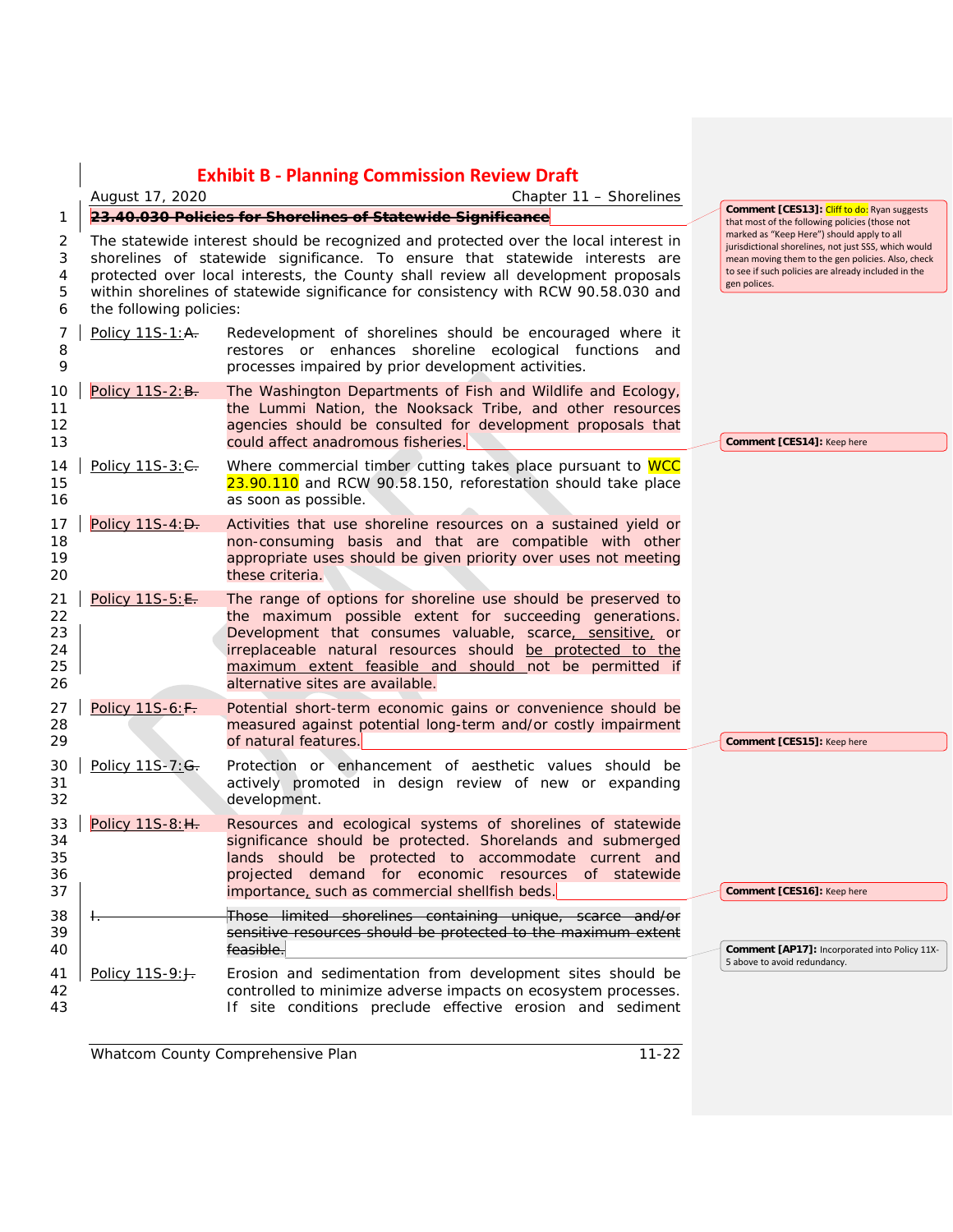### **Exhibit B - Planning Commission Review Draft** *August 17, 2020 Chapter 11 – Shorelines* control, excavations, land clearing, or other activities likely to result in significant erosion should be severely limited. Policy 11S-10: K. Public access development in extremely sensitive areas should be restricted or prohibited. All forms of recreation or access development should be designed to protect the resource base upon which such uses in general depend. 7 Policy 11S-11:<del>L.</del> Public and private developments should be encouraged to 8 **8** provide trails, viewpoints, water access points and shoreline-<br>9 **provide the example of the state of the shore possible.** Such related recreation opportunities whenever possible. Such development is recognized as a high priority use. 11 | Policy 11S-12:M. Development not requiring a waterside or shoreline location should be located inland so that lawful public enjoyment of **Shorelines is enhancedpreserved.** 14 | Policy 11S-13:N. Lodging and related facilities should be located inland and provide for appropriate means of access to the shoreline. **Chapter 23.90 General Policies and Regulations**  The following general policies apply to all use and development activities on 18 shorelines. **23.90.020 Land Use** 20 The following land use policies delineate the use preferences of the Act and this 21 program and are intended to support the goals and objectives of the program: 22 A. Policies. 23 Policy 11T-1:- Single-family residences should be given preference for location on shorelines in those limited instances when an alteration of the shorelines is authorized (RCW 90.58.020). Single-family residences occupied prior to January 1, 1992, and their appurtenant structures should be protected against damage or loss caused by shoreline erosion; provided, that measures to protect single-family residences should be designed to minimize **harm to the shoreline environment.** However, single-family **residences permitted after January 1, 1992, and their** 32 appurtenant structures should be built in a manner so as to not need protective structures. Policy  $11T-2$ : Shoreline uses that are water-dependent or water-related<br>35 should be given preference (RCW 90.58.020). Such uses should should be given preference (RCW 90.58.020). Such uses should be located, designed, and maintained in a manner that minimizes adverse impacts to shoreline ecological functions and/or processes. Non-water-oriented development may be allowed; provided, that existing water-dependent uses are not displaced and the future supply of sites for water-dependent or water-related uses is not compromised.

**Comment [MD18]:** Moved most policy content from Chapter 23.90. Section reviewed and coordinated with Title 23 updates.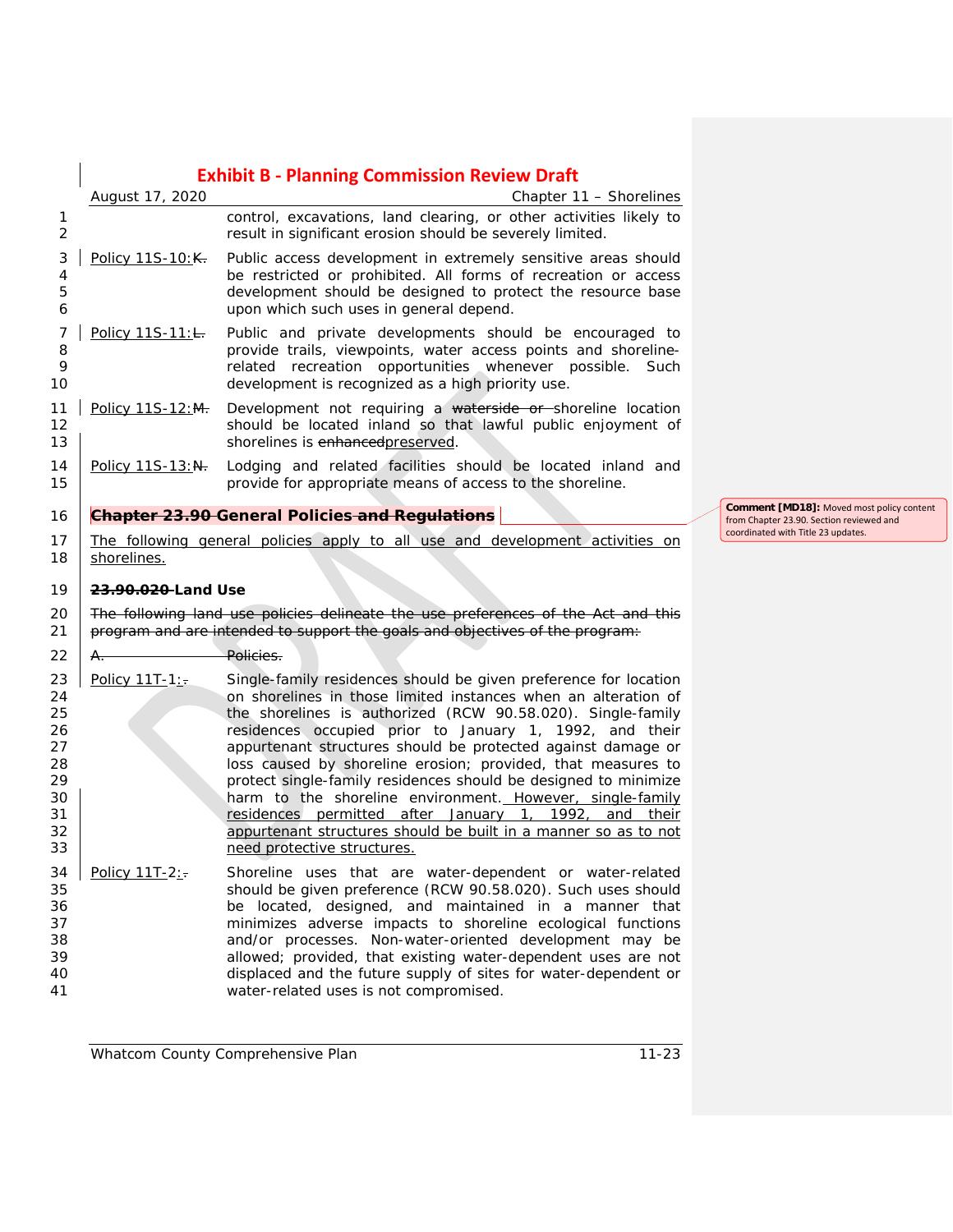|                                                                                                             |                 | <b>Exhibit B - Planning Commission Review Draft</b>                                                                                                                                                                                                                                                                                                                                                                                                                                                                                                                                                                                                                                                                                                                                                                                                                                                                                                                                                                                                                                                                                                                                                                                 |
|-------------------------------------------------------------------------------------------------------------|-----------------|-------------------------------------------------------------------------------------------------------------------------------------------------------------------------------------------------------------------------------------------------------------------------------------------------------------------------------------------------------------------------------------------------------------------------------------------------------------------------------------------------------------------------------------------------------------------------------------------------------------------------------------------------------------------------------------------------------------------------------------------------------------------------------------------------------------------------------------------------------------------------------------------------------------------------------------------------------------------------------------------------------------------------------------------------------------------------------------------------------------------------------------------------------------------------------------------------------------------------------------|
|                                                                                                             | August 17, 2020 | Chapter 11 - Shorelines                                                                                                                                                                                                                                                                                                                                                                                                                                                                                                                                                                                                                                                                                                                                                                                                                                                                                                                                                                                                                                                                                                                                                                                                             |
| 1<br>$\overline{2}$<br>3<br>4                                                                               | Policy 11T-3:   | Adequate space should be reserved on shorelines to meet the<br>current and projected demand for water-dependent uses, in<br>conjunction with areas provided in cities, towns and areas under<br>tribal jurisdiction.                                                                                                                                                                                                                                                                                                                                                                                                                                                                                                                                                                                                                                                                                                                                                                                                                                                                                                                                                                                                                |
| 5                                                                                                           |                 | 23.90.030-Ecological Protection and Critical Areas                                                                                                                                                                                                                                                                                                                                                                                                                                                                                                                                                                                                                                                                                                                                                                                                                                                                                                                                                                                                                                                                                                                                                                                  |
| 6                                                                                                           | А.              | <del>Policies.</del>                                                                                                                                                                                                                                                                                                                                                                                                                                                                                                                                                                                                                                                                                                                                                                                                                                                                                                                                                                                                                                                                                                                                                                                                                |
| 7<br>8<br>9<br>10<br>11<br>12<br>13<br>14<br>15<br>16<br>17<br>18<br>19<br>20<br>21<br>22<br>23<br>24<br>25 | Policy 11U-1:   | Shoreline use and development should be carried out in a<br>manner that prevents or mitigates adverse impacts so that the<br>resulting ecological condition does not become worse than the<br>current condition. This means assuring no net loss of ecological<br>functions and processes and protecting critical areas designated<br>in WCC Chapter 16.16, in a manner consistent with all relevant<br>constitutional and other legal limitations on the regulation of<br>private property. Permitted uses shall be designed and<br>conducted to minimize, insofar as practical, any resultant<br>damage to the ecology and environment (RCW 90.58.020).<br>Shoreline ecological functions that should be protected include,<br>but are not limited to, fish and wildlife habitat, food chain<br>and water temperature maintenance.<br>Shoreline<br>support,<br>processes that should be protected include, but are not limited<br>to, water flow; littoral drift; erosion and accretion; infiltration;<br>ground water recharge and discharge; sediment delivery,<br>transport, and storage; large woody debris recruitment; organic<br>matter input; nutrient and pathogen removal; and stream<br>channel formation/maintenance. |
| 26<br>27<br>28                                                                                              | Policy 11U-2:   | In assessing the potential for net loss of ecological functions or<br>processes, project-specific and cumulative impacts should be<br>considered.                                                                                                                                                                                                                                                                                                                                                                                                                                                                                                                                                                                                                                                                                                                                                                                                                                                                                                                                                                                                                                                                                   |
| 29<br>30<br>31<br>32<br>33<br>34<br>35                                                                      | Policy 11U-3:   | Development standards for density,<br>frontage,<br>setbacks,<br>surface,<br>shoreline<br>stabilization,<br>impervious<br>vegetation<br>conservation, buffers, critical areas, and water quality should<br>protect existing shoreline ecological functions and processes.<br>During permit review, the administrator should consider the<br>expected<br>impacts associated<br>with<br>proposed<br>shoreline<br>development when assessing compliance with this policy.                                                                                                                                                                                                                                                                                                                                                                                                                                                                                                                                                                                                                                                                                                                                                               |
| 36                                                                                                          |                 | 23.90.040 Water Quality and Quantity                                                                                                                                                                                                                                                                                                                                                                                                                                                                                                                                                                                                                                                                                                                                                                                                                                                                                                                                                                                                                                                                                                                                                                                                |
| 37                                                                                                          | Α.              | Policies.                                                                                                                                                                                                                                                                                                                                                                                                                                                                                                                                                                                                                                                                                                                                                                                                                                                                                                                                                                                                                                                                                                                                                                                                                           |
| 38<br>39<br>40<br>41                                                                                        | Policy 11V-1:   | The location, construction, operation, and maintenance of all<br>shoreline uses and developments should maintain or enhance<br>the quantity and maintain or enhance the quality of surface and<br>ground-water over the long term.                                                                                                                                                                                                                                                                                                                                                                                                                                                                                                                                                                                                                                                                                                                                                                                                                                                                                                                                                                                                  |
| 42<br>43                                                                                                    | Policy 11V-2:   | Shoreline use and development should minimize the need for<br>fertilizers, pesticides, or other<br>chemical<br>similar<br>chemical                                                                                                                                                                                                                                                                                                                                                                                                                                                                                                                                                                                                                                                                                                                                                                                                                                                                                                                                                                                                                                                                                                  |

**Comment [CES19]:** Development shouldn't enhance the quantity of surface water. We're not supposed to *increase* stormwater runoff.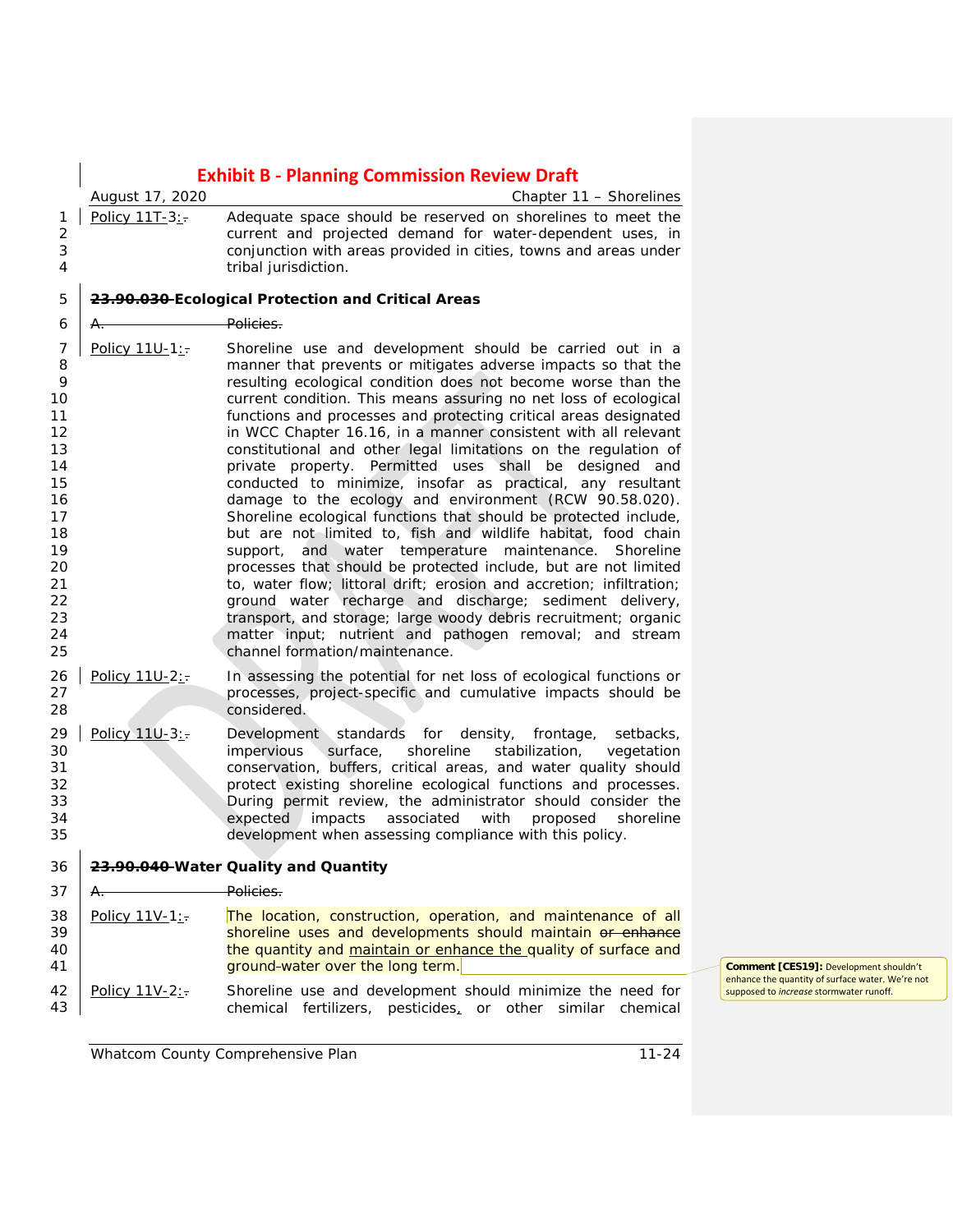|                                                    | August 17, 2020                | <b>Exhibit B - Planning Commission Review Draft</b>                                                                                                                                                                                                                                                                                                                                                                                                                                                                                                                   |
|----------------------------------------------------|--------------------------------|-----------------------------------------------------------------------------------------------------------------------------------------------------------------------------------------------------------------------------------------------------------------------------------------------------------------------------------------------------------------------------------------------------------------------------------------------------------------------------------------------------------------------------------------------------------------------|
| 1<br>$\overline{2}$<br>3                           |                                | Chapter 11 - Shorelines<br>treatments to prevent contamination of surface and ground<br>water and/or soils, and adverse effects on shoreline ecological<br>functions and values.                                                                                                                                                                                                                                                                                                                                                                                      |
| 4<br>5<br>6                                        | Policy 11V-3:-                 | Appropriate buffers along all wetlands, streams, lakes, and<br>marine water bodies should be provided and maintained in a<br>manner that avoids the need for chemical treatment.                                                                                                                                                                                                                                                                                                                                                                                      |
| 7                                                  | 23.90.050 Views and Aesthetics |                                                                                                                                                                                                                                                                                                                                                                                                                                                                                                                                                                       |
| 8                                                  | A.                             | <del>Policies.</del>                                                                                                                                                                                                                                                                                                                                                                                                                                                                                                                                                  |
| 9<br>10<br>11                                      | Policy 11W-1:                  | Shoreline use and development activities should be designed<br>and operated to minimize obstructions of the public's visual<br>access to the water and shoreline.                                                                                                                                                                                                                                                                                                                                                                                                     |
| 12<br>13<br>14<br>15                               | Policy 11W-2:                  | Shoreline use and development should not significantly detract<br>from shoreline scenic and aesthetic qualities that are derived<br>from natural or cultural features, such as shoreforms, vegetative<br>cover and historic sites/structures.                                                                                                                                                                                                                                                                                                                         |
| 16<br>17<br>18<br>19<br>20<br>21                   | Policy 11W-3:-                 | Aesthetic objectives should be implemented through regulations<br>and criteria for site planning, maximum height, setbacks, siting<br>accessories,<br>of<br>buildings<br>and<br>screening,<br>vegetation<br>conservation, architectural standards, sign control regulations,<br>appropriate development siting, designation of view corridors,<br>and maintenance of natural vegetative buffers.                                                                                                                                                                      |
| 22<br>23<br>24<br>25<br>26<br>27<br>28<br>29<br>30 | Policy $11W-4:$                | To protect shoreline ecological functions and aesthetics,<br>vegetation conservation should be preferred over the creation or<br>maintenance of views from shoreline properties. Clearing,<br>thinning, and/or limbing for limited view corridors should only<br>be allowed where it does not adversely impact ecological and/or<br>aesthetic values, and/or slope stability. Vegetation conservation<br>should be preferred over the creation or maintenance of views<br>from property on the shoreline to protect shoreline ecological<br>functions and aesthetics. |
| 31                                                 |                                | 23.90.060-Vegetation Conservation                                                                                                                                                                                                                                                                                                                                                                                                                                                                                                                                     |
| 32                                                 | A.                             | <del>Policies.</del>                                                                                                                                                                                                                                                                                                                                                                                                                                                                                                                                                  |
| 33<br>34<br>35<br>36<br>37<br>38                   | Policy 11X-1:-                 | Where new developments and/or uses are proposed, native<br>shoreline vegetation should be conserved to maintain shoreline<br>ecological functions and/or processes and mitigate the direct,<br>indirect and/or cumulative impacts of shoreline development,<br>wherever feasible. <b>Important functions of shoreline vegetation</b><br>include, but are not limited to:                                                                                                                                                                                              |
| 39<br>40                                           |                                | Providing shade necessary to maintain water temperatures required by salmonids,<br>forage fish, and other aquatic biota.                                                                                                                                                                                                                                                                                                                                                                                                                                              |
| 41                                                 |                                | Regulating microclimate in riparian and nearshore areas.                                                                                                                                                                                                                                                                                                                                                                                                                                                                                                              |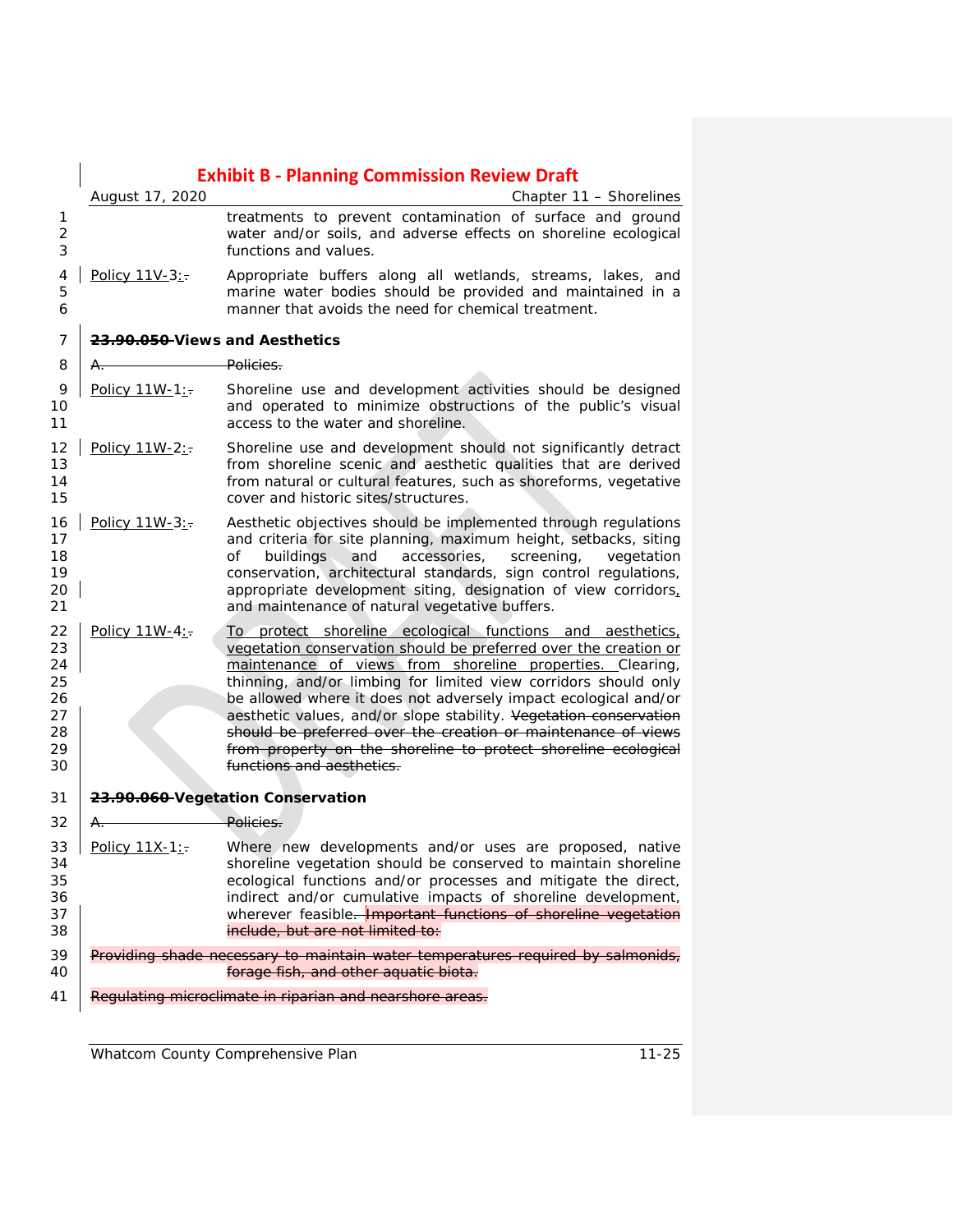|                                              | August 17, 2020                                                                                                                                                                                                                                                                                                                                                                  | <b>Exhibit B - Planning Commission Review Draft</b><br>Chapter 11 - Shorelines                                                                                                                                                                                                                                                                                                                                                                                                                     |  |                                                                                              |
|----------------------------------------------|----------------------------------------------------------------------------------------------------------------------------------------------------------------------------------------------------------------------------------------------------------------------------------------------------------------------------------------------------------------------------------|----------------------------------------------------------------------------------------------------------------------------------------------------------------------------------------------------------------------------------------------------------------------------------------------------------------------------------------------------------------------------------------------------------------------------------------------------------------------------------------------------|--|----------------------------------------------------------------------------------------------|
| 1<br>$\overline{c}$                          |                                                                                                                                                                                                                                                                                                                                                                                  | Providing organic inputs necessary for aquatic life, including providing food in the<br>form of various insects and other benthic macroinvertebrates.                                                                                                                                                                                                                                                                                                                                              |  |                                                                                              |
| 3<br>4                                       |                                                                                                                                                                                                                                                                                                                                                                                  | Stabilizing banks, minimizing crosion and sedimentation, and reducing the<br>occurrence/severity of landslides.                                                                                                                                                                                                                                                                                                                                                                                    |  |                                                                                              |
| 5<br>6                                       |                                                                                                                                                                                                                                                                                                                                                                                  | Reducing fine sediment input into the aquatic environment by minimizing erosion,<br>aiding infiltration, and retaining runoff.                                                                                                                                                                                                                                                                                                                                                                     |  |                                                                                              |
| 7<br>8                                       |                                                                                                                                                                                                                                                                                                                                                                                  | Improving water quality through filtration and vegetative uptake of nutrients and<br>pollutants.                                                                                                                                                                                                                                                                                                                                                                                                   |  |                                                                                              |
| 9<br>10<br>11                                |                                                                                                                                                                                                                                                                                                                                                                                  | Providing a source of large woody debris to moderate flows, create hydraulic<br>roughness, form pools, and increase aquatic diversity for<br>salmonids and other species.                                                                                                                                                                                                                                                                                                                          |  |                                                                                              |
| 12<br>13                                     |                                                                                                                                                                                                                                                                                                                                                                                  | Providing habitat for wildlife, including connectivity for travel and migration<br>corridors.                                                                                                                                                                                                                                                                                                                                                                                                      |  | Comment [MD20]: Importance of veg has been<br>established; don't need to repeat in a policy. |
| 14                                           |                                                                                                                                                                                                                                                                                                                                                                                  | 23.90.070 Archaeological, Historic and Cultural Resources                                                                                                                                                                                                                                                                                                                                                                                                                                          |  |                                                                                              |
| 15<br>16<br>17<br>18<br>19                   | The following policies apply to cultural resources that are either (a) listed on the<br>national, state, or local registers of historic places; (b) recorded by the Washington<br>State Department of Archaeology and Historic Preservation (DAHP), a Native<br>American tribe, and/or a local jurisdiction; or (c) undiscovered, inadvertently<br>uncovered, or yet unrecorded. |                                                                                                                                                                                                                                                                                                                                                                                                                                                                                                    |  |                                                                                              |
| 20<br>21<br>22<br>23<br>24                   | Archaeological sites located both in and outside shoreline jurisdiction are subject to<br>RCW Chapter 27.44 (Indian graves and records) and RCW Chapter 27.53<br>(Archaeological sites and records). Shoreline uses or development that may impact<br>such sites shall comply with WAC Chapter 25-48 as well as the provisions of this<br>Shoreline Master Program.              |                                                                                                                                                                                                                                                                                                                                                                                                                                                                                                    |  |                                                                                              |
| 25<br>26<br>27                               | Pursuant to RCW 27.53.070, information and documents pertaining to the location<br>of archaeological sites or resources are confidential and not considered public<br>records that require disclosure.                                                                                                                                                                           |                                                                                                                                                                                                                                                                                                                                                                                                                                                                                                    |  |                                                                                              |
| 28                                           | A.                                                                                                                                                                                                                                                                                                                                                                               | Policies.                                                                                                                                                                                                                                                                                                                                                                                                                                                                                          |  |                                                                                              |
| 29<br>30<br>31<br>32<br>33<br>34<br>35<br>36 | Policy 11X-1:                                                                                                                                                                                                                                                                                                                                                                    | The County should work with tribal, state, federal, and local<br>governments as appropriate to maintain an inventory of all<br>known significant local historic, cultural and archaeological sites<br>resources in observance of applicable state and federal laws<br>protecting such information from general public disclosure. As<br>appropriate, such sites should be protected, preserved and/or<br>restored for study, education, and/or public enjoyment to the<br>maximum possible extent. |  |                                                                                              |
| 37<br>38<br>39<br>40                         | Policy 11X-2:-                                                                                                                                                                                                                                                                                                                                                                   | Site development plans should incorporate provisions for<br>historic, cultural and archaeological siteresource preservation,<br>restoration, and education with open space or recreation areas<br>whenever compatible and possible.                                                                                                                                                                                                                                                                |  |                                                                                              |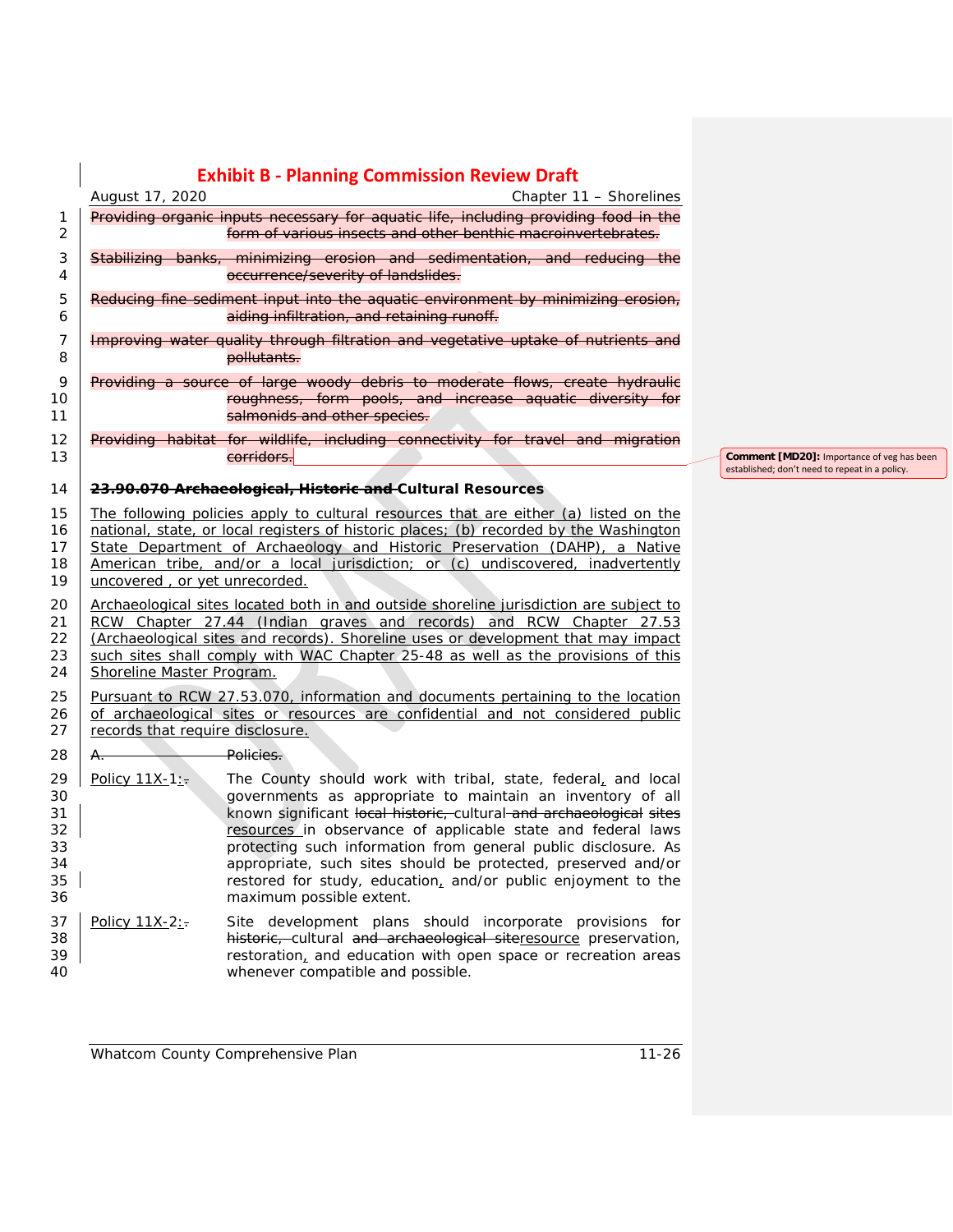|                                                     |                  | <b>Exhibit B - Planning Commission Review Draft</b>                                                                                                                                                                                                                                                                                                                                                                                                                                                                  |
|-----------------------------------------------------|------------------|----------------------------------------------------------------------------------------------------------------------------------------------------------------------------------------------------------------------------------------------------------------------------------------------------------------------------------------------------------------------------------------------------------------------------------------------------------------------------------------------------------------------|
|                                                     | August 17, 2020  | Chapter 11 - Shorelines                                                                                                                                                                                                                                                                                                                                                                                                                                                                                              |
| 1<br>$\overline{2}$<br>3                            | $3 -$            | Cooperation among involved private and public parties is<br>encouraged to achieve the archaeological, historical and cultural<br>element goals and objectives of this program.                                                                                                                                                                                                                                                                                                                                       |
| 4<br>5<br>6<br>$\overline{7}$<br>8<br>9<br>10<br>11 | Policy 11X-3:4.  | Owners of property containing identified historic, cultural or<br>archaeological sitesresources<br>encouraged<br>make<br>are<br>to<br>development plans known well in advance of application, so that<br>appropriate agencies such as the Lummi Nation, Nooksack<br>Tribe, Washington State Department of Archaeology and Historic<br>Preservation, and others may have ample-adequate time to<br>assess the site and make arrangements to preserve historical,<br>cultural and archaeological-values as applicable. |
| 12<br>13<br>14<br>15                                | Policy 11X-4:5.  | Private and public owners of historic sites should be encouraged<br>to provide public access and educational opportunities in a<br>manner consistent with long-term protection of both historic<br>values and shoreline ecological functions.                                                                                                                                                                                                                                                                        |
| 16<br>17<br>18<br>19<br>20                          | Policy 11X-5:6.  | Historic, cultural, and archaeological site dDevelopment on sites<br>containing cultural resources should be planned and carried out<br>so as to prevent impacts to the resource. Impacts to<br>neighboring properties and other shore uses should be limited to<br>temporary or reasonable levels.                                                                                                                                                                                                                  |
| 21<br>22<br>23<br>24<br>25                          | Policy 11X-6: 7. | If development is proposed adjacent to an identified historic,<br>cultural or archaeological siteresource, then the proposed<br>development should be designed and operated so as to be<br>compatible with continued protection of the historic, cultural or<br>archaeologicalthat siteresource.                                                                                                                                                                                                                     |
| 26<br>27<br>28<br>29                                | Policy 11X-7:8.  | The cultural resource provisions of this program are consistent<br>with Chapters 27.44 and 27.53 RCW and WAC 25-48-060. In<br>accordance with state law, all applicants are subject to these<br>requirements.                                                                                                                                                                                                                                                                                                        |
| 30<br>31<br>32<br>33                                | Policy 11X-8:    | The County shall consult with DAHP and affected Native<br>American tribes as appropriate in implementing the cultural<br>archaeological, and historic-resources goals, objectives, policies,<br>and regulations of this program-SMP.                                                                                                                                                                                                                                                                                 |
| 34<br>35                                            | Policy 11X-9:    | In reviewing development proposals, the County shall take, or<br>cause project applicants to take, all required actions to:                                                                                                                                                                                                                                                                                                                                                                                          |
| 36<br>37                                            |                  | 1. Minimize the risk of disturbing cultural resources within<br><b>Whatcom County shorelines.</b>                                                                                                                                                                                                                                                                                                                                                                                                                    |
| 38<br>39<br>40<br>41<br>42                          |                  | 2. Due to the limited and irreplaceable nature of the<br>resource(s), prevent the destruction of or damage to any site<br>having cultural, scientific, or educational value as identified<br>by the appropriate authorities, including affected Tribes and<br>the DAHP.                                                                                                                                                                                                                                              |

**Comment [AP21]:** This is captured in policies #1 and #4 (revised to #3).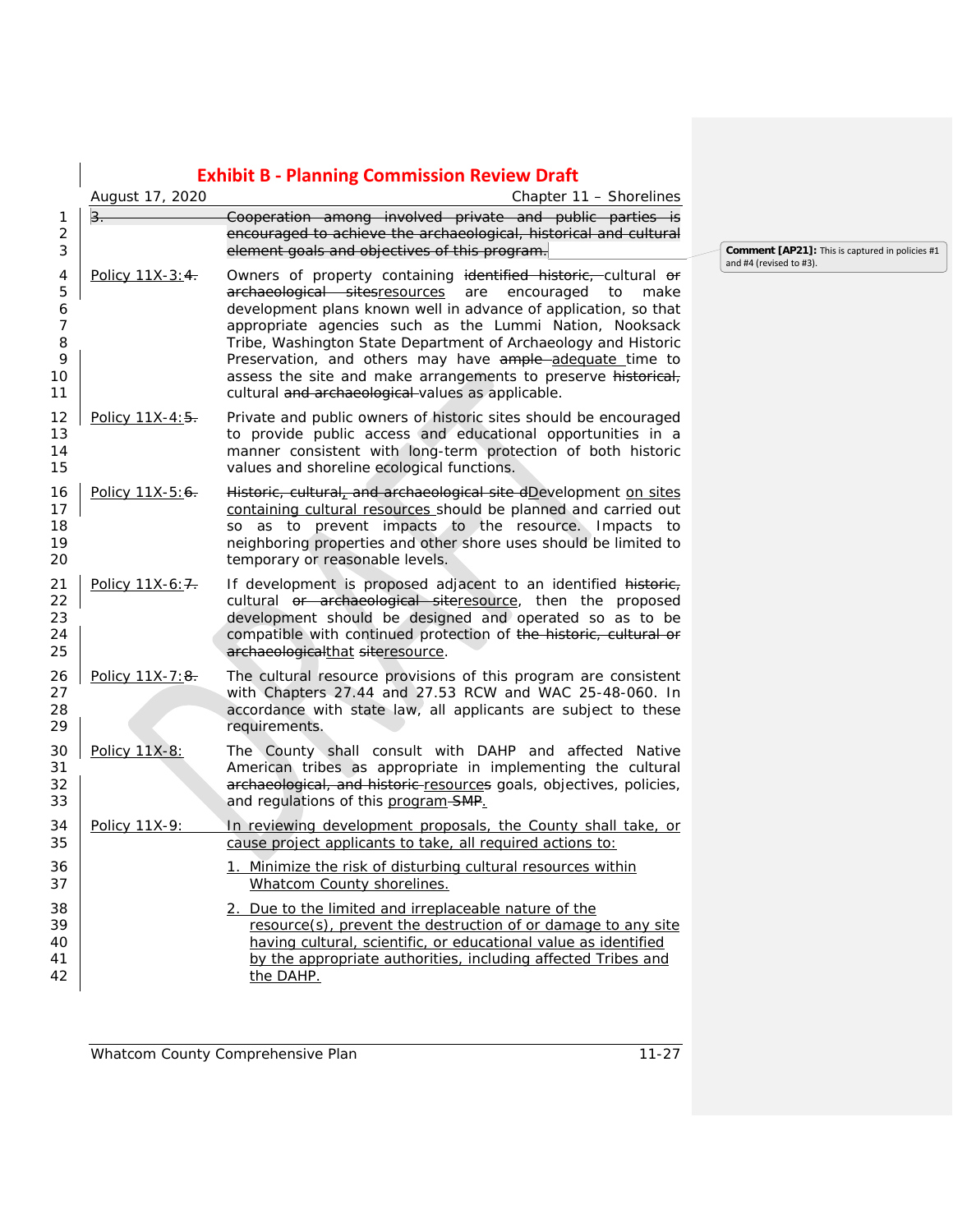|                                                    |                                     | <b>Exhibit B - Planning Commission Review Draft</b>                                                                                                                                                                                                                                                                                                                                                                                                                                                                                                                                      |
|----------------------------------------------------|-------------------------------------|------------------------------------------------------------------------------------------------------------------------------------------------------------------------------------------------------------------------------------------------------------------------------------------------------------------------------------------------------------------------------------------------------------------------------------------------------------------------------------------------------------------------------------------------------------------------------------------|
|                                                    | August 17, 2020                     | Chapter 11 - Shorelines                                                                                                                                                                                                                                                                                                                                                                                                                                                                                                                                                                  |
| 1<br>$\overline{2}$<br>3<br>4<br>5                 |                                     | 3. Consult with professional archaeologists, DAHP, and affected<br>Tribes before permitting or otherwise approving the use or<br>development of shoreline areas containing cultural resources.<br>This consultation shall be accomplished through the<br>regulations and procedures provided in WCC Title 23.                                                                                                                                                                                                                                                                            |
| 6<br>7<br>8<br>9                                   |                                     | 4. Consult with DAHP and affected Tribes and coordinate with<br>project archaeologists to establish site- and project-specific<br>procedures for protection and management of cultural<br>resources.                                                                                                                                                                                                                                                                                                                                                                                     |
| 10<br>11                                           |                                     | 5. Make informed specific land use decisions based upon<br>information provided by DAHP and Tribes.                                                                                                                                                                                                                                                                                                                                                                                                                                                                                      |
| 12<br>13<br>14                                     |                                     | 6. Ensure the use of the best available information, technology,<br>and techniques in identifying, protecting, preserving, and<br>restoring cultural resources.                                                                                                                                                                                                                                                                                                                                                                                                                          |
| 15                                                 | <del>23.90.080 </del> Public Access |                                                                                                                                                                                                                                                                                                                                                                                                                                                                                                                                                                                          |
| 16                                                 | <del>A.</del>                       | Policies.                                                                                                                                                                                                                                                                                                                                                                                                                                                                                                                                                                                |
| 17<br>18<br>19                                     | Policy 11Y-1:                       | Use and development that provide an opportunity for substantial<br>numbers of the people to enjoy the shorelines of the state are a<br>preferred use.                                                                                                                                                                                                                                                                                                                                                                                                                                    |
| 20<br>21<br>22<br>23<br>24<br>25<br>26<br>27<br>28 | Policy 11Y-2:-                      | Physical or visual access to shorelines should be incorporated in<br>all new development when the development would either<br>generate a demand for one or more forms of such access,<br>and/or would impair existing legal access opportunities or rights.<br>Public health and safety concerns should also be adequately<br>addressed and maintenance of shoreline ecological functions<br>and/or processes should be assured. As required by the<br>governing principles, all such conditions should be consistent<br>with all relevant constitutional and other legal limitations on |
| 29                                                 |                                     | regulation of private property.                                                                                                                                                                                                                                                                                                                                                                                                                                                                                                                                                          |
| 30<br>31<br>32<br>33                               | Policy 11Y-3:                       | Public access should be provided for water-oriented uses and<br>non-water-dependent uses and developments that increase<br>public use of the shorelines and public aquatic lands, or that<br>would impair existing, legal access opportunities.                                                                                                                                                                                                                                                                                                                                          |
| 34<br>35                                           | Policy $11Y-4:$                     | Non-water-related uses or activities located on the shoreline<br>should provide public access as a public benefit.                                                                                                                                                                                                                                                                                                                                                                                                                                                                       |
| 36<br>37<br>38<br>39<br>40                         | Policy 11Y-5:                       | Public access area and/or facility requirements should be<br>commensurate with the scale and character of the development<br>and should be reasonable, effective, and fair to all affected<br>parties including but not limited to the land-owner and the<br>public.                                                                                                                                                                                                                                                                                                                     |
| 41<br>42<br>43                                     | Policy 11Y-6:                       | Public access design should provide for public safety and<br>minimize potential impacts to private property, individual<br>privacy, and shoreline ecological functions and processes.                                                                                                                                                                                                                                                                                                                                                                                                    |

**Comment [MD22]:** Addressed in #6 below.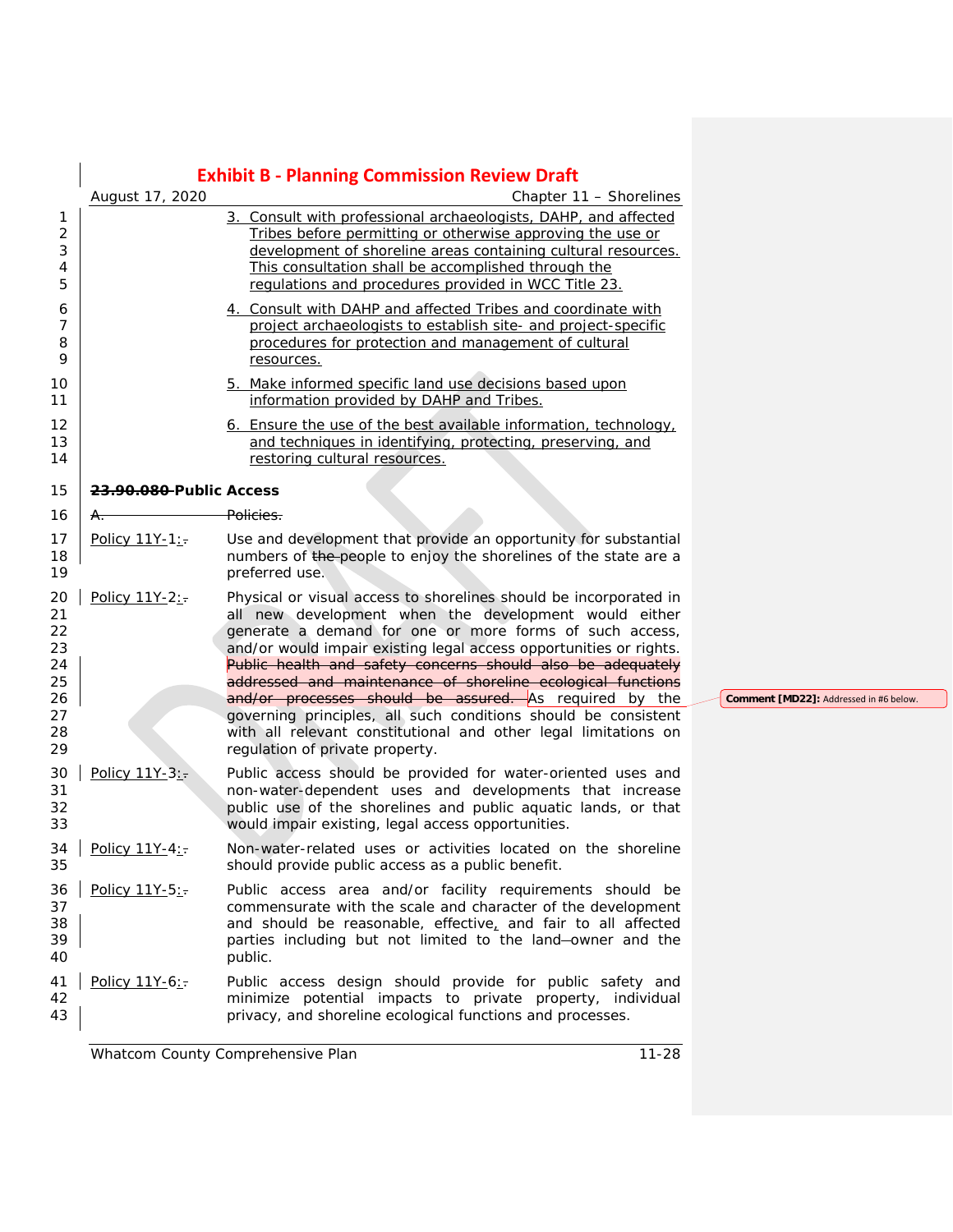|                                                                      |                                    | <b>Exhibit B - Planning Commission Review Draft</b>                                                                                                                                                                                                                                                                                                                                                                                                                                                                                                                                                                                                                                                                                                           |
|----------------------------------------------------------------------|------------------------------------|---------------------------------------------------------------------------------------------------------------------------------------------------------------------------------------------------------------------------------------------------------------------------------------------------------------------------------------------------------------------------------------------------------------------------------------------------------------------------------------------------------------------------------------------------------------------------------------------------------------------------------------------------------------------------------------------------------------------------------------------------------------|
|                                                                      | August 17, 2020                    | Chapter 11 - Shorelines                                                                                                                                                                                                                                                                                                                                                                                                                                                                                                                                                                                                                                                                                                                                       |
| 1<br>2<br>3<br>4<br>5<br>6                                           | Policy 11Y-7:                      | Shoreline development by public entities, such as local<br>governments, port districts, state agencies, and public utility<br>districts, should provide public access measures as part of each<br>development project, unless such access is shown to be<br>incompatible due to reasons of safety, security, or impact to the<br>shoreline.                                                                                                                                                                                                                                                                                                                                                                                                                   |
| $\overline{7}$                                                       | <del>23.90.090</del> Site Planning |                                                                                                                                                                                                                                                                                                                                                                                                                                                                                                                                                                                                                                                                                                                                                               |
| 8                                                                    | ₳.                                 | Policies.                                                                                                                                                                                                                                                                                                                                                                                                                                                                                                                                                                                                                                                                                                                                                     |
| 9<br>10<br>11<br>12<br>13<br>14<br>15<br>16                          | Policy 11Z-1:-                     | Development and use should be designed in a manner that<br>directs land alteration to the least sensitive portions of the site<br>to maximize vegetation conservation; minimize impervious<br>surfaces and runoff; protect riparian, nearshore and wetland<br>habitats; protect wildlife and habitats; protect archaeological,<br>historic, and cultural resources; and preserve aesthetic values.<br>This may be accomplished by minimizing the project footprint,<br>the use of clustering, and other appropriate design approaches.                                                                                                                                                                                                                        |
| 17<br>18<br>19<br>20<br>21<br>22<br>23<br>24<br>25<br>26<br>27<br>28 | Policy 11Z-2:-                     | To maintain shoreline ecological functions and processes, How<br>impact and sustainable development practices such as rain<br>gardens, and pervious surfacing methods including, but not<br>limited to, porous paving blocks, porous concrete, and other<br>similar materials, should be incorporated in developments where<br>site conditions allow-to maintain shoreline ecological functions<br>and processes. Topographic modification, vegetation clearing,<br>use of impervious surfaces, and alteration of natural drainage or<br>other features should be limited to the minimum necessary to<br>accommodate approved uses and development. An engineering<br>geologist should be consulted prior to using infiltration practices<br>on shore bluffs. |
| 29<br>30<br>31<br>32<br>33<br>34<br>35<br>36<br>37                   | Policy 11Z-3:                      | Accessory development or use that does not require a shoreline<br>location should be located outside of shoreline jurisdiction unless<br>such development is required to serve approved water-oriented<br>uses and/or developments. When sited within shorelines<br>jurisdiction, uses and/or developments such as parking, service<br>buildings or areas, access roads, utilities, signs, and storage of<br>materials should be located inland away from the land/water<br>interface and landward of water-oriented developments and/or<br>other approved uses.                                                                                                                                                                                              |
| 38<br>39<br>40<br>41                                                 | Policy 11Z-4:                      | Development should be located, designed, and managed so that<br>impacts on shoreline or upland uses are minimized through bulk<br>and scale restrictions, setbacks, buffers, and control of<br>proximity impacts such as noise or light and glare.                                                                                                                                                                                                                                                                                                                                                                                                                                                                                                            |
| 42<br>43<br>44                                                       | Policy 11Z-5:                      | Shoreline uses should not deprive other uses of reasonable<br>access to navigable waters. Public recreation activities such as<br>fishing, clam digging, swimming, boating, and wading, and                                                                                                                                                                                                                                                                                                                                                                                                                                                                                                                                                                   |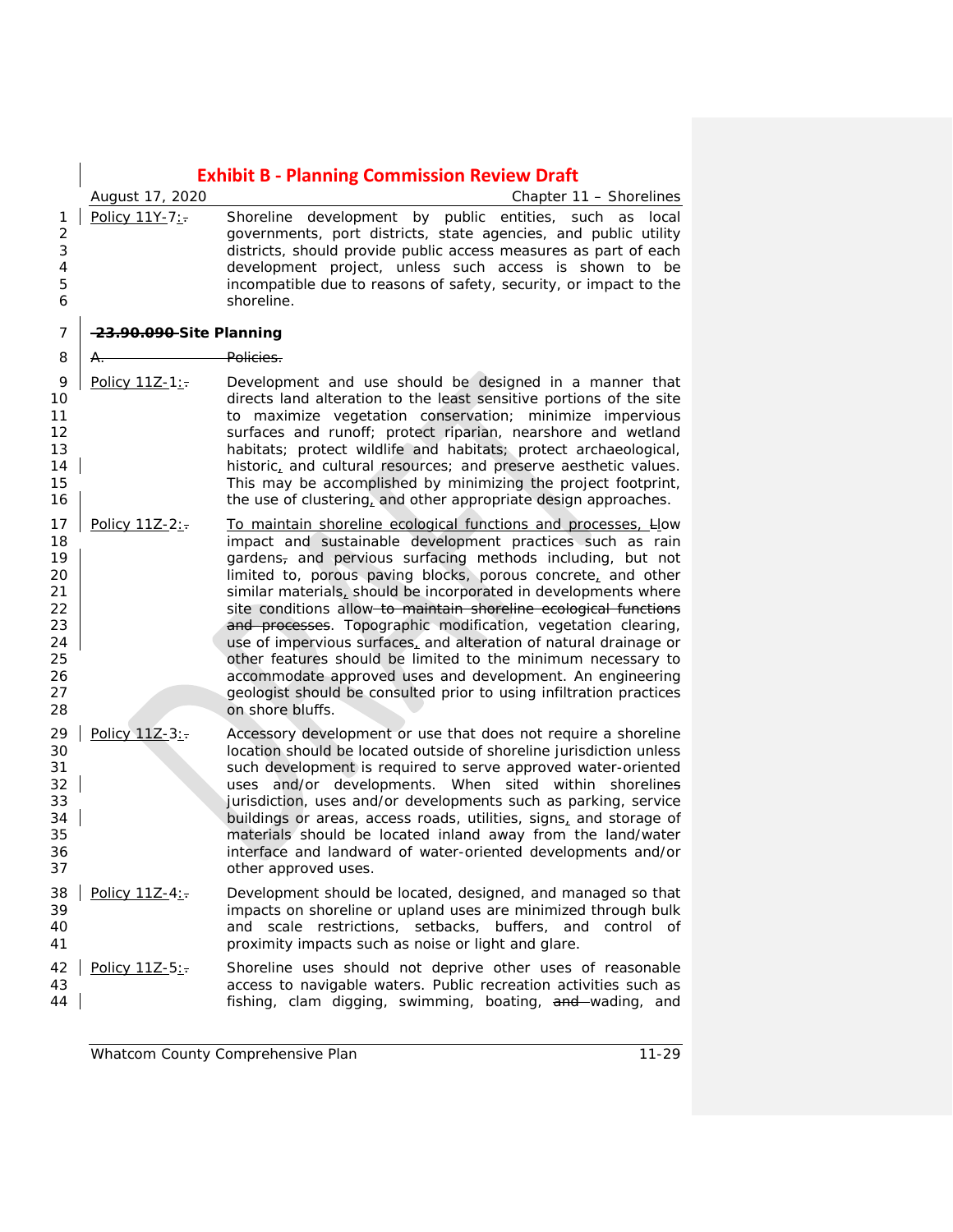|                                      | <b>Exhibit B - Planning Commission Review Draft</b>                                                                                                                                                                                                                                                                                                                                                                                                                                                                                                  |
|--------------------------------------|------------------------------------------------------------------------------------------------------------------------------------------------------------------------------------------------------------------------------------------------------------------------------------------------------------------------------------------------------------------------------------------------------------------------------------------------------------------------------------------------------------------------------------------------------|
|                                      | Chapter 11 - Shorelines<br>other water-related recreation should be preserved<br>and<br>enhanced. The rights of treaty tribes to resources within their<br>usual and accustomed areas should be accommodated.                                                                                                                                                                                                                                                                                                                                        |
| <b>Climate Change/Sea Level Rise</b> |                                                                                                                                                                                                                                                                                                                                                                                                                                                                                                                                                      |
| Policy 11AA-1:                       | Coordinate with Tribal, Federal, State, and local agencies to<br>address issues related to climate change and sea level rise as<br>related to shoreline management.                                                                                                                                                                                                                                                                                                                                                                                  |
| Policy 11AA-2:                       | Whatcom County should plan and prepare for the likely impacts<br>of climate change on County-owned facilities, infrastructure, and<br>natural resources and ensure that projects for major<br>maintenance or replacement of utilities, roads, and other public<br>infrastructure consider the impacts of sea-level rise in the<br>location, design, and operation of the projects.                                                                                                                                                                   |
| Policy 11AA-3:                       | Whatcom County should strive to increase resident and business<br>resiliency to the anticipated impacts of climate change by<br>implementing land use regulations based on best available<br>science, such as sea level rise, changes in rainfall patterns,<br>changes in flood volumes and frequencies, and changes in<br>average and extreme temperatures.                                                                                                                                                                                         |
| Policy 11AA-4:                       | Habitat protection and restoration projects in shoreline<br>jurisdiction should consider implications of sea-level rise and<br>other climate change impacts to promote resiliency of habitats<br>and species. Those that promote climate change and sea-level<br>rise resiliency should be considered priority actions.                                                                                                                                                                                                                              |
| Policy 11AA-5:                       | Whatcom County should periodically assess the best available<br>sea level rise projections and incorporate them into future<br>program updates, as relevant.                                                                                                                                                                                                                                                                                                                                                                                         |
| Policy 11AA-6:                       | Public infrastructure-such as transportation systems, utilities,<br>flood control works, and instream structures-and essential<br>public facilities in shoreline areas should be built in a manner<br>that accounts for increased sea level rise and storm surge, and<br>the flooding that may accompany it.                                                                                                                                                                                                                                         |
| Policy 11AA-7:                       | Whatcom County should evaluate opportunities to protect<br>shoreline investments and infrastructure from the impacts of<br>climate change, as necessary and feasible. Specifically, the<br>County should maintain shoreline protection and erosion control<br><u>by:</u><br>• Facilitating the installation and maintenance of native<br>vegetation along appropriate areas of shoreline;<br>• Revisiting development policies with the objective of<br>providing additional shoreline buffer area between developed<br>areas and the shoreline; and |
|                                      | August 17, 2020                                                                                                                                                                                                                                                                                                                                                                                                                                                                                                                                      |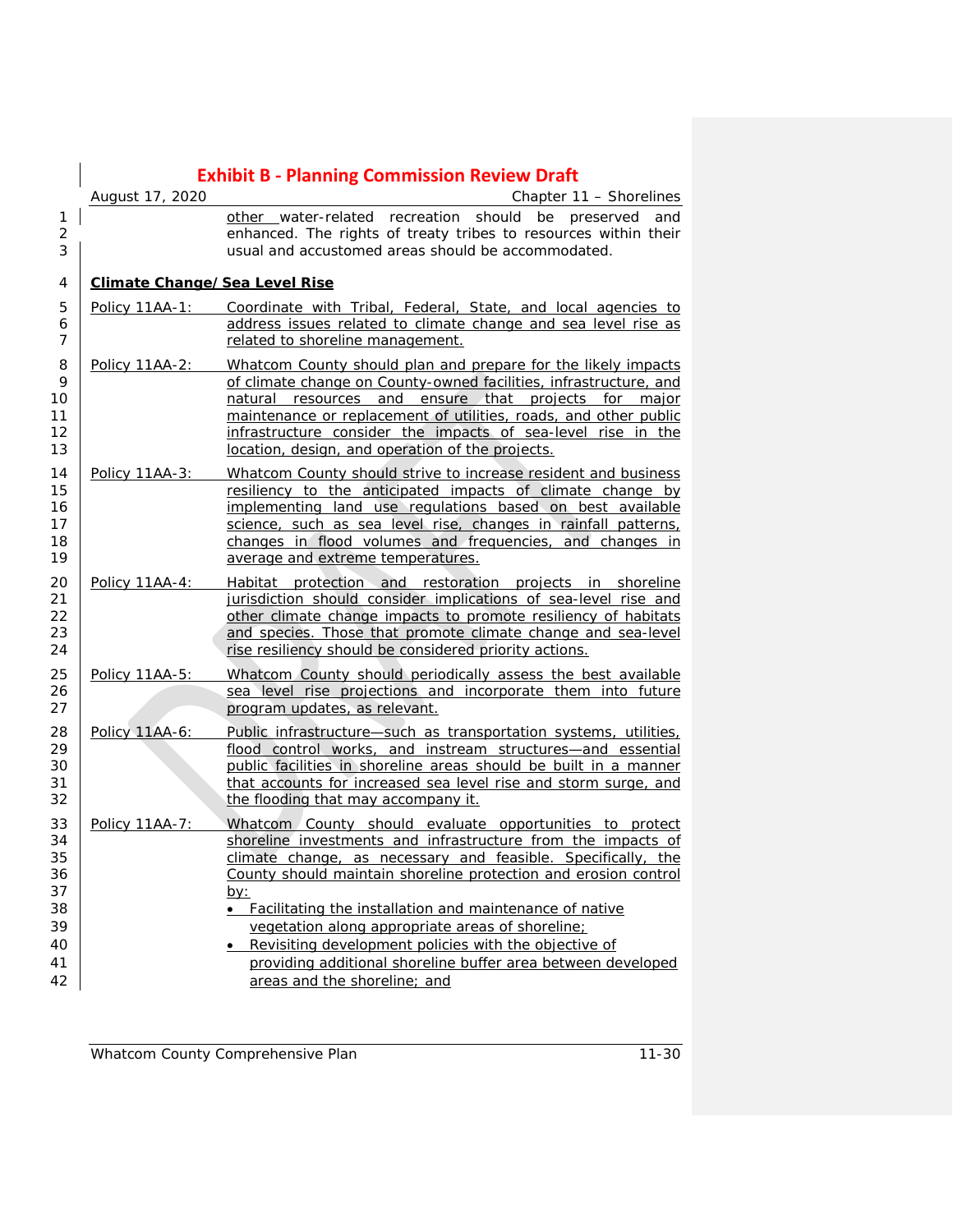|                                        |                           | <b>Exhibit B - Planning Commission Review Draft</b>                                                                                                                                                                                                                                                                                                                                                                                    |
|----------------------------------------|---------------------------|----------------------------------------------------------------------------------------------------------------------------------------------------------------------------------------------------------------------------------------------------------------------------------------------------------------------------------------------------------------------------------------------------------------------------------------|
|                                        | August 17, 2020           | Chapter 11 - Shorelines                                                                                                                                                                                                                                                                                                                                                                                                                |
| 1                                      |                           | . Only consider structural shoreline stabilization structures                                                                                                                                                                                                                                                                                                                                                                          |
| $\overline{2}$                         |                           | when alternative options are unavailable.                                                                                                                                                                                                                                                                                                                                                                                              |
| 3<br>4                                 | <b>Regulations</b>        | Chapter 23.100 Shoreline Use<br>and Modification Policies <del> and</del>                                                                                                                                                                                                                                                                                                                                                              |
| 5<br>6                                 | activities on shorelines. | The following shoreline use and modification policies apply to specific development                                                                                                                                                                                                                                                                                                                                                    |
| 7<br>8                                 |                           | 23.100.020 Shoreline Bulk Provisions - Buffers, Setbacks, Height, Open<br>Space and Impervious Surface Coverage                                                                                                                                                                                                                                                                                                                        |
| 9<br>10<br>11<br>12<br>13              |                           | Policy 11BB-1:A. Policies. Standards for density, setbacks, height, and other<br>provisions should ensure no net loss of shoreline ecological<br>functions and/or processes and preserve the existing character<br>of the shoreline consistent with the purpose of the shoreline<br>area designation.                                                                                                                                  |
| 14                                     | 23.100.030 Agriculture    |                                                                                                                                                                                                                                                                                                                                                                                                                                        |
| 15                                     | <b>Policies</b><br>A.     |                                                                                                                                                                                                                                                                                                                                                                                                                                        |
| 16<br>17<br>18<br>19<br>20<br>21<br>22 | Policy 11BB-1:            | This program The SMP recognizes the importance of agriculture<br>in Whatcom County and supports its continued economic<br>viability. <b>The SMPThis program It allows for ongoing agricultural</b><br>activities and should protect agricultural lands from conflicting<br>uses such as intensive or unrelated residential, industrial, or<br>commercial uses, while also maintaining shoreline ecological<br>functions and processes. |
| 23<br>24<br>25<br>26<br>27             | Policy 11BB-2:-           | Agricultural uses and development in support of agricultural<br>uses should be conducted in such a manner as to assure no net<br>loss of shoreline ecological functions and processes and avoid<br>substantial adverse impacts on other shoreline resources and<br>values.                                                                                                                                                             |
| 28<br>29                               | Policy 11BB-3:            | Conversion of agricultural uses to other uses should comply with<br>all policies and regulations for nonagricultural uses.                                                                                                                                                                                                                                                                                                             |
| 30                                     | 23.100.040 Aquaculture    |                                                                                                                                                                                                                                                                                                                                                                                                                                        |
| 31                                     | Α.                        | Policies.                                                                                                                                                                                                                                                                                                                                                                                                                              |
| 32<br>33<br>34<br>35<br>36             | Policy 11CC-1:            | Aquaculture is a water-dependent use and, when consistent with<br>control of pollution, and avoidance of adverse impacts to the<br>environment, and preservation of habitat for resident native<br>species, is a preferred use of the shoreline (WAC 173-26-<br>$241(3)(b)$ .                                                                                                                                                          |
| 37<br>38<br>39<br>40                   | Policy 11CC-2:-           | Potential locations for aquaculture activities are relatively<br>restricted because of specific requirements related to water<br>quality, temperature, oxygen content, currents, adjacent land<br>use, wind protection, commercial navigation, and salinity. The                                                                                                                                                                       |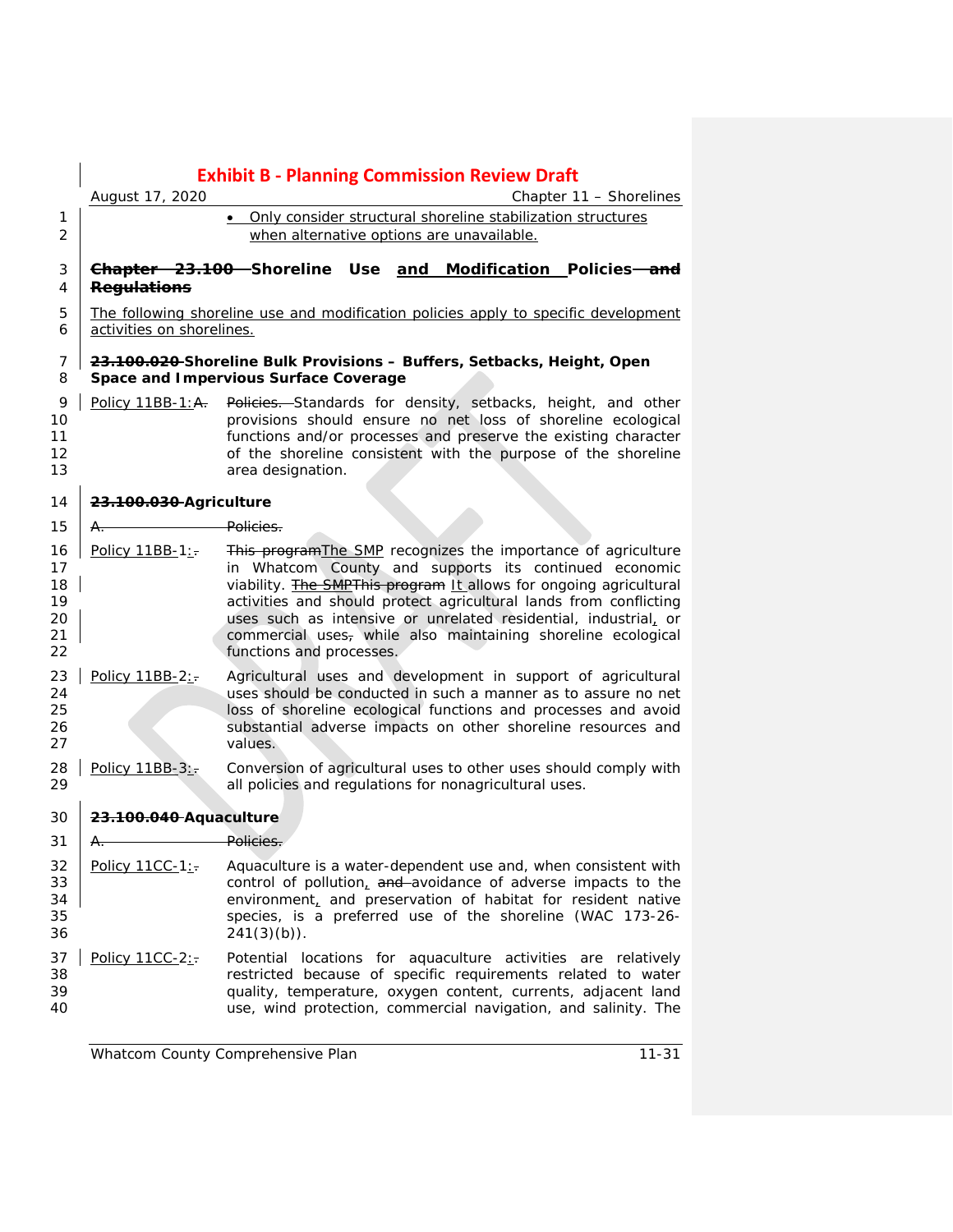|                                                        |                   | <b>Exhibit B - Planning Commission Review Draft</b>                                                                                                                                                                                                                                                                                                                                                                                                                                                                                                                                                                                                                           |  |
|--------------------------------------------------------|-------------------|-------------------------------------------------------------------------------------------------------------------------------------------------------------------------------------------------------------------------------------------------------------------------------------------------------------------------------------------------------------------------------------------------------------------------------------------------------------------------------------------------------------------------------------------------------------------------------------------------------------------------------------------------------------------------------|--|
| 1<br>$\overline{2}$<br>3<br>4<br>5<br>6<br>7           | August 17, 2020   | Chapter 11 – Shorelines<br>technology associated with some forms of aquaculture is still<br>experimental and in formative states. Therefore, some latitude<br>should be given when implementing the policies of this<br>subsection and the regulations in of this section WCC Chapter<br>23.100 WCC; provided, that potential impacts on existing uses<br>and shoreline ecological functions and processes should be given<br>due consideration.                                                                                                                                                                                                                              |  |
| 8<br>9<br>10<br>11<br>12<br>13<br>14<br>15<br>16<br>17 | Policy 11CC-3:    | Preference should be given to those forms of aquaculture that<br>involve lesser environmental and visual impacts and lesser<br>impacts to native plant and animal species. In general, projects<br>that require no structures, submerged, structures or intertidal,<br>or no structures are preferred over those that involve<br>substantial floating structures. Projects that involve little or no<br>substrate modification are preferred over those that involve<br>substantial modification. Projects that involve little or no<br>supplemental food sources, pesticides, herbicides, or antibiotic<br>application are preferred over those that involve such practices. |  |
| 18<br>19                                               | <del>Policy</del> | Community restoration projects associated with aquaculture<br>should be reviewed and permitted in a timely manner.                                                                                                                                                                                                                                                                                                                                                                                                                                                                                                                                                            |  |
| 20<br>21<br>22<br>23<br>24<br>25<br>26<br>27<br>28     | Policy 11CC-54:   | Aquaculture activities should be designed, located and operated<br>in a manner that supports long-term beneficial use of the<br>shoreline and protects and maintains shoreline ecological<br>functions and processes. Aquaculture should not be permitted<br>where it would result in a net loss of shoreline ecological<br>functions; adversely affect the quality or extent of habitat for<br>native species, including eelgrass, kelp, and other macroalgae;<br>adversely impact other habitat conservation areas; or interfere<br>with navigation or other water-dependent uses.                                                                                          |  |
| 29<br>30<br>31<br>32<br>33<br>34                       | Policy 11CC-65:   | Aquaculture that involves significant risk of cumulative adverse<br>effects on water quality, sediment quality, benthic and pelagic<br>organisms, and/or wild fish populations through potential<br>contribution of antibiotic resistant bacteria, or escapement of<br>nonnative species, or other adverse effects on ESA-listed<br>species should not be permitted.                                                                                                                                                                                                                                                                                                          |  |
| 35<br>36<br>37<br>38<br>39<br>40<br>41<br>42           | Policy 11CC-76:-  | The County should actively seek substantive comment on any<br>shoreline permit application for aquaculture from all appropriate<br>federal, state, and local agencies; the Lummi Nation, Nooksack<br>Tribe, and other affected tribes; and the general public<br>regarding potential adverse impacts. Comments of nearby<br>residents or property owners directly affected by a proposal<br>should be considered and evaluated, especially in regard to use<br>compatibility and aesthetics.                                                                                                                                                                                  |  |
| 43<br>44                                               | Policy 11CC-87:   | The rights of treaty tribes to aquatic resources within their usual<br>and accustomed areas should be addressed through the permit                                                                                                                                                                                                                                                                                                                                                                                                                                                                                                                                            |  |

**Comment [AP23]:** Don't need, as *all* projects should be reviewed and permitted in a timely manner. Furthermore, we don't really know what a "community restoration project associated with approximate and a production proj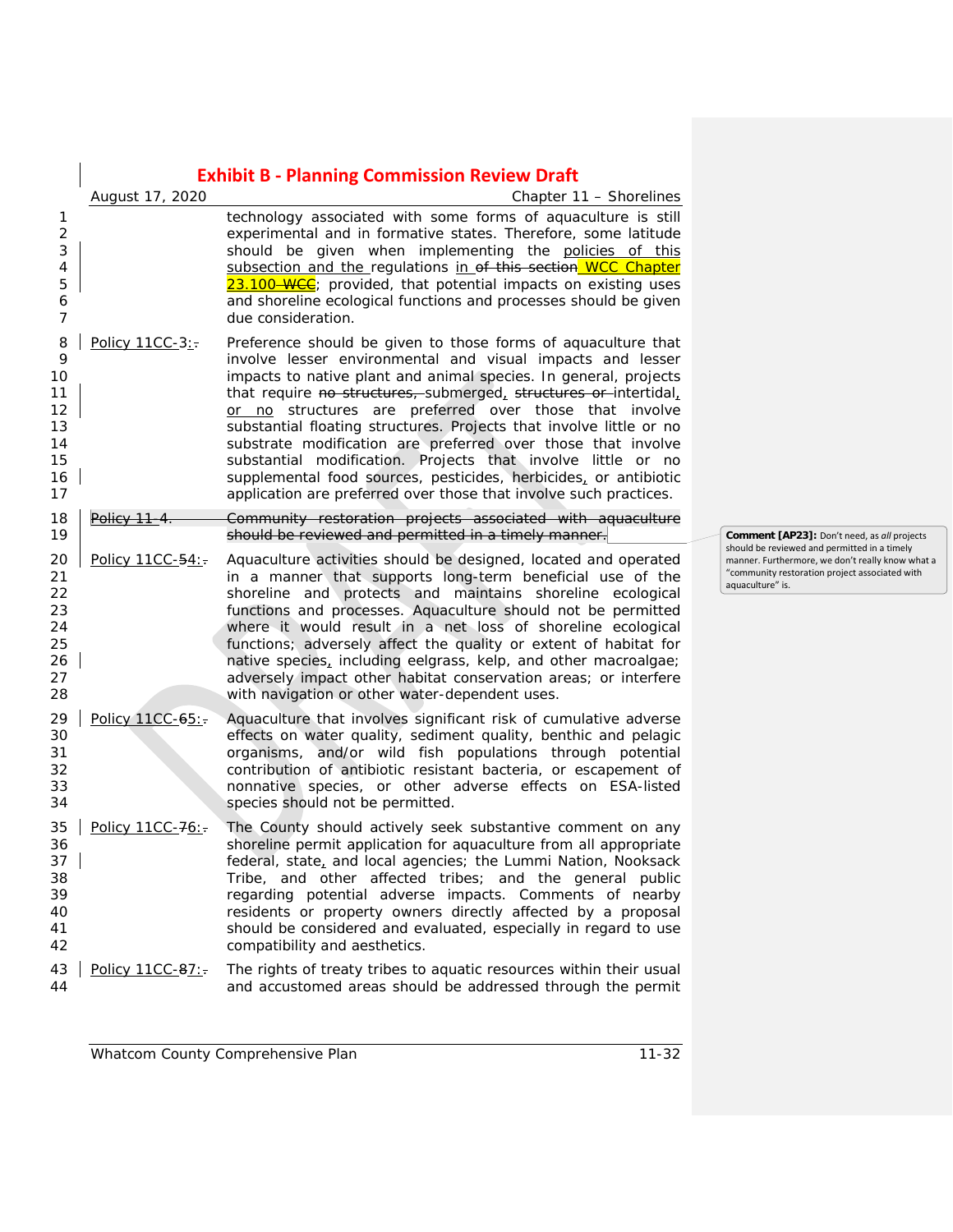|                                                                            | <b>Exhibit B - Planning Commission Review Draft</b> |                                                                                                                                                                                                                                                                                                                                                                                                                                                                                                                                                                                                                                                                                                                                                                                                                                                 |  |
|----------------------------------------------------------------------------|-----------------------------------------------------|-------------------------------------------------------------------------------------------------------------------------------------------------------------------------------------------------------------------------------------------------------------------------------------------------------------------------------------------------------------------------------------------------------------------------------------------------------------------------------------------------------------------------------------------------------------------------------------------------------------------------------------------------------------------------------------------------------------------------------------------------------------------------------------------------------------------------------------------------|--|
|                                                                            | August 17, 2020                                     | Chapter 11 – Shorelines                                                                                                                                                                                                                                                                                                                                                                                                                                                                                                                                                                                                                                                                                                                                                                                                                         |  |
| 1<br>2                                                                     |                                                     | <b>Direct</b><br>review<br>coordination<br>process.<br>between<br>the<br>applicant/proponent and the tribe should be encouraged.                                                                                                                                                                                                                                                                                                                                                                                                                                                                                                                                                                                                                                                                                                                |  |
| 3<br>4<br>5<br>6<br>7                                                      | Policy 11CC-98:-                                    | Consideration should be given to both the potential beneficial<br>impacts and potential adverse impacts that aquaculture<br>development might have on the physical environment; on other<br>approved land and water uses, including<br>existing<br>and<br>navigation; and on the aesthetic qualities of a project area.                                                                                                                                                                                                                                                                                                                                                                                                                                                                                                                         |  |
| 8<br>9<br>10<br>11<br>12                                                   |                                                     | Policy 11CC-409:- Legally established aquaculture enterprises, including authorized<br>experimental projects, should be protected from incompatible<br>uses that may seek to locate nearby. Use or developments that<br>have a high probability of damaging or destroying an existing<br>aquaculture operation may be denied.                                                                                                                                                                                                                                                                                                                                                                                                                                                                                                                   |  |
| 13<br>14<br>15<br>16<br>17                                                 |                                                     | Policy 11CC-4410:-Experimental aquaculture projects in water-bodies should be<br>limited in scale and should be approved for a limited period of<br>time. Experimental aquaculture means an aquaculture activity<br>that uses methods or technologies that are unprecedented or<br>unproven in the state of Washington.                                                                                                                                                                                                                                                                                                                                                                                                                                                                                                                         |  |
| 18                                                                         |                                                     | 23.100.050-Boating Facilities - Marinas and Launch Ramps                                                                                                                                                                                                                                                                                                                                                                                                                                                                                                                                                                                                                                                                                                                                                                                        |  |
| 19<br>20<br>21                                                             |                                                     | Boating facilities, including marinas and launch ramp development, are subject to<br>the following policies. Docks serving four or fewer single-family residences are<br>subject to the policies in Moorage - Docks, Piers, and Mooring Buoys.                                                                                                                                                                                                                                                                                                                                                                                                                                                                                                                                                                                                  |  |
| 22                                                                         | A.,                                                 | Policies.                                                                                                                                                                                                                                                                                                                                                                                                                                                                                                                                                                                                                                                                                                                                                                                                                                       |  |
| 23<br>24<br>25<br>26<br>27<br>28<br>29                                     | Policy 11DD-1:                                      | Boating facilities, including marinas and launch ramps, are<br>water-dependent uses and should be given priority for shoreline<br>location. Boating facilities should also contribute to public access<br>and enjoyment of waters of the state. Shorelines particularly<br>suitable for marinas and launch ramps are limited and should be<br>identified and reserved to prevent irreversible commitment for<br>other uses having less stringent site requirements.                                                                                                                                                                                                                                                                                                                                                                             |  |
| 30<br>31<br>32<br>33<br>34<br>35<br>36<br>37<br>38<br>39<br>40<br>41<br>42 | Policy $11DD-2$ :                                   | Regional needs for marina and boat launch facilities should be<br>carefully considered in reviewing new proposals as well as in<br>allocating shorelines for such development. Such facilities<br>should be coordinated with park and recreation plans and,<br>where feasible, collocated with port or other compatible water-<br>dependent uses. Review of such facilities should be coordinated<br>with recreation providers, including cities, adjacent counties,<br>port districts, the Whatcom County Pearks and Recreation<br>department, the Washington State Parks and Recreation<br>Commission, and the Washington State Department of Natural<br>Resources to avoid unnecessary duplication and to efficiently<br>provide recreational resources while minimizing adverse impacts<br>to shoreline ecological functions and processes. |  |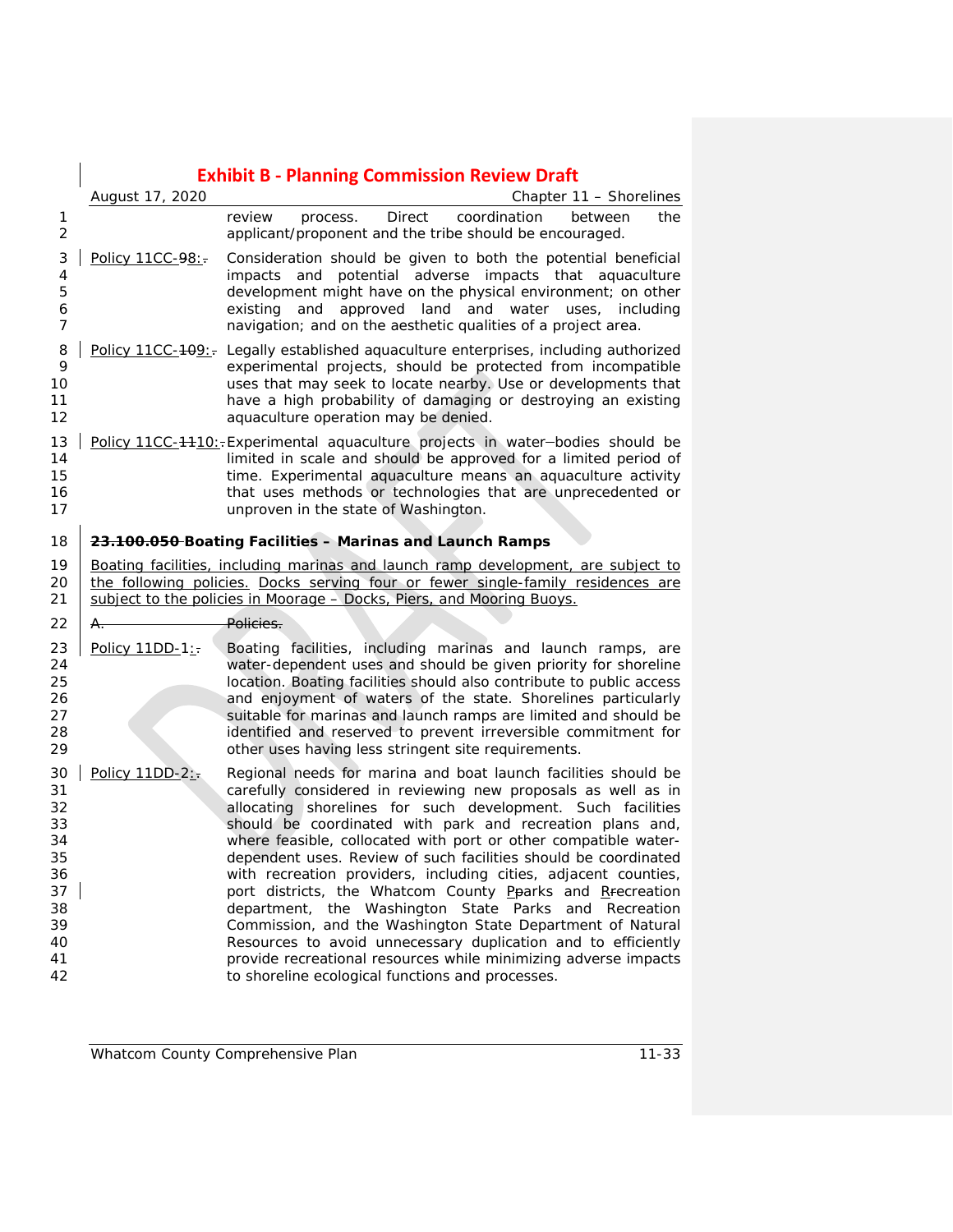|                                                    | <b>Exhibit B - Planning Commission Review Draft</b> |                                                                                                                                                                                                                                                                                                                                                                                                                                                                                                                                                                        |  |
|----------------------------------------------------|-----------------------------------------------------|------------------------------------------------------------------------------------------------------------------------------------------------------------------------------------------------------------------------------------------------------------------------------------------------------------------------------------------------------------------------------------------------------------------------------------------------------------------------------------------------------------------------------------------------------------------------|--|
|                                                    | August 17, 2020                                     | Chapter 11 - Shorelines                                                                                                                                                                                                                                                                                                                                                                                                                                                                                                                                                |  |
| 1<br>$\overline{2}$<br>3<br>4                      | Policy 11DD-3:                                      | Upland boat storage is preferred over new in-water moorage.<br>Mooring buoys are preferred over docks and piers. Boating<br>facilities that minimize the amount of shoreline modification are<br>preferred.                                                                                                                                                                                                                                                                                                                                                            |  |
| 5<br>6<br>$\overline{7}$<br>8                      | Policy 11DD-4:                                      | Boating facilities should provide physical and visual public<br>shoreline access and provide for multiple uses, including water-<br>related use, to the extent compatible with shoreline ecological<br>functions and processes and adjacent shoreline use.                                                                                                                                                                                                                                                                                                             |  |
| 9<br>10<br>11                                      | Policy 11DD-5:                                      | Accessory uses at marinas or launch ramps should be limited to<br>water-oriented uses, or uses that provide physical or visual<br>shoreline access for substantial numbers of the general public.                                                                                                                                                                                                                                                                                                                                                                      |  |
| 12<br>13<br>14<br>15<br>16<br>17<br>18<br>19<br>20 | Policy 11DD-6:                                      | New or expanding boating facilities including marinas, launch<br>ramps, and accessory uses should only be sited where suitable<br>environmental conditions are present and should avoid critical<br>saltwater habitat including kelp beds, and eelgrass beds, and<br>spawning and holding areas for forage fish (such as herring, surf<br>sandlance);<br>smelt<br>and<br>subsistence,<br>commercial<br>and<br>recreational shellfish beds; mudflats, intertidal habitats with<br>vascular plants; and areas with which priority species have a<br>primary association. |  |
| 21<br>22<br>23<br>24<br>25                         | Policy 11DD-7:-                                     | Boating facilities should be located and designed to avoid<br>adverse effects upon coastal, riverine, and nearshore processes<br>such as erosion, littoral or riparian transport, and accretion, and<br>should, where feasible, enhance degraded, scarce, and/or<br>valuable shore features including accretion shoreforms.                                                                                                                                                                                                                                            |  |
| 26<br>27<br>28<br>29<br>30                         | Policy $11DD-8$ :                                   | Launch ramps are preferred over marinas on accretion shores<br>because associated impacts are often reversible and such<br>structures will not normally interfere with littoral drift and<br>accretion unless offshore defense structures or dredging are also<br>required.                                                                                                                                                                                                                                                                                            |  |
| 31<br>32<br>33<br>34<br>35<br>36<br>37             | Policy 11DD-9:                                      | Nonregulatory methods to protect, enhance, and restore<br>shoreline ecological functions and processes and other shoreline<br>resources<br>should<br>be<br>encouraged<br>during<br>the<br>design,<br>development, and operation of boating facilities. Nonregulatory<br>methods may include public facility and resource planning,<br>education, voluntary protection and enhancement projects, or<br>incentive programs.                                                                                                                                              |  |
| 38<br>39<br>40                                     | Policy 11DD-10:                                     | Boating facilities should be located, designed, and operated so<br>that other appropriate water-dependent uses are not adversely<br>affected.                                                                                                                                                                                                                                                                                                                                                                                                                          |  |
| 41<br>42<br>43                                     | Policy 11DD-11:                                     | Location and design of boating facilities should not unduly<br>obstruct navigable waters and should avoid adverse effects to<br>recreational opportunities such as fishing, shellfish gathering,                                                                                                                                                                                                                                                                                                                                                                       |  |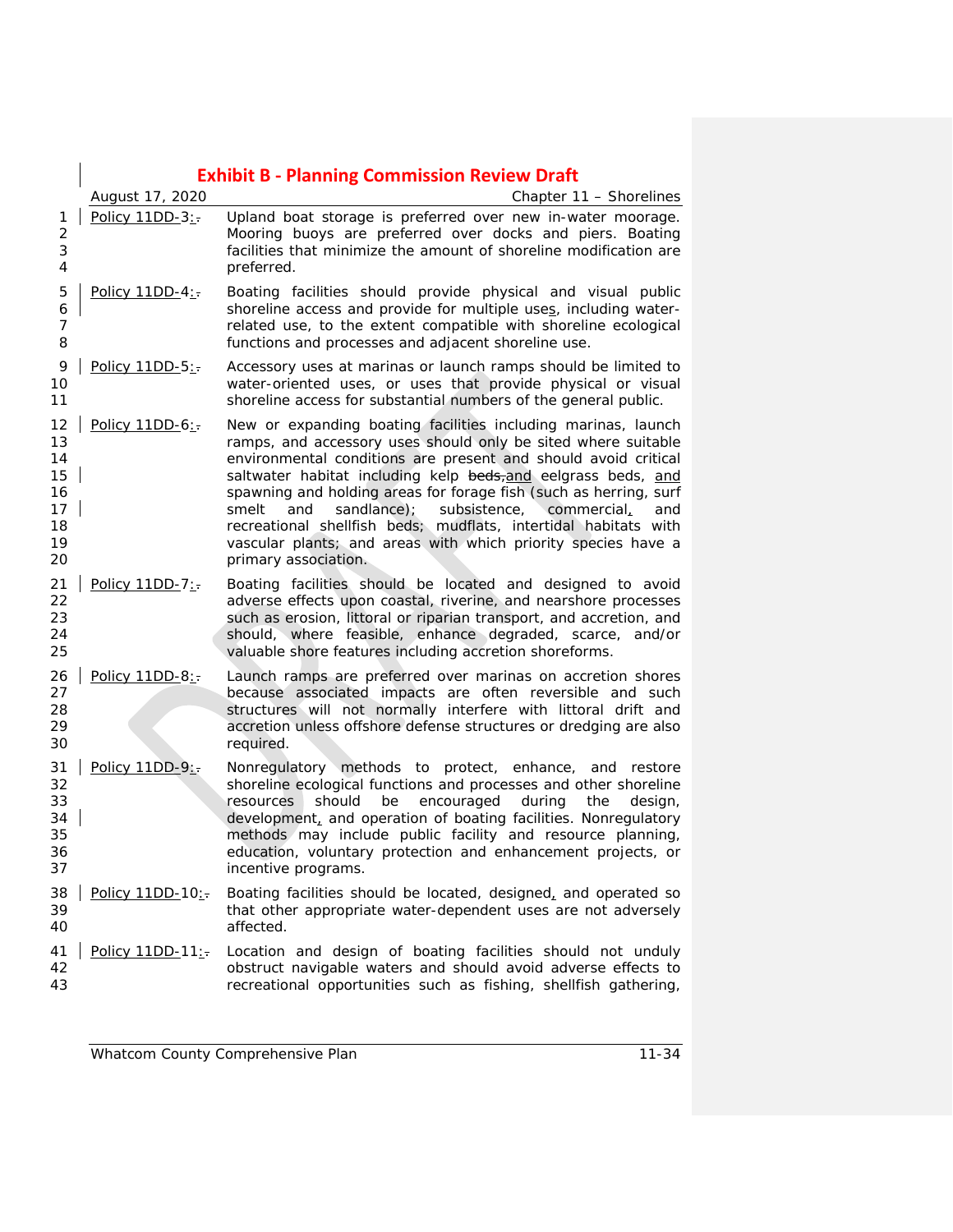|                                         | <b>Exhibit B - Planning Commission Review Draft</b> |                                                                                                                                                                                                                                                                      |  |
|-----------------------------------------|-----------------------------------------------------|----------------------------------------------------------------------------------------------------------------------------------------------------------------------------------------------------------------------------------------------------------------------|--|
|                                         | August 17, 2020                                     | Chapter 11 - Shorelines                                                                                                                                                                                                                                              |  |
| $\mathbf{1}$<br>$\overline{2}$          |                                                     | pleasure boating, commercial aquaculture, swimming, beach<br>walking, picnicking, and shoreline viewing.                                                                                                                                                             |  |
| 3<br>$\overline{\mathcal{A}}$<br>5<br>6 | Policy 11DD-12:                                     | Boating facilities should be located, designed, constructed, and<br>maintained, and operated to avoid adverse proximity impacts<br>such as noise, light and glare; aesthetic impacts to adjacent<br>land uses; and impacts to public visual access to the shoreline. |  |
| 7<br>8                                  | Policy 11DD-13:                                     | Live-aboards should be regulated so as to prevent adverse<br>impacts to public health and safety.                                                                                                                                                                    |  |
| 9                                       | <del>23.100.060</del> Commercial Use                |                                                                                                                                                                                                                                                                      |  |
| 10<br>11                                |                                                     | Commercial development in shoreline areas shall be subject to the policies and<br>regulations of this section and Chapter 23.90 WCC.                                                                                                                                 |  |
| 12                                      | A.,                                                 | Policies.                                                                                                                                                                                                                                                            |  |
| 13<br>14<br>15                          | Policy 11EE-1:                                      | In securing shoreline locations for commercial uses, preference<br>should be given first to water-dependent commercial uses, then<br>to water-related and water-enjoyment commercial uses.                                                                           |  |
| 16<br>17<br>18                          | Policy 11EE-2:                                      | Restoration of impaired shoreline ecological functions and<br>processes should be encouraged as part of commercial<br>development.                                                                                                                                   |  |
| 19<br>20                                | Policy 11EE-3:-                                     | Commercial development should ensure visual compatibility with<br>adjacent noncommercial properties.                                                                                                                                                                 |  |
| 21<br>22<br>23<br>24                    | Policy 11EE-4:                                      | Commercial uses located in the shoreline should provide public<br>access in accordance with constitutional or other legal<br>limitations unless such improvements are demonstrated to be<br>infeasible or present hazards to life and property.                      |  |
| 25                                      | 23.100.070-Dredging                                 |                                                                                                                                                                                                                                                                      |  |
| 26                                      | Α.                                                  | Policies.                                                                                                                                                                                                                                                            |  |
| 27<br>28<br>29<br>30                    | Policy $11FF-1$ :                                   | Dredging should be permitted for water-dependent uses of<br>economic importance to the region and/or essential public<br>facilities only when necessary and when alternatives are<br>infeasible or less consistent with the SMPthis program.                         |  |
| 31<br>32                                | Policy 11FF-2:                                      | Dredging to provide water-oriented recreation should not be<br>permitted.                                                                                                                                                                                            |  |
| 33<br>34<br>35                          | Policy 11FF-3:                                      | Minor dredging as part of ecological restoration or enhancement,<br>beach nourishment, public access, or public recreation should be<br>permitted if consistent with the SMPthis program.                                                                            |  |
| 36<br>37<br>38                          | Policy 11FF-4:                                      | New development should be sited and designed to avoid or,<br>where avoidance is not possible, to minimize the need for new<br>maintenance dredging.                                                                                                                  |  |

**Comment [CES24]:** Added to support regulating live-aboards, per scoping #17,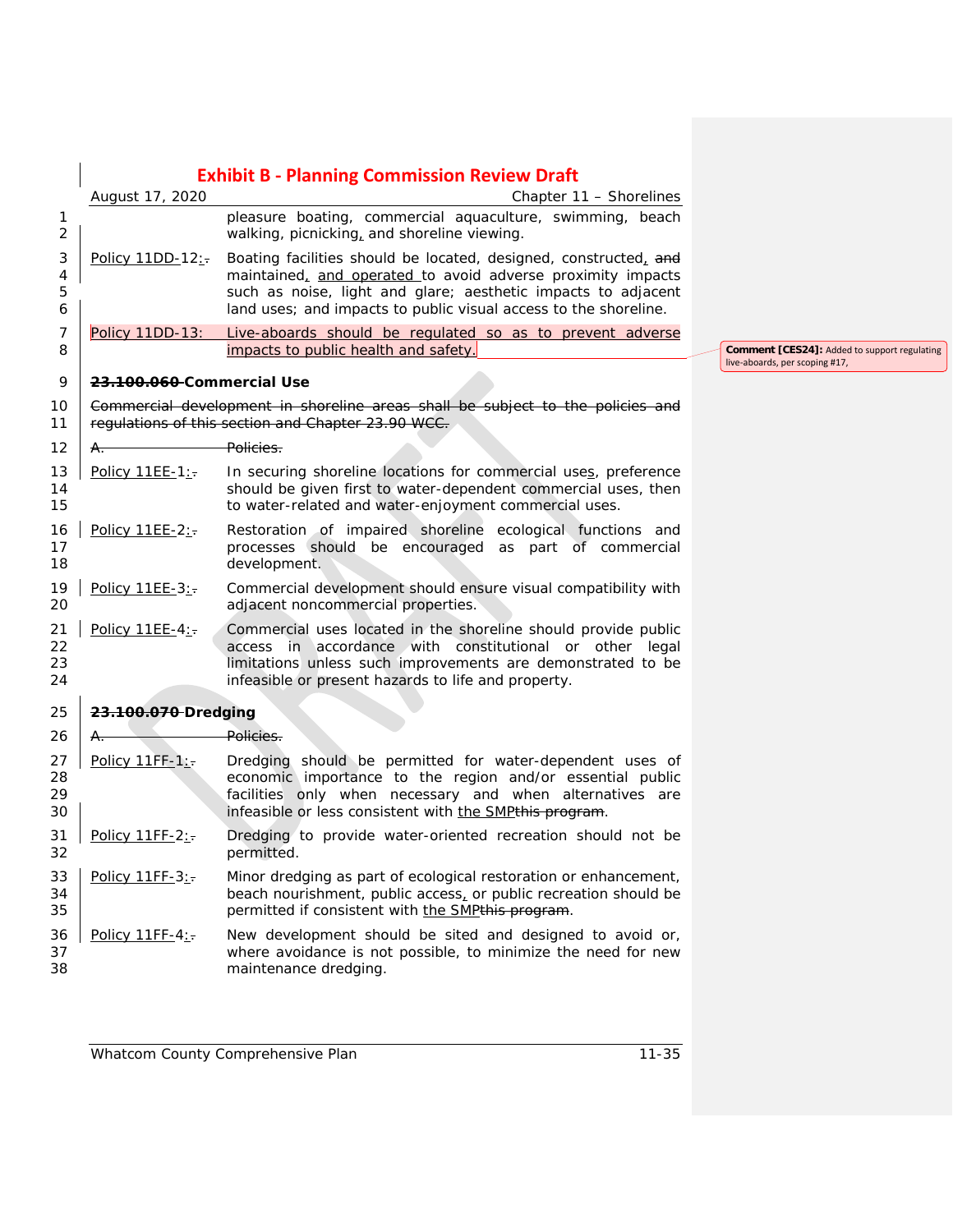|                                        | <b>Exhibit B - Planning Commission Review Draft</b> |                                                                                                                                                                                                                                                                                                                                                                                                            |  |
|----------------------------------------|-----------------------------------------------------|------------------------------------------------------------------------------------------------------------------------------------------------------------------------------------------------------------------------------------------------------------------------------------------------------------------------------------------------------------------------------------------------------------|--|
|                                        | August 17, 2020                                     | Chapter 11 - Shorelines                                                                                                                                                                                                                                                                                                                                                                                    |  |
| 1<br>$\overline{2}$<br>3               | Policy 11FF-5:                                      | Dredging of bottom materials for the primary purpose of<br>material for<br>landfill,<br>construction,<br><b>or</b><br>beach<br>obtaining<br>nourishment should not be permitted.                                                                                                                                                                                                                           |  |
| 4<br>5                                 | Policy 11FF-6:                                      | Spoil disposal on land away from the shoreline is generally<br>preferred over open water disposal.                                                                                                                                                                                                                                                                                                         |  |
| 6<br>7<br>8<br>9<br>10                 | Policy 11FF-7:                                      | Long-term<br>cooperative<br>management programs that<br>rely<br>primarily<br>on<br>natural processes,<br>and<br>involve<br>land<br>ownerslandowners and applicable local, state, and federal<br>agencies and tribes, should be pursued to prevent or minimize<br>conditions which make dredging necessary.                                                                                                 |  |
| 11                                     |                                                     | 23.100.080-Flood Control Works and Instream Structures                                                                                                                                                                                                                                                                                                                                                     |  |
| 12                                     | А.                                                  | Policies.                                                                                                                                                                                                                                                                                                                                                                                                  |  |
| 13                                     | Policy $11GG-1$ :                                   | Purpose and Need.                                                                                                                                                                                                                                                                                                                                                                                          |  |
| 14<br>15<br>16<br>17                   | $a$ .                                               | New or expanding development or uses in the shoreline,<br>including subdivision of land, that would likely require structural<br>flood control works within a stream, channel migration zone, or<br>floodway should not be allowed.                                                                                                                                                                        |  |
| 18<br>19<br>20<br>21                   | Policy 11GG-2b.                                     | Flood control works and instream structures should be planned<br>and designed to be compatible with appropriate multiple uses of<br>stream resources over the long term, especially in shorelines of<br>statewide significance.                                                                                                                                                                            |  |
| 22<br>23<br>24                         | Policy 11GG-3e.                                     | Flood control works should only be allowed in the shoreline if<br>they are necessary to protect existing development and where<br>nonstructural flood hazard reduction measures are infeasible.                                                                                                                                                                                                            |  |
| 25<br>26<br>27<br>28<br>29<br>30<br>31 | Policy 11GG-4d.                                     | Flood control works to protect existing development should be<br>permitted only when the primary use being protected is<br>consistent with the SMPthis program, and the works can be<br>developed in a manner that is compatible with multiple use of<br>streams and associated resources for the long term, including<br>shoreline ecological functions, fish and wildlife management,<br>and recreation. |  |
| 32                                     | 23.100.090-Forest Practices                         |                                                                                                                                                                                                                                                                                                                                                                                                            |  |
| 33                                     |                                                     | Policies.                                                                                                                                                                                                                                                                                                                                                                                                  |  |
| 34<br>35<br>36<br>37<br>38             | Policy 11HH-1:                                      | lands<br>should be reserved for<br>long-term<br>forest<br>Forest<br>management and such other uses as are compatible with the<br>dominant primary use. Other more intensive and incompatible<br>uses tending to impair the dominant-primary use should be<br>discouraged from locating on forest lands.                                                                                                    |  |
| 39<br>40                               | Policy 11HH-2:                                      | Forest practices should maintain high levels of water quality, as<br>well as surface and ground-water movement patterns.                                                                                                                                                                                                                                                                                   |  |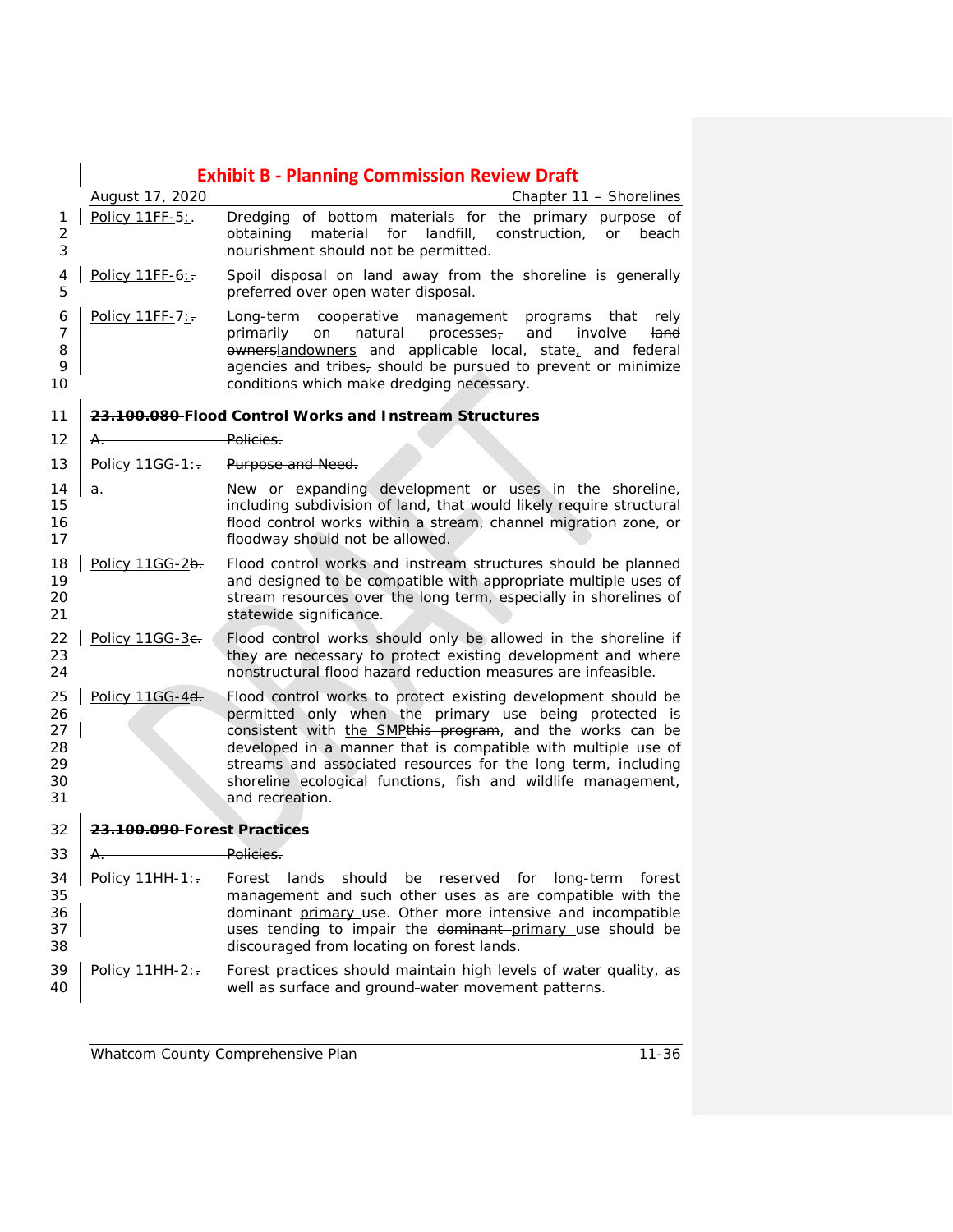|                                                          | <b>Exhibit B - Planning Commission Review Draft</b> |                                                                                                                                                                                                                                                                                                                                                                                                                                                                                                                                                                                                                                                 |                                                                                                                                                                                                  |
|----------------------------------------------------------|-----------------------------------------------------|-------------------------------------------------------------------------------------------------------------------------------------------------------------------------------------------------------------------------------------------------------------------------------------------------------------------------------------------------------------------------------------------------------------------------------------------------------------------------------------------------------------------------------------------------------------------------------------------------------------------------------------------------|--------------------------------------------------------------------------------------------------------------------------------------------------------------------------------------------------|
|                                                          | August 17, 2020                                     | Chapter 11 - Shorelines                                                                                                                                                                                                                                                                                                                                                                                                                                                                                                                                                                                                                         |                                                                                                                                                                                                  |
| 1<br>$\overline{c}$                                      | Policy 11HH-3:                                      | Forest practices should minimize damage to wetlands, fish and<br>wildlife species, and habitats, especially aquatic habitats.                                                                                                                                                                                                                                                                                                                                                                                                                                                                                                                   |                                                                                                                                                                                                  |
| 3<br>4<br>5                                              |                                                     | Extreme caution must be observed whenever chemicals are to<br>be used along shorelines; such use should be avoided altogether<br>if possible.                                                                                                                                                                                                                                                                                                                                                                                                                                                                                                   | <b>Comment [MD25]: Addressed by existing policy</b>                                                                                                                                              |
| 6<br>7                                                   | Policy 11HH-4:5.                                    | Forest practices should maintain or improve the quality of soils<br>and minimize erosion.                                                                                                                                                                                                                                                                                                                                                                                                                                                                                                                                                       | #2 in Water Quality and Quantity.                                                                                                                                                                |
| 8<br>9<br>10<br>11                                       | Policy 11HH-5:6.                                    | Where slopes are extremely steep or soils are subject to sliding,<br>rapid erosion, or high water table, special practices should be<br>employed to minimize damage to shoreland and water features,<br>and adjacent properties.                                                                                                                                                                                                                                                                                                                                                                                                                |                                                                                                                                                                                                  |
| 12                                                       |                                                     | 23.100.100-Industrial and Port Development                                                                                                                                                                                                                                                                                                                                                                                                                                                                                                                                                                                                      |                                                                                                                                                                                                  |
| 13<br>14                                                 |                                                     | The following policies apply to industrial and port development in shoreline areas<br>outside of the Cherry Point management area.                                                                                                                                                                                                                                                                                                                                                                                                                                                                                                              | <b>Comment [CES26]: Cliff to do: These policies</b>                                                                                                                                              |
| 15                                                       | A.                                                  | <del>-Policies.</del>                                                                                                                                                                                                                                                                                                                                                                                                                                                                                                                                                                                                                           | read like they were intended to apply in the CPMA<br>(i.e., they talk about deep water sites, which I<br>believe is only in Cherry Point). Also sounds like they                                 |
| 16<br>17<br>18<br>19                                     | Policy 11II-1:                                      | Shoreline sites particularly suitable for development such as<br>deep water harbors with access to adequate rail, highway, and<br>utility systems should be reserved for water-dependent or<br>water-related industrial and port development.                                                                                                                                                                                                                                                                                                                                                                                                   | were intended to preserve the Cherry Point area for<br>such uses. Could/should they all be combined? The<br>only other industrial or port development allowed is<br>the marina in Point Roberts. |
| 20<br>21<br>22<br>23<br>24<br>25<br>26<br>27<br>28<br>29 | Policy 11II-2:                                      | In order to provide adequate shoreline for future water-<br>dependent and water-related uses, industrial<br>or<br>port<br>development at deep water sites should be limited to those uses<br>that produce the greatest long-term economic base. Industrial<br>and port development that is consistent with this programthe<br>SMP should be protected from encroachment or interference by<br>incompatible uses with less stringent siting requirements, such<br>as residential or commercial uses. Mixed use development,<br>including non-water-dependent uses, should only be allowed<br>when they include and support water-dependent uses. |                                                                                                                                                                                                  |
| 30<br>31<br>32<br>33<br>34<br>35<br>36                   | Policy 11II-3:                                      | Regional needs for port facilities should be carefully considered<br>in reviewing new port proposals and in allocating shorelines for<br>such development. Such reviews or allocations should be<br>coordinated with port districts, adjacent counties and cities, and<br>the state. Existing, officially designated State Harbor Areas<br>should be used for new port development to the maximum<br>extent whenever possible.                                                                                                                                                                                                                  |                                                                                                                                                                                                  |
| 37<br>38<br>39                                           | Policy 1111-4:                                      | Multiple use of industrial and port facilities is encouraged to limit<br>duplicative facilities and reduce adverse impacts. Multiple use<br>should be implemented in the following manner:                                                                                                                                                                                                                                                                                                                                                                                                                                                      |                                                                                                                                                                                                  |
| 40<br>41<br>42<br>43                                     |                                                     | a. Cooperative use of piers, cargo handling, storage, parking<br>and other accessory facilities among private or public entities<br>should be required in industrial or port facilities whenever<br>feasible. New facilities for water-dependent uses should be                                                                                                                                                                                                                                                                                                                                                                                 |                                                                                                                                                                                                  |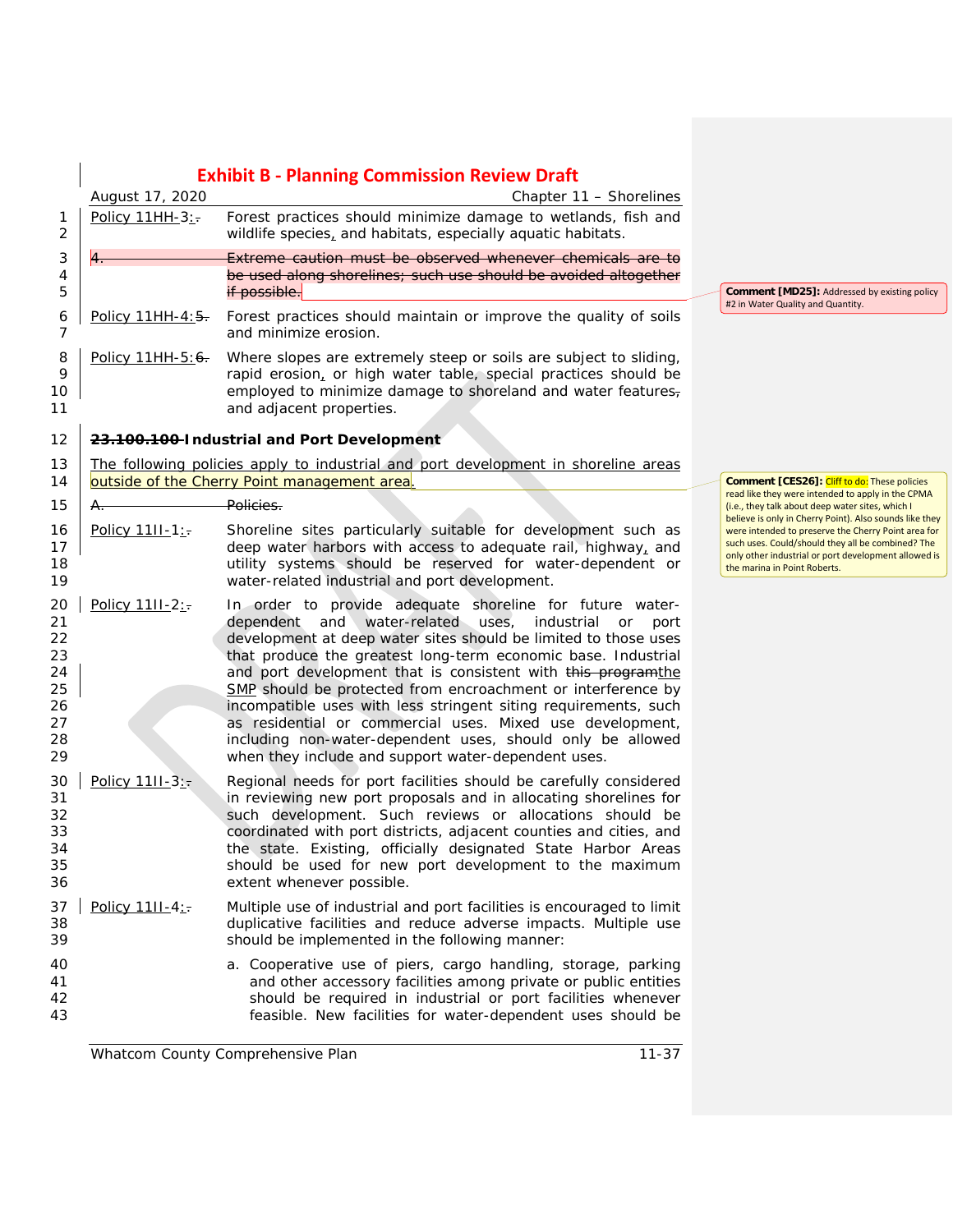|                                              | <b>Exhibit B - Planning Commission Review Draft</b> |                                                                                                                                                                                                                                                                                                                                                                                                                                                                                             |                                                                                                       |  |
|----------------------------------------------|-----------------------------------------------------|---------------------------------------------------------------------------------------------------------------------------------------------------------------------------------------------------------------------------------------------------------------------------------------------------------------------------------------------------------------------------------------------------------------------------------------------------------------------------------------------|-------------------------------------------------------------------------------------------------------|--|
|                                              | August 17, 2020                                     | Chapter 11 - Shorelines                                                                                                                                                                                                                                                                                                                                                                                                                                                                     |                                                                                                       |  |
| 1<br>2                                       |                                                     | allowed only after assessment of the potential for shared use<br>of existing facilities.                                                                                                                                                                                                                                                                                                                                                                                                    |                                                                                                       |  |
| 3<br>4<br>5<br>6<br>7<br>8                   |                                                     | b. Industrial<br>and<br>port<br>developments<br>should<br>provide<br>opportunities for physical and/or visual public shoreline<br>access in accordance with the public access policies,<br>including recreational use of undeveloped shorelines not<br>needed for port or industry operations; provided, that such<br>uses are safely compatible with facility operations.                                                                                                                  |                                                                                                       |  |
| 9<br>10<br>11<br>12<br>13                    | Policy 1111-5:                                      | Industrial and port development in the shoreline should be<br>located and designed to avoid significant adverse impacts to<br>other shoreline uses, resources, and values, including shoreline<br>geomorphic processes, water quality, fish and wildlife habitat,<br>commercial aquaculture, and the aquatic food chain.                                                                                                                                                                    |                                                                                                       |  |
| 14<br>15<br>16                               | Policy 1111-6:                                      | Restoration of impaired shoreline ecological functions and<br>processes should be encouraged as part of industrial and port<br>development.                                                                                                                                                                                                                                                                                                                                                 |                                                                                                       |  |
| 17                                           |                                                     | 23.100.210 Cherry Point Management Area                                                                                                                                                                                                                                                                                                                                                                                                                                                     | <b>Comment [CES27]:</b> These policies amended per<br>Council's pending draft fossil fuel amendments. |  |
| 18                                           |                                                     | Policies.                                                                                                                                                                                                                                                                                                                                                                                                                                                                                   |                                                                                                       |  |
| 19                                           | Policy 11TT-1:                                      | Purpose and Intent.                                                                                                                                                                                                                                                                                                                                                                                                                                                                         |                                                                                                       |  |
| 20<br>21<br>22<br>23<br>24<br>25<br>26<br>27 |                                                     | a. The purpose of the Cherry Point management area is to<br>provide a regulatory framework that recognizes and balances<br>the special port, industrial, and natural resource needs<br>associated with the development of this marine resource.<br>This subsection and WCC 23.100.210 identifyies policies and<br>regulations, respectively, for water-dependent industrial<br>activities that apply in addition to specific other elements of<br>the SMPthis program as referenced herein. |                                                                                                       |  |
| 28<br>29<br>30<br>31<br>32<br>33             |                                                     | b. Washington State natural resource agencies and Whatcom<br>County have identified certain portions of the Cherry Point<br>management area as providing herring spawning habitat and<br>other key habitat characteristics that warrant special<br>consideration due to their importance to regional fisheries<br>and other elements of the aquatic environment.                                                                                                                            |                                                                                                       |  |
| 34<br>35<br>36<br>37                         |                                                     | Development of the Cherry Point major port/industrial urban<br>growth area will accommodate uses that require marine<br>access for marine cargo transfer <del>, including oil and other</del><br>materials. For this reason, w                                                                                                                                                                                                                                                              |                                                                                                       |  |
| 38<br>39<br>40<br>41<br>42<br>43             |                                                     | Water-dependent terminal facilities are encouraged as the<br>preferred use in the Cherry Point management area. Due<br>to the environmental sensitivity of the area, it is the<br>policy of Whatcom County to limit the number of piers to<br>one pier, in addition to those in operation or approved as<br>of January 1, 1998.                                                                                                                                                             |                                                                                                       |  |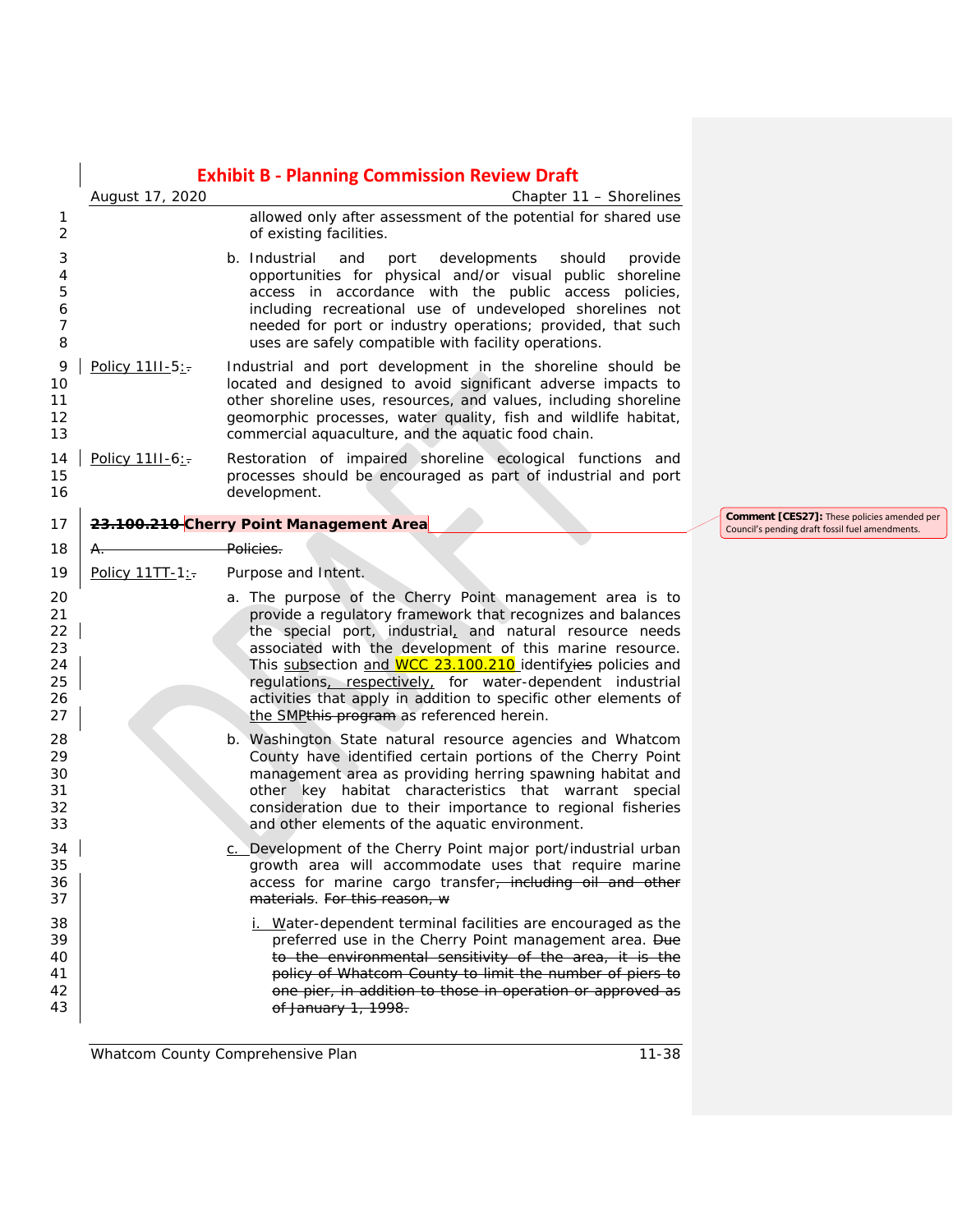|                                         | <b>Exhibit B - Planning Commission Review Draft</b>                                                                                                                                                                                                                                                            |  |
|-----------------------------------------|----------------------------------------------------------------------------------------------------------------------------------------------------------------------------------------------------------------------------------------------------------------------------------------------------------------|--|
|                                         | August 17, 2020<br>Chapter 11 - Shorelines                                                                                                                                                                                                                                                                     |  |
| 1<br>$\overline{2}$<br>3<br>4<br>5<br>6 | ii. Existing legal fossil fuel refineries should be allowed to<br>continue and maintain their operations with limited<br>expansions subject to environmental review, greenhouse<br>gas emission mitigation, and conformance with the<br>Shoreline Master Program and other applicable land use<br>designation. |  |
| 7<br>8<br>9<br>10                       | iii. It is the policy of Whatcom County to limit the number of<br>industrial piers at Cherry Point to the existing three piers<br>in operation or approved as of January 1, 1998, taking<br>into account the need to:                                                                                          |  |
| 11<br>12<br>13<br>14                    | • Act conservatively in land use matters at Cherry Point<br>to prevent further harm to habitat important to the<br>Cherry Point Herring stock and Southern Resident<br>Orcas;                                                                                                                                  |  |
| 15<br>16<br>17                          | . Optimally implement the Shoreline Master Program<br>policy regarding shorelines of statewide significance<br>per WCC 23.40;                                                                                                                                                                                  |  |
| 18<br>19                                | • Encourage the continued County use of best available<br>science;                                                                                                                                                                                                                                             |  |
| 20<br>21<br>22<br>23<br>24<br>25        | • Support and remain consistent with the state<br>Department of Natural Resources' withdrawal of<br>Cherry Point tidelands and bedlands from the general<br>leasing program and the species recovery goals of the<br>Cherry Point Aquatic Reserve designation and<br>Management Plan;                          |  |
| 26                                      | • Recognize federal actions upholding treaty rights;                                                                                                                                                                                                                                                           |  |
| 27                                      | Protect traditional commercial and tribal fishing; and                                                                                                                                                                                                                                                         |  |
| 28<br>29<br>30                          | Prevent conflicts with vessel shipment operations of<br>existing refineries that could lead to catastrophic oil or<br>fuel spills.                                                                                                                                                                             |  |
| 31                                      | Whatcom County should consider participation with local,                                                                                                                                                                                                                                                       |  |
| 32                                      | state, and federal agencies, tribal governments and other                                                                                                                                                                                                                                                      |  |
| 33<br>34                                | stakeholders in the development of a plan to address<br>integrated management of the uplands and public aquatic                                                                                                                                                                                                |  |
| 35                                      | lands within the Cherry Point management area. The                                                                                                                                                                                                                                                             |  |
| 36                                      | development of such a plan could provide a forum and                                                                                                                                                                                                                                                           |  |
| 37                                      | process for addressing aquatic resources by all stakeholders.                                                                                                                                                                                                                                                  |  |
| 38<br>39                                | Elements of the plan could be adopted as future<br>amendments to the SMPthis program as appropriate.                                                                                                                                                                                                           |  |
| 40                                      | d. Whatcom County should ensure that shoreline development                                                                                                                                                                                                                                                     |  |
| 41                                      | applicants demonstrate conformance with the State of                                                                                                                                                                                                                                                           |  |
| 42                                      | Washington Department of Natural Resources Cherry Point                                                                                                                                                                                                                                                        |  |
| 43                                      | Aquatic Reserve Management Plan.                                                                                                                                                                                                                                                                               |  |

**Comment [CES28]:** Deleted per Council's pending draft fossil fuel amendments.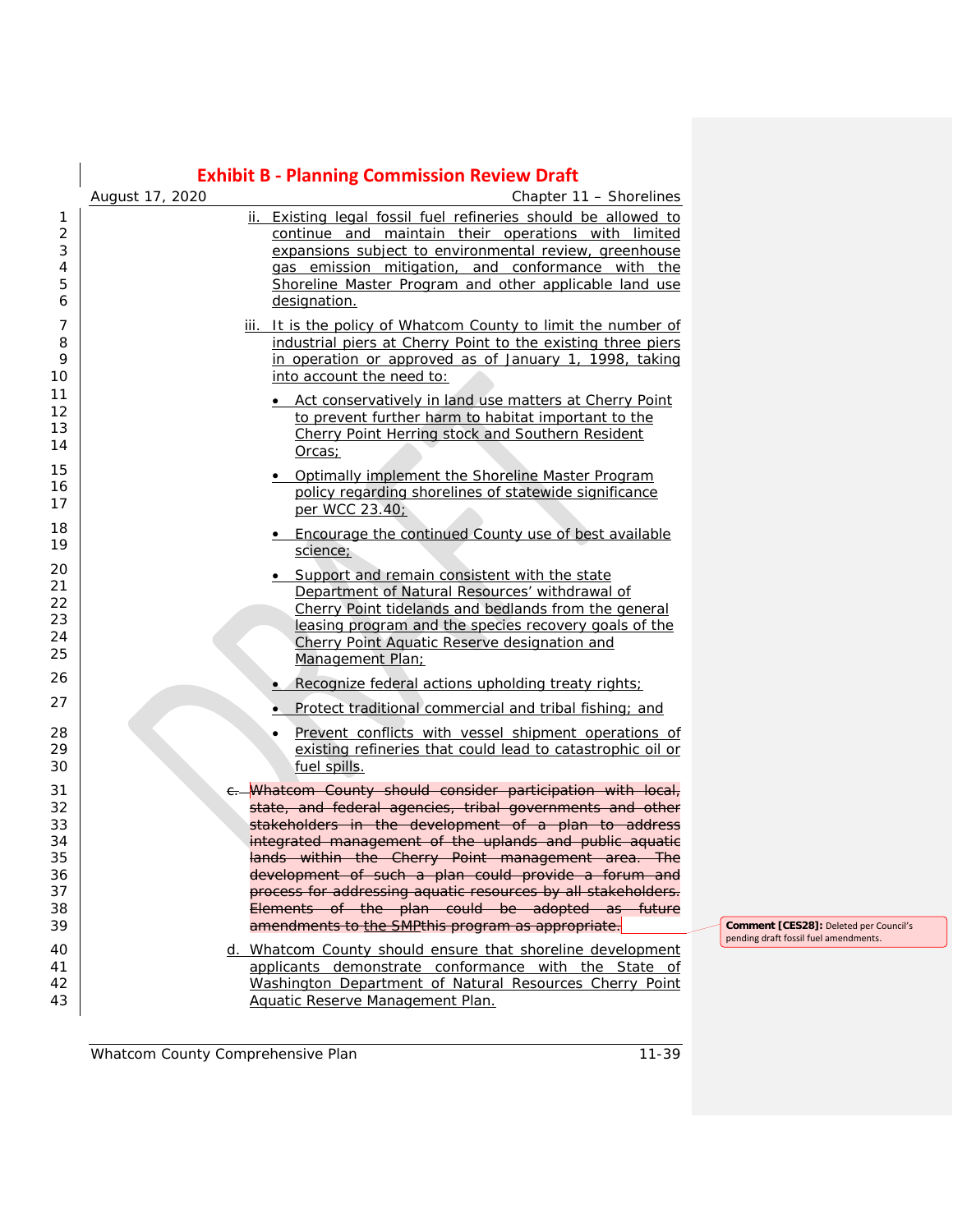|                                                                                                              | <b>Exhibit B - Planning Commission Review Draft</b> |                                                                                                                                                                                                                                                                                                                                                                                                                                                                                                                                                                                                                                                                                                                                                                                                                                                                                                                                                                                                                                                                                                                                                         |  |
|--------------------------------------------------------------------------------------------------------------|-----------------------------------------------------|---------------------------------------------------------------------------------------------------------------------------------------------------------------------------------------------------------------------------------------------------------------------------------------------------------------------------------------------------------------------------------------------------------------------------------------------------------------------------------------------------------------------------------------------------------------------------------------------------------------------------------------------------------------------------------------------------------------------------------------------------------------------------------------------------------------------------------------------------------------------------------------------------------------------------------------------------------------------------------------------------------------------------------------------------------------------------------------------------------------------------------------------------------|--|
|                                                                                                              | August 17, 2020                                     | Chapter 11 - Shorelines                                                                                                                                                                                                                                                                                                                                                                                                                                                                                                                                                                                                                                                                                                                                                                                                                                                                                                                                                                                                                                                                                                                                 |  |
| 1<br>$\overline{c}$<br>3<br>4<br>5<br>6<br>7<br>8<br>9<br>10<br>11<br>12<br>13<br>14<br>15<br>16<br>17<br>18 |                                                     | <del>d.</del> e. All development that is to be located within the Cherry<br>Point management area, as defined in Chapter 23.110 WCC,<br>shall be subject to the policies in this subsection and the<br>regulations found in <b>WCC 23.100.210</b> . Development that is<br>to be located within the Cherry Point management areathis<br>section, and shall not be subject to: the General Policies of<br>this chapter; the Shoreline Use and Modification Policies of<br>this chapter except for those in the Cherry Point<br>Management Area subsection: policies and the regulations<br>found in Chapter 23.90 WCC and WCC 23.100.010 through<br>23.100.160, nor Chapter 23.90 WCC, unless otherwise<br>referenced in this subsection. The policies and regulations<br>found in this subsection are applicable only within the<br>geographic boundaries of the Cherry Point management area<br>and do not apply elsewhere in the County. In the event that<br>the provisions of this subsection conflict with other applicable<br>referenced provisions of the SMPthis program, the policies<br>and regulations that are most protective of shoreline |  |
| 19<br>20<br>21<br>22<br>23<br>24<br>25<br>26                                                                 | Policy 11TT-2:-<br>Policy 11TT-3:-                  | resources shall prevail.<br>Water-Dependent Industrial Development.<br>Only<br>water-<br>dependent facilities that serve industrial facilities should be<br>allowed in the Cherry Point management area. Industry within<br>the major port/industrial urban growth area, as designated in<br>the County-Comprehensive Plan, which is not water-dependent<br>should locate away from shoreline jurisdiction.<br>Multiple Use Facilities. Facilities that allow for multiple use of                                                                                                                                                                                                                                                                                                                                                                                                                                                                                                                                                                                                                                                                       |  |
| 27<br>28                                                                                                     |                                                     | piers, cargo handling, storage, parking and other accessory<br>facilities are encouraged.                                                                                                                                                                                                                                                                                                                                                                                                                                                                                                                                                                                                                                                                                                                                                                                                                                                                                                                                                                                                                                                               |  |
| 29                                                                                                           | Policy 11TT-4:-                                     | Public Access.                                                                                                                                                                                                                                                                                                                                                                                                                                                                                                                                                                                                                                                                                                                                                                                                                                                                                                                                                                                                                                                                                                                                          |  |
| 30<br>31<br>32<br>33<br>34<br>35<br>36<br>37                                                                 |                                                     | a. Where appropriate, industrial and port development within<br>the Cherry Point management area should provide public<br>beach and shoreline access in a manner that does not cause<br>interference with facility operations or present hazards to life<br>and property. This may be accomplished through individual<br>action or by joint, coordinated action with other developers<br>and landowners, for example, by setting aside a common<br>public access area.                                                                                                                                                                                                                                                                                                                                                                                                                                                                                                                                                                                                                                                                                  |  |
| 38<br>39<br>40<br>41                                                                                         |                                                     | b. Special emphasis should be given to providing public beach<br>and shoreline access for recreational opportunities including<br>but not limited to crabbing, small craft launching, surf<br>fishing, picnicking, clamming, and beach walking.                                                                                                                                                                                                                                                                                                                                                                                                                                                                                                                                                                                                                                                                                                                                                                                                                                                                                                         |  |
| 42<br>43<br>44                                                                                               |                                                     | c. Public access within the Cherry Point management area<br>should be consistent with the Whatcom County Parks and<br>Recreation Open Space Plan.                                                                                                                                                                                                                                                                                                                                                                                                                                                                                                                                                                                                                                                                                                                                                                                                                                                                                                                                                                                                       |  |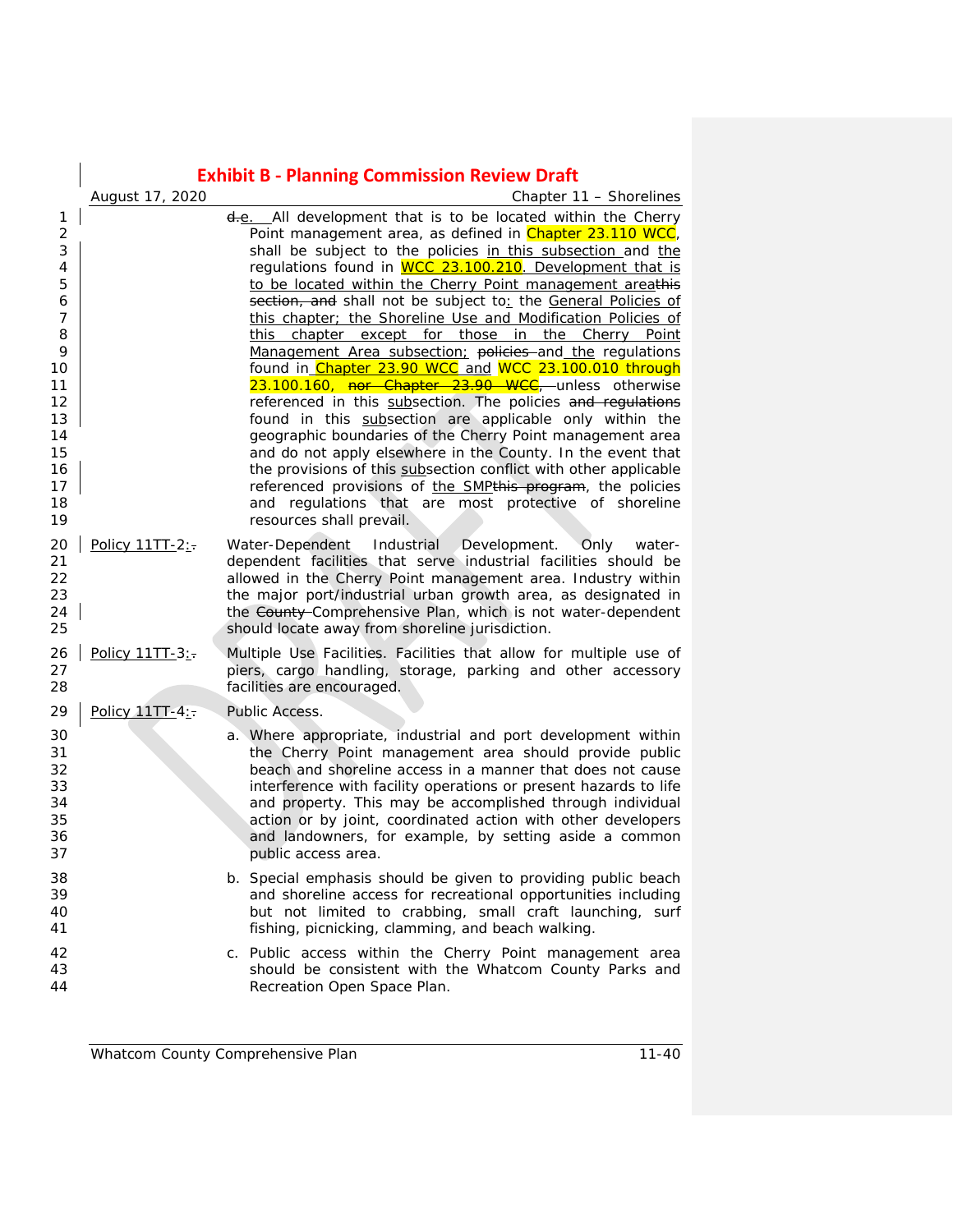| <b>Exhibit B - Planning Commission Review Draft</b> |
|-----------------------------------------------------|
|-----------------------------------------------------|

|                | August 17, 2020 | Chapter 11 - Shorelines                                          |
|----------------|-----------------|------------------------------------------------------------------|
|                | Policy 11TT-5:  | Shoreline Ecological Functions and Processes. In recognition of  |
| 2              |                 | the diverse and vital ecological resources in the Cherry Point   |
| 3              |                 | management area, consideration of probable effects of all        |
| $\overline{4}$ |                 | development proposals on shoreline ecological functions and      |
| 5              |                 | processes should be assessed with the other long-term            |
| 6              |                 | statewide interests. New port development that requires dredge   |
| 7              |                 | and fill should not be permitted in the Cherry Point management  |
| 8              |                 | area due to potential adverse effects on ecological functions,   |
| 9              |                 | including fish and shellfish habitat and geohydraulic processes. |
|                |                 |                                                                  |

- 10 | Policy 11TT-6:- Aesthetics. All development should be designed to avoid or minimize negative visual impacts on the scenic character of the **12 area and to ensure visual compatibility with adjacent** nonindustrial zoned properties.
- 14 | Policy 11TT-7: Site Development. All development should be constructed and operated in a manner that, while permitting water-dependent uses, also protects shoreline resources, their ecological functions and processes, and that incorporates the following:
- **18 a.** Low impact development approaches to avoid or minimize adverse impact to topography, vegetation, water quality, fish and wildlife habitat, and other natural site conditions;
- b. Adequate temporary and permanent management measures 22 to control erosion and sediment impacts during construction<br>23 and operation: and and operation; and
- **c.** Adequate stormwater management facilities.
- 

 **23.100.110 Landfill and Excavation** 27 A. Policies.

- 28 | Policy  $11JJ-1:-$  Landfill and excavation should only be permitted to the 29 minimum extent necessary to accommodate an approved<br>20 shoreline use or development and with assurance of no net loss shoreline use or development and with assurance of no net loss of shoreline ecological functions and processes. Enhancement and voluntary restoration of landforms and habitat are encouraged.
- 34 Policy 11JJ-2: $\frac{1}{2}$  Landfill in water-bodies, floodways, and/or wetlands should not be permitted for creation of new uplands, unless it is part of an approved ecological restoration activity. Landfill should be permitted in limited instances to restore uplands where recent erosion has rapidly reduced upland area, to build beaches and protective berms for shore stabilization or recreation, to restore or enhance degraded shoreline ecological functions and processes, or to moderately elevate low uplands to make such 42 | uplands more suitable for purposes consistent with the SMPthis program.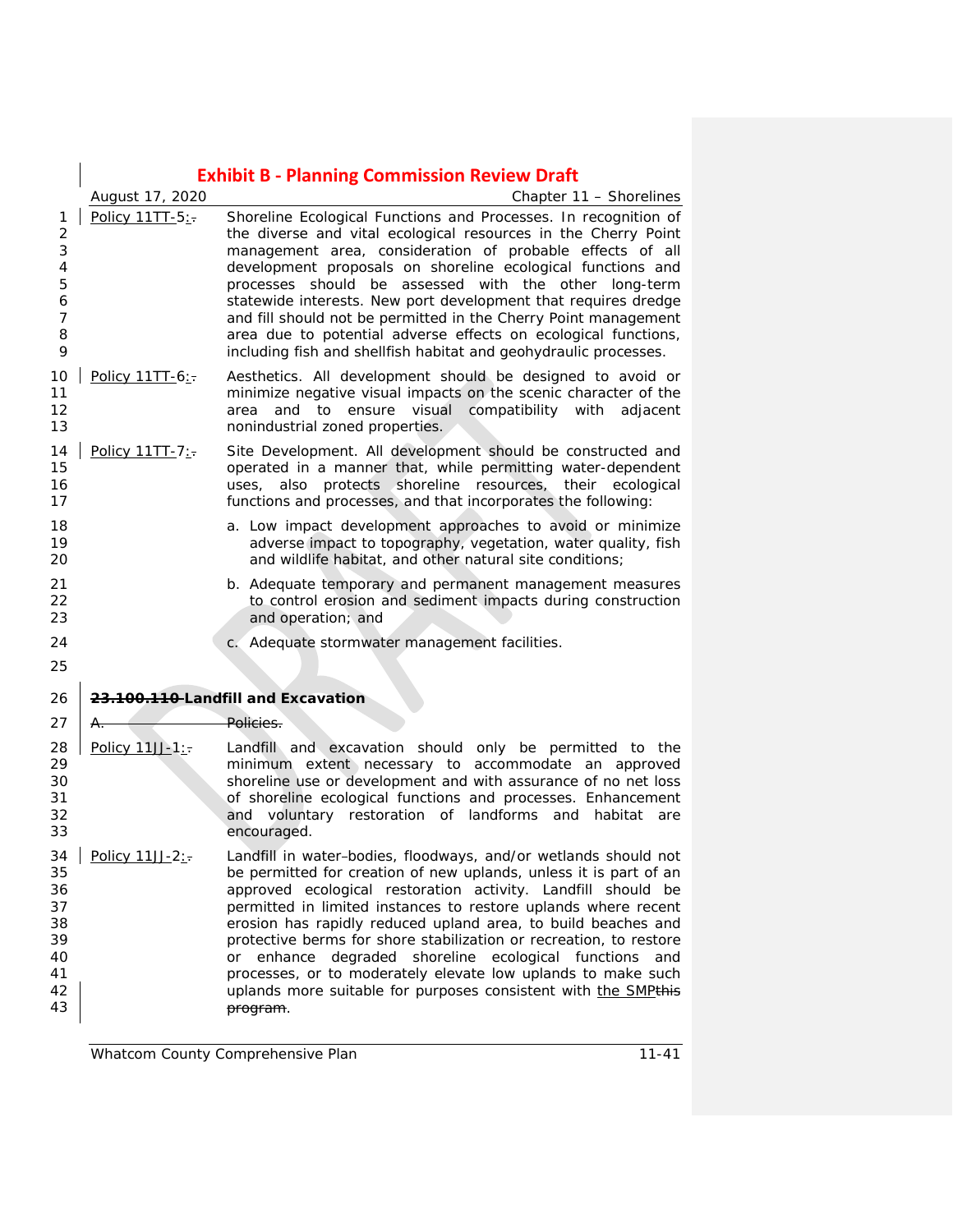|                                        |                   | <b>Exhibit B - Planning Commission Review Draft</b>                                                                                                                                                                                                                                                                                                                                                       |
|----------------------------------------|-------------------|-----------------------------------------------------------------------------------------------------------------------------------------------------------------------------------------------------------------------------------------------------------------------------------------------------------------------------------------------------------------------------------------------------------|
|                                        | August 17, 2020   | Chapter 11 - Shorelines                                                                                                                                                                                                                                                                                                                                                                                   |
| 1<br>2                                 | Policy 11JJ-3:-   | Fill should not be allowed where shore stabilization works would<br>be required to maintain the materials placed.                                                                                                                                                                                                                                                                                         |
| 3<br>4<br>5                            | Policy 11JJ-4:    | Landfills and excavation should be located and developed so<br>that water quality, hydrologyie, and runoff patterns are not<br>altered.                                                                                                                                                                                                                                                                   |
| 6<br>7<br>8                            | Policy 11JJ-5:    | The predicted economic benefits of landfills and excavation<br>should be weighed against long-term cumulative impacts on<br>ecological processes and functions.                                                                                                                                                                                                                                           |
| 9                                      | 23.100.120 Mining |                                                                                                                                                                                                                                                                                                                                                                                                           |
| 10                                     | Α.                | Policies.                                                                                                                                                                                                                                                                                                                                                                                                 |
| 11<br>12<br>13                         | Policy 11KK-1:    | Mining should not be located on shorelines where unavoidable<br>adverse impacts on other users or resources together equal or<br>outweigh the benefits from mining.                                                                                                                                                                                                                                       |
| 14<br>15                               | Policy 11KK-2:-   | Mining should not interfere with public recreation on the<br>shoreline.                                                                                                                                                                                                                                                                                                                                   |
| 16<br>17<br>18                         | Policy 11KK-3:-   | Mining should be located and operated so as to provide long-<br>term protection of water quality, fish and wildlife, and fish and<br>wildlife habitat.                                                                                                                                                                                                                                                    |
| 19<br>20<br>21<br>22<br>23<br>24       | Policy 11KK-4:-   | Mining, particularly surface or strip mining, should provide for<br>timely restoration of disturbed areas to a biologically productive,<br>semi-natural, or other useful condition through a reclamation<br>process consistent with regulations administered by the<br>Department of Natural Resources and other applicable county<br>standards.                                                          |
| 25<br>26<br>27                         | Policy 11KK-5:-   | Mining of marine and lake shores or accretional shoreforms,<br>such as point bars, that have a high value for recreation or as<br>fish or wildlife habitat should generally not be permitted.                                                                                                                                                                                                             |
| 28<br>29<br>30                         | Policy 11KK-6:    | Mining should only be permitted on accretion point and channel<br>bars where appropriate studies and detailed operation plans<br>demonstrate that:                                                                                                                                                                                                                                                        |
| 31<br>32                               |                   | a. Fish habitat, upland habitat and water quality will not be<br>significantly impacted; and                                                                                                                                                                                                                                                                                                              |
| 33<br>34<br>35                         |                   | b. The operation will not adversely affect geohydraulic<br>processes, channel alignment, nor increase bank erosion or<br>flood damages.                                                                                                                                                                                                                                                                   |
| 36<br>37<br>38<br>39<br>40<br>41<br>42 | Policy 11KK-7:    | Mining operations should be located, designed, and managed so<br>that other appropriate uses are not subjected to substantial or<br>unnecessary adverse impacts from noise, dust, or other effects<br>of the operation. The operator may be required to implement<br>measures such as buffers, limited hours, or other mitigating<br>measures for the purpose of minimizing adverse proximity<br>impacts. |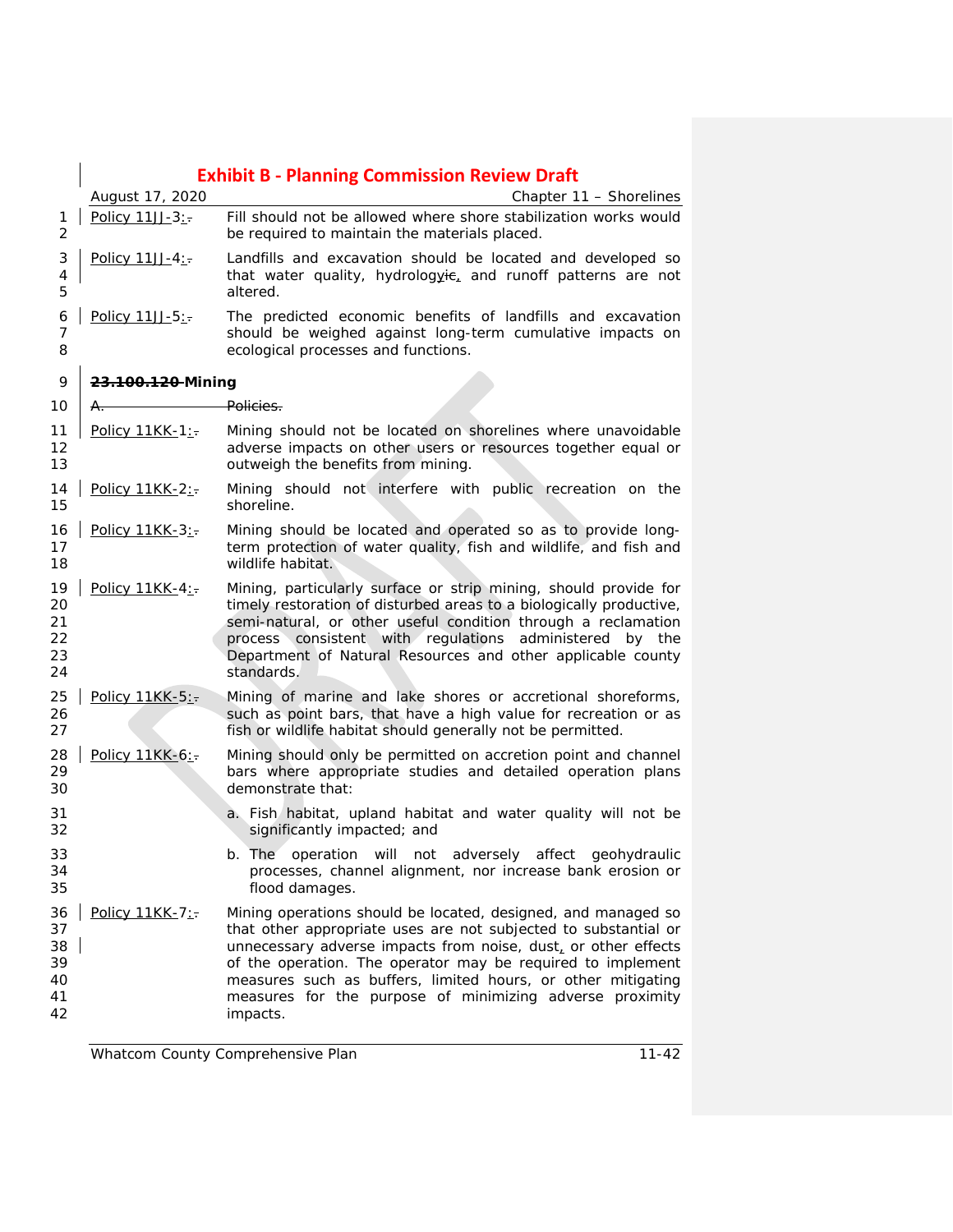|                                              | <b>Exhibit B - Planning Commission Review Draft</b>                                                                                                                                                                                                                                                                              |                                                                                                                                                                                                                                                                                                                                                                                                                                                                                                                                                 |                                                                                                                                           |  |
|----------------------------------------------|----------------------------------------------------------------------------------------------------------------------------------------------------------------------------------------------------------------------------------------------------------------------------------------------------------------------------------|-------------------------------------------------------------------------------------------------------------------------------------------------------------------------------------------------------------------------------------------------------------------------------------------------------------------------------------------------------------------------------------------------------------------------------------------------------------------------------------------------------------------------------------------------|-------------------------------------------------------------------------------------------------------------------------------------------|--|
|                                              | August 17, 2020                                                                                                                                                                                                                                                                                                                  |                                                                                                                                                                                                                                                                                                                                                                                                                                                                                                                                                 |                                                                                                                                           |  |
| 1<br>2<br>3<br>4<br>5                        | 23.100.130-Moorage - Docks, Piers and Mooring Buoys<br>Moorage—including docks, piers and mooring buoys—in shoreline areas are subject<br>to the following policies. Shared moorage with more than four berths and boat<br>launching facilities are subject to the policies in Boating facilities - Marinas and<br>Launch Ramps. |                                                                                                                                                                                                                                                                                                                                                                                                                                                                                                                                                 |                                                                                                                                           |  |
| 6                                            | A. Policies.                                                                                                                                                                                                                                                                                                                     |                                                                                                                                                                                                                                                                                                                                                                                                                                                                                                                                                 |                                                                                                                                           |  |
| 7<br>8<br>9<br>10<br>11<br>12<br>13          | Policy 11LL-1:                                                                                                                                                                                                                                                                                                                   | Moorage associated with a single-family residence is considered<br>a water-dependent use; provided, that it is designed and used<br>as a facility to access watercraft, and other moorage facilities<br>are not available or feasible. Moorage for water-related and<br>water-enjoyment uses or shared moorage for multifamily use<br>should be allowed as part of a mixed use development or where<br>it provides public access.                                                                                                               |                                                                                                                                           |  |
| 14<br>15<br>16<br>17                         | Policy 11LL-2:-                                                                                                                                                                                                                                                                                                                  | New moorage, excluding docks accessory to single-family<br>residences, should be permitted only when the applicant/<br>proponent has demonstrated that a specific need exists to<br>support the intended water-dependent or public access use.                                                                                                                                                                                                                                                                                                  |                                                                                                                                           |  |
| 18<br>19<br>20<br>21<br>22<br>23<br>24       | Policy $11LL-3:-$                                                                                                                                                                                                                                                                                                                | As an alternative to continued proliferation of individual private<br>moorage, mooring buoys are preferred over docks or floats.<br>Shared moorage facilities are preferred over single-user<br>moorage where feasible, especially where water use conflicts<br>exist or are predictable. New subdivisions of more than two lots<br>and new multifamily development of more than two dwelling<br>units should provide shared moorage.                                                                                                           |                                                                                                                                           |  |
| 25<br>26<br>27<br>28<br>29<br>30<br>31<br>32 | Policy 11LL-4:-                                                                                                                                                                                                                                                                                                                  | Docks, piers and mooring buoys, including those accessory to<br>single-family residences, should avoid locations where they will<br>adversely impact shoreline ecological functions or processes,<br>including currents and littoral drift-, and critical saltwater habitat<br>including kelp beds, eelgrass beds, spawning and holding areas<br>for forage fish (such as herring, surf smelt and sandlance);<br>subsistence, commercial and recreational shellfish beds;<br>mudflats, intertidal habitats with vascular plants; and areas with | Comment [AP29]: Draft revision per Scoping<br>Document, Item #8c.                                                                         |  |
| 33<br>34<br>35<br>36<br>37<br>38             | Policy 11LL-5:                                                                                                                                                                                                                                                                                                                   | which priority species have a primary association.<br>Moorage should be spaced and oriented in a manner that<br>minimizes hazards and obstructions to public navigation rights<br>and corollary rights thereto such as, but not limited to, fishing,<br>swimming, and pleasure boating, as well as private riparian<br>rights of adjacent land-owners.                                                                                                                                                                                          |                                                                                                                                           |  |
| 39<br>40<br>41<br>42                         | Policy 11LL-6:                                                                                                                                                                                                                                                                                                                   | Moorage should be restricted to the minimum size necessary to<br>meet the needs of the proposed use. The length, width and<br>heightsize of piers and docks should be no greater than that<br>required for safety and practicality for the primary use.                                                                                                                                                                                                                                                                                         | Comment [AP30]: Simplify to "size" for<br>consistency with updated approach to dock<br>standards, which include an overall square footage |  |
| 43<br>44                                     | Policy 11LL-7:-                                                                                                                                                                                                                                                                                                                  | Pile supports are preferred over fills because piles do not<br>displace water surface and intertidal or aquatic habitat and are                                                                                                                                                                                                                                                                                                                                                                                                                 | requirement, rather than prescriptive dimensional<br>standards.                                                                           |  |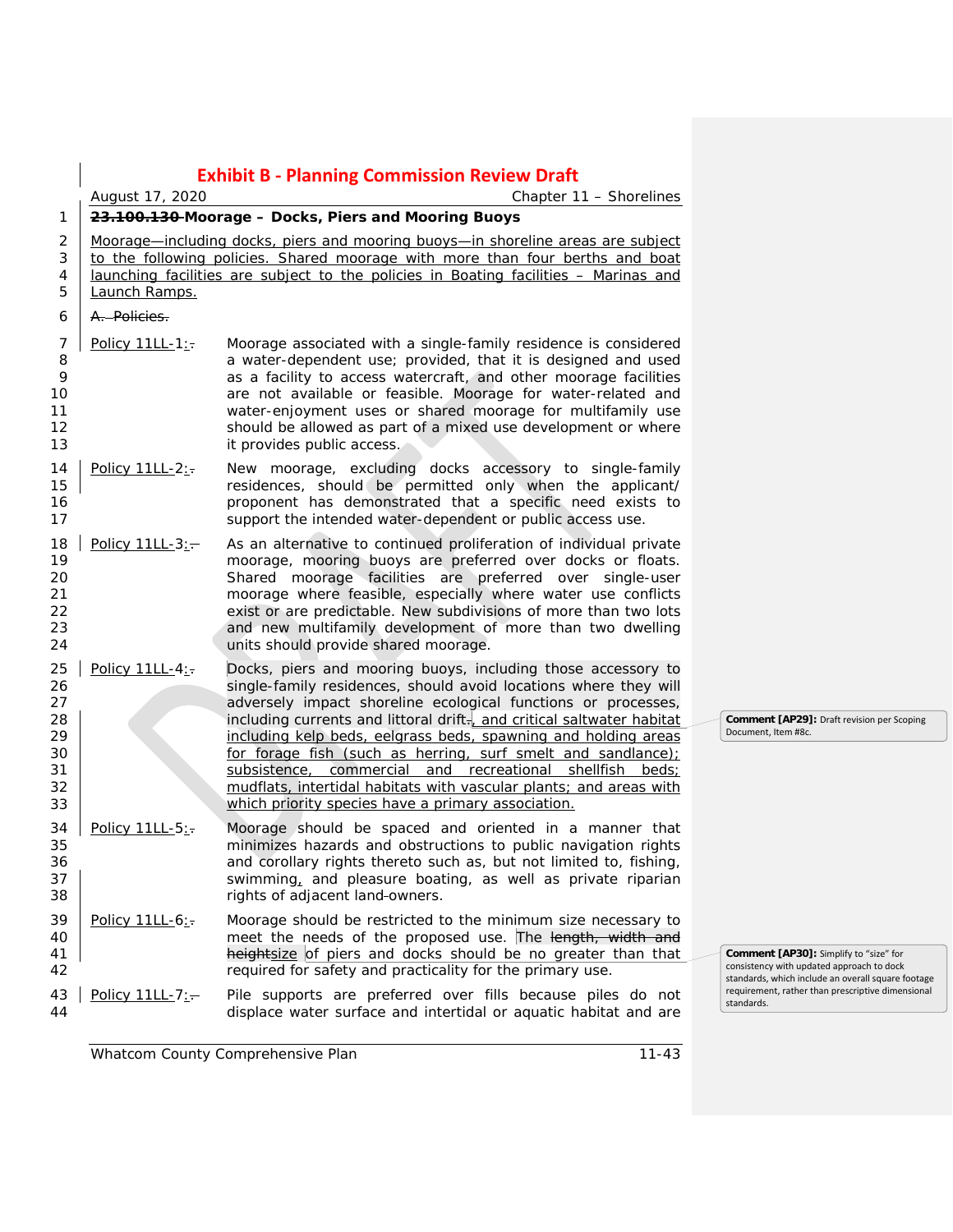|                                              |                                   | <b>Exhibit B - Planning Commission Review Draft</b>                                                                                                                                                                                                                                                                                                                                                                                                                                                                 |  |
|----------------------------------------------|-----------------------------------|---------------------------------------------------------------------------------------------------------------------------------------------------------------------------------------------------------------------------------------------------------------------------------------------------------------------------------------------------------------------------------------------------------------------------------------------------------------------------------------------------------------------|--|
|                                              | August 17, 2020                   | Chapter 11 - Shorelines                                                                                                                                                                                                                                                                                                                                                                                                                                                                                             |  |
| 1<br>2<br>3                                  |                                   | removable and thus more flexible in terms of long-term use<br>patterns. Floats may be less desirable than pile structures where<br>aquatic habitat or littoral drift are significant.                                                                                                                                                                                                                                                                                                                               |  |
| 4<br>5<br>6<br>7                             | Policy 11LL-8:-                   | The use of buoys for small craft moorage is preferred over pile<br>or float structures because of lesser long-term impact on shore<br>features and users; moorage buoys should be placed as close to<br>shore as possible to minimize obstruction to navigation.                                                                                                                                                                                                                                                    |  |
| 8<br>9<br>10<br>11                           | Policy 11LL-9:                    | Shoreline resources and water quality should be protected from<br>overuse by boaters living on vessels (live-aboards). Boaters<br>living on vessels are restricted to established marinas with<br>facilities to address waste handling and other sanitary services.                                                                                                                                                                                                                                                 |  |
| 12<br>13<br>14                               | Policy 11LL-10:                   | Vessels should be restricted from extended mooring on waters<br>of the state unless authorization is obtained from the DNR and<br>impacts to navigation and public access are mitigated.                                                                                                                                                                                                                                                                                                                            |  |
| 15<br>16<br>17                               | Policy 11LL-11:                   | Piers and docks should be constructed of materials that will not<br>adversely affect water quality or aquatic plants and animals in<br>the long term.                                                                                                                                                                                                                                                                                                                                                               |  |
| 18<br>19<br>20<br>21<br>22<br>23             | Policy 11LL-12:                   | New pier and dock development should be designed so as not to<br>interfere with lawful public access to or use of shorelines.<br>Developers of new piers and shared moorage should be<br>encouraged to provide physical or visual public access to<br>shorelines whenever safe and compatible with the primary use<br>and shore features.                                                                                                                                                                           |  |
| 24                                           | <del>23.100.140 </del> Recreation |                                                                                                                                                                                                                                                                                                                                                                                                                                                                                                                     |  |
| 25                                           | A. Policies.                      |                                                                                                                                                                                                                                                                                                                                                                                                                                                                                                                     |  |
| 26<br>27<br>28<br>29<br>30<br>31<br>32<br>33 | Policy 11MM-1:-                   | Shoreline recreational development should be given priority for<br>shoreline location to the extent that the use facilitates the<br>public's ability to reach, touch, and enjoy the water's edge, to<br>travel on the waters of the state, and to view the water and the<br>shoreline. Where appropriate, such facilities should be dispersed<br>along the shoreline in a manner that supports more frequent<br>recreational access and aesthetic enjoyment of the shoreline for<br>a substantial number of people. |  |
| 35<br>36<br>37<br>38                         | 34   Policy 11MM-2:               | Recreational developments should facilitate appropriate use of<br>shoreline resources while conserving them. These resources<br>include, but are not limited to: accretion shoreforms, wetlands,<br>soils, ground-water, surface water, native plant and animal life,<br>and shore processes.                                                                                                                                                                                                                       |  |
| 39                                           |                                   | Recreational development requiring extensive structures,                                                                                                                                                                                                                                                                                                                                                                                                                                                            |  |
| 40                                           |                                   | utilities and roads and/or substantial modifications of                                                                                                                                                                                                                                                                                                                                                                                                                                                             |  |
| 41<br>42                                     |                                   | topography or vegetation removal should not be located or<br>expanded in areas where damage to persons, property, and/or                                                                                                                                                                                                                                                                                                                                                                                            |  |
| 43                                           |                                   | shoreline functions and processes is likely to occur.                                                                                                                                                                                                                                                                                                                                                                                                                                                               |  |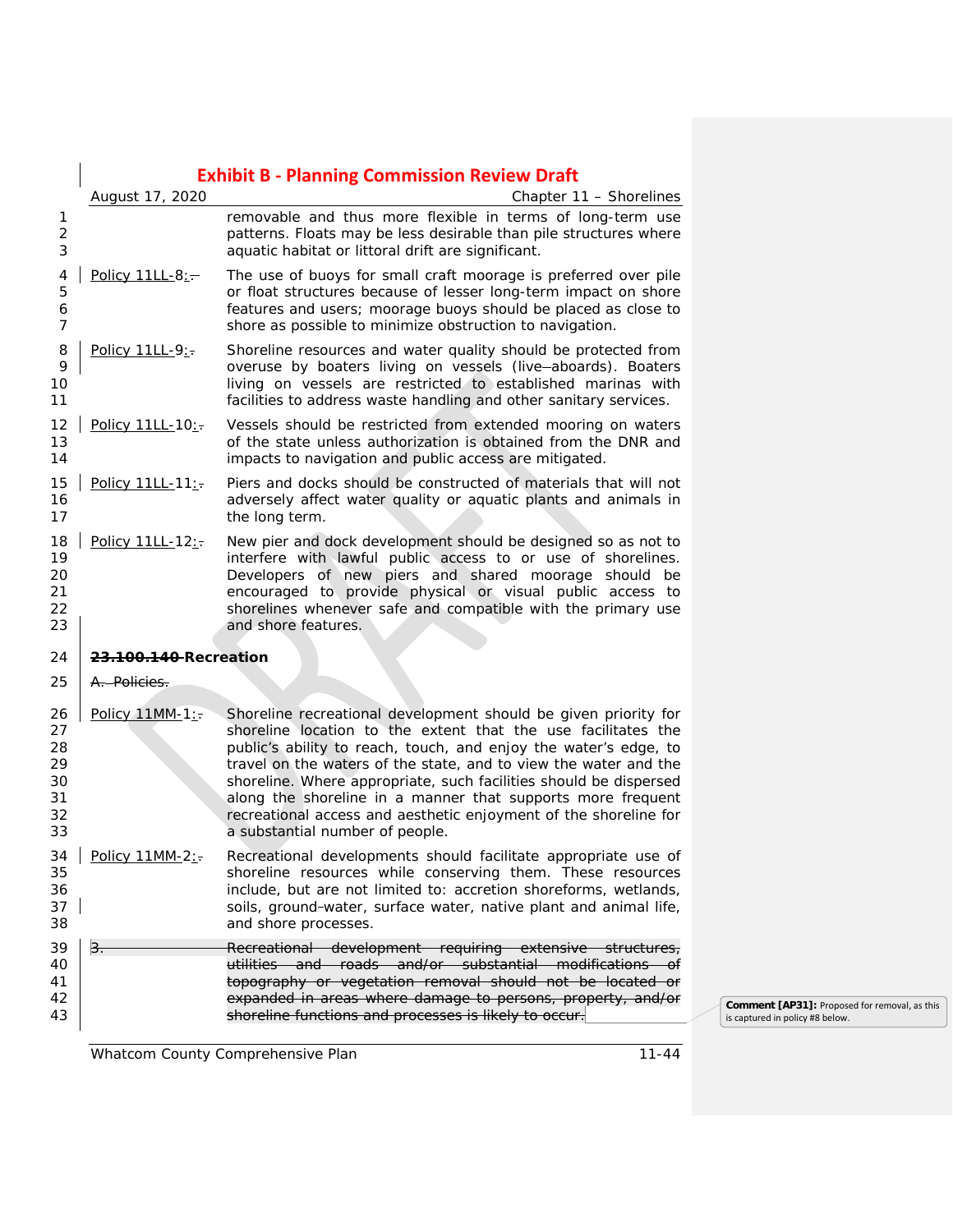|                                        | <b>Exhibit B - Planning Commission Review Draft</b> |                                                                                                                                                                                                                                                                                                                                                                                                                          |  |  |
|----------------------------------------|-----------------------------------------------------|--------------------------------------------------------------------------------------------------------------------------------------------------------------------------------------------------------------------------------------------------------------------------------------------------------------------------------------------------------------------------------------------------------------------------|--|--|
|                                        | Chapter 11 - Shorelines<br>August 17, 2020          |                                                                                                                                                                                                                                                                                                                                                                                                                          |  |  |
| 1<br>2<br>3<br>4<br>5<br>6             | Policy 11MM-3:4.                                    | Recreational developments and plans should provide the<br>regional population a varied and balanced choice of recreation<br>experiences in appropriate locations. Public agencies and private<br>developers should coordinate their plans and activities to<br>provide a wide variety of recreational opportunities without<br>needlessly duplicating facilities.                                                        |  |  |
| 7<br>8<br>9<br>10<br>11<br>12          | Policy 11MM-4:5.                                    | Trail links between shoreline parks and public access points<br>should be encouraged for walking, horseback or bicycle riding,<br>and other non-motorized vehicle access where appropriate. The<br>Whatcom County Comprehensive Park and Recreation Open<br>Space Plan should be considered in design and approval of<br>public trail systems.                                                                           |  |  |
| 13<br>14<br>15<br>16<br>17             | Policy 11MM-5:6.                                    | Access to natural character recreational areas, including but not<br>limited to beaches and fishing streams, should be a combination<br>of linear shoreline trails or easements and small parking or<br>access tracts to minimize user concentration on small portions<br>of the shoreline.                                                                                                                              |  |  |
| 18<br>19<br>20<br>21<br>22<br>23<br>24 | Policy 11MM-6: 7.                                   | should incorporate<br>public education<br>Recreation<br>facilities<br>regarding shoreline ecological functions and processes, the role<br>of human actions on the environment, and the importance of<br>public involvement in shorelines management. Opportunities<br>incorporating educational and interpretive information should be<br>pursued in design and operation of recreation facilities and<br>nature trails. |  |  |
| 25<br>26<br>27                         | Policy 11MM-7:8.                                    | Reasonable physical or visual public access to shorelines should<br>be provided and integrated with recreational developments in<br>accordance with WCC 23.90.080.                                                                                                                                                                                                                                                       |  |  |
| 28<br>29<br>30<br>31                   | Policy 11MM-8: 9.                                   | Recreation development should be located only where utility and<br>road capability isare adequate, or may be provided without<br>significant damage to shore features commensurate with the<br>number and concentration of anticipated users.                                                                                                                                                                            |  |  |
| 32<br>33<br>34<br>35                   |                                                     | Policy 11MM-9:40. Cooperative efforts among public and private persons toward<br>the acquisition and/or development of suitable recreation sites<br>or facilities should be explored to assure long-term availability<br>of sufficient public sites to meet local recreation needs.                                                                                                                                      |  |  |
| 36                                     | <del>23.100.150 </del> Residential                  |                                                                                                                                                                                                                                                                                                                                                                                                                          |  |  |
| 37                                     | A. Policies.                                        |                                                                                                                                                                                                                                                                                                                                                                                                                          |  |  |
| 38<br>39<br>40<br>41                   | Policy 11NN-1:                                      | Single-family residences are designated in Chapter 90.58 RCW<br>as a priority use in those limited instances when authorization is<br>given for alterations of the natural condition of shorelines of the<br>state.                                                                                                                                                                                                      |  |  |
| 42<br>43                               | Policy 11NN-2:-                                     | New residential development is encouraged to cluster dwelling<br>units together to reduce physical and visual impacts on                                                                                                                                                                                                                                                                                                 |  |  |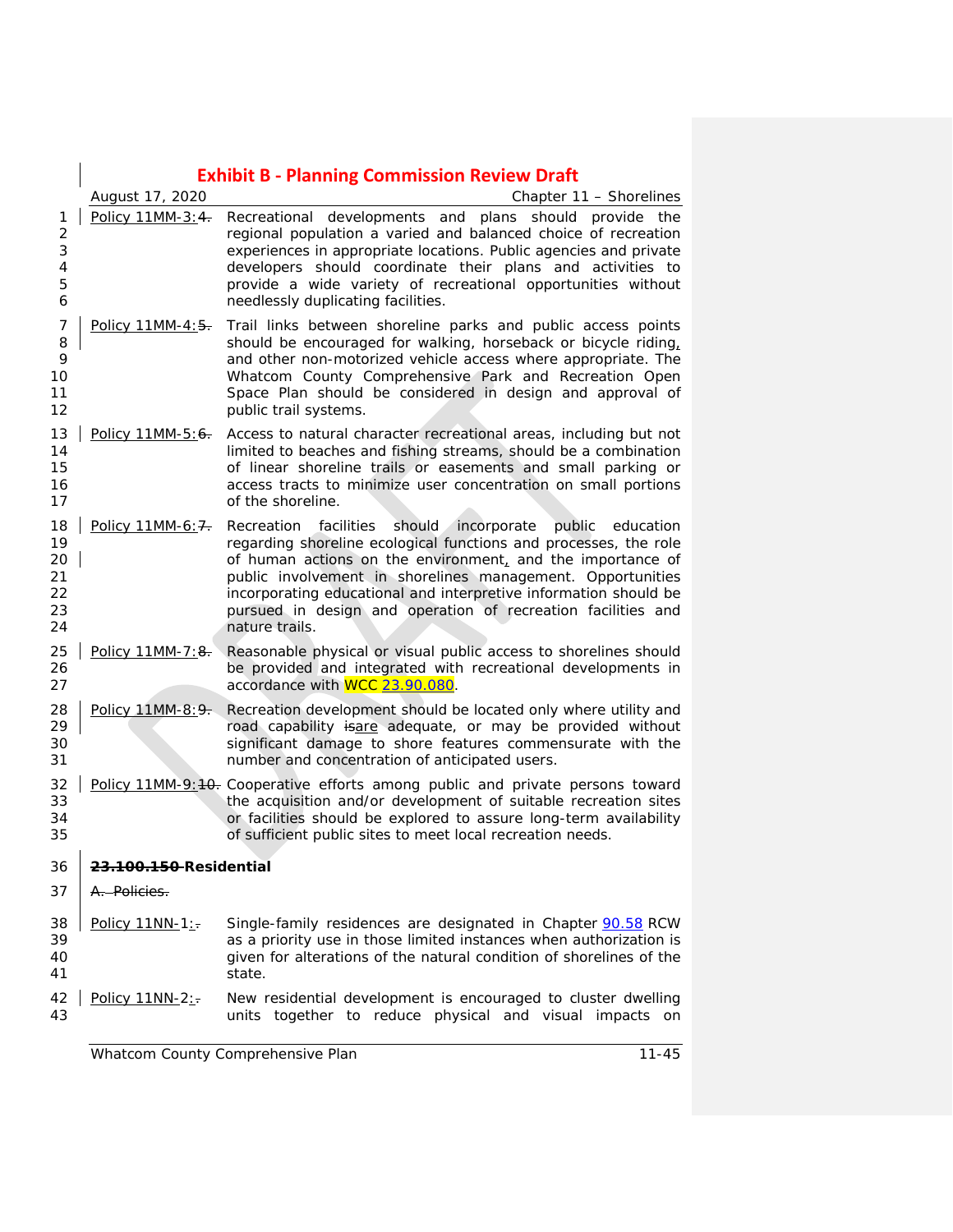$\overline{\phantom{a}}$ 

|                                                                | August 17, 2020     | Chapter 11 - Shorelines                                                                                                                                                                                                                                                                                                                                                                                                                                                                                                                                                                                             |  |
|----------------------------------------------------------------|---------------------|---------------------------------------------------------------------------------------------------------------------------------------------------------------------------------------------------------------------------------------------------------------------------------------------------------------------------------------------------------------------------------------------------------------------------------------------------------------------------------------------------------------------------------------------------------------------------------------------------------------------|--|
| 1<br>$\overline{2}$<br>3<br>4<br>5<br>6<br>$\overline{7}$<br>8 |                     | shorelines and to reduce utility and road costs. Planned unit<br>developments that include common open space and recreation<br>facilities, or a variety of dwelling sizes and types, are<br>encouraged at suitable locations as a preferable alternative to<br>extensive single-lot subdivisions on shorelines. Planned unit<br>developments (Chapter 20.85 WCC) may also include a limited<br>number of neighborhood commercial business uses where<br>consistent with the applicable zoning regulations.                                                                                                          |  |
| 9<br>10<br>11<br>12<br>13                                      | Policy 11NN-3:-     | Allowable density of new residential development should comply<br>with applicable Ceomprehensive Pplan goals and policies, zoning<br>restrictions, and shoreline area designation standards. The<br>density per acre-of development should be appropriate to local<br>natural and cultural features.                                                                                                                                                                                                                                                                                                                |  |
| 14<br>15<br>16<br>17<br>18                                     | Policy 11NN-4:      | Structures or development for uses accessory to residential use<br>should preserve shoreline open space, be visually and physically<br>compatible with adjacent cultural and shoreline features, be<br>reasonable in size and purpose, and result in no net loss of<br>shoreline ecological functions and processes.                                                                                                                                                                                                                                                                                                |  |
| 19<br>20<br>21<br>22<br>23<br>24<br>25<br>26<br>27<br>28       | Policy 11NN-5:      | Buildings greater than 35 feet above average grade level that<br>will obstruct the views of a substantial number of residences on<br>areas adjoining such shorelines are limited by the <b>SMAA</b> ct<br>(RCW 90.58.320) to those cases where the SMPthis program<br>does not prohibit such development and then only when<br>overriding considerations of the public interest will be served.<br>The SMPThis program provides opportunities for buildings<br>greater than 35 feet in height in limited areas where consistent<br>with development objectives and the goals and polices of this<br>chapterprogram. |  |
| 29<br>30<br>31<br>32                                           | Policy 11NN-6:-     | New residential development should be planned and built in<br>accordance with the policies and regulations in<br>WCC 23.90.030and to minimize the need for shoreline<br>stabilization and flood hazard reduction measures.                                                                                                                                                                                                                                                                                                                                                                                          |  |
| 33<br>34<br>35<br>36<br>37                                     | Policy $11NN-7$ :   | Measures to conserve native vegetation along shorelines should<br>be required for all residential development. Vegetation<br>conservation may include avoidance or minimization of clearing<br>or grading, restoration of areas of native vegetation, and/or<br>control of invasive or nonnative vegetation.                                                                                                                                                                                                                                                                                                        |  |
| 39<br>40<br>41<br>42<br>43                                     | 38   Policy 11NN-8: | Whenever possible, nonregulatory methods to protect, enhance,<br>and restore shoreline ecological functions and other shoreline<br>resources should be encouraged for residential development.<br>Such methods may include resource management planning, low<br>impact development techniques, voluntary protection<br>and<br>enhancement projects, education, or incentive programs.                                                                                                                                                                                                                               |  |
| 44<br>45                                                       | Policy 11NN-9:      | New multiunit residential development, including subdivision of<br>land for more than four parcels, should provide substantial                                                                                                                                                                                                                                                                                                                                                                                                                                                                                      |  |

**Comment [MD32]:** Deleted for brevity as already required.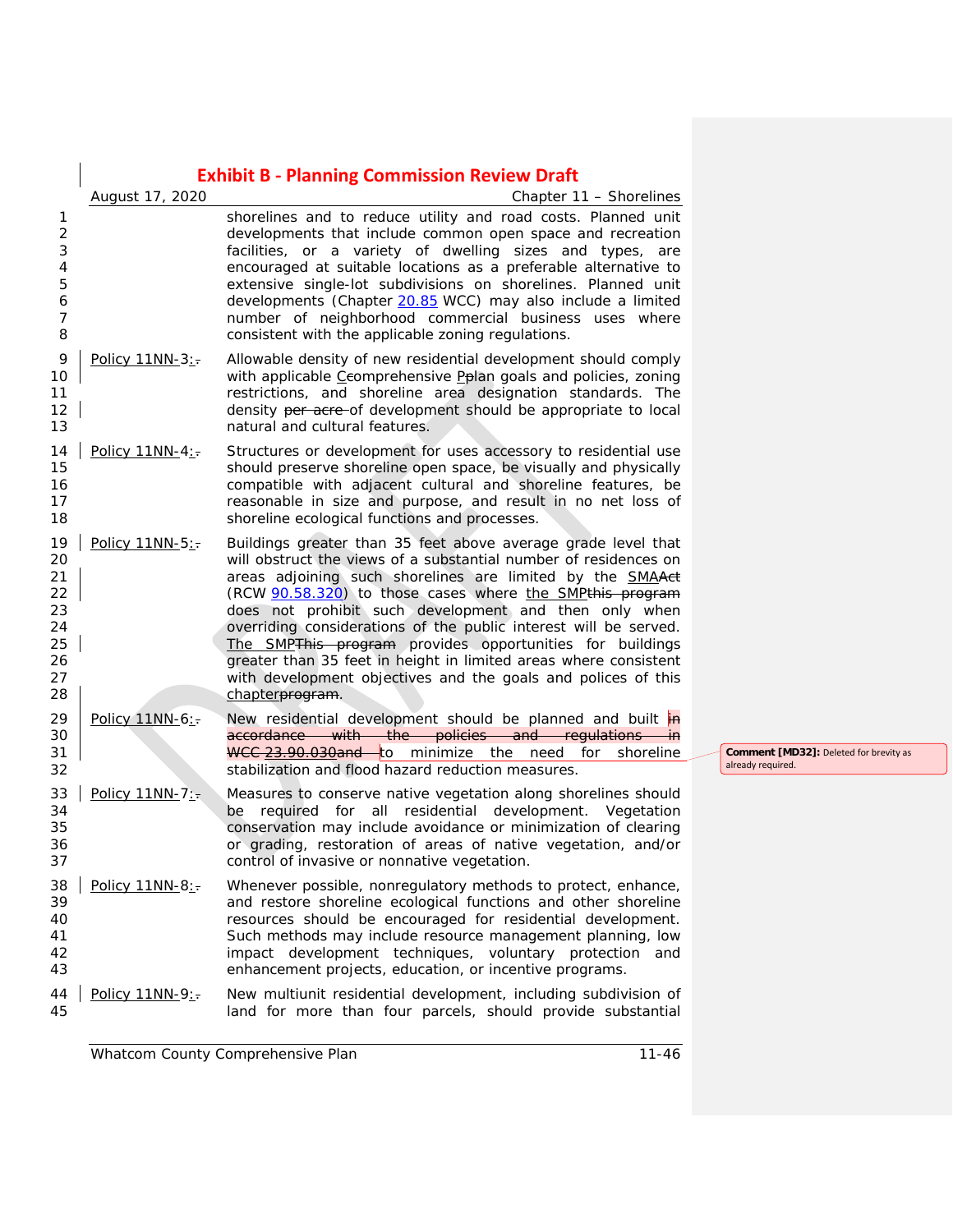|                                         | <b>Exhibit B - Planning Commission Review Draft</b> |                                                                                                                                                                                                                                                                                                                                                                                          |  |  |
|-----------------------------------------|-----------------------------------------------------|------------------------------------------------------------------------------------------------------------------------------------------------------------------------------------------------------------------------------------------------------------------------------------------------------------------------------------------------------------------------------------------|--|--|
|                                         | August 17, 2020<br>Chapter 11 – Shorelines          |                                                                                                                                                                                                                                                                                                                                                                                          |  |  |
| 1<br>$\overline{2}$<br>3<br>4<br>5<br>6 |                                                     | space recreational opportunities for development<br>shore<br>residents and the public, unless public access is infeasible due to<br>incompatible uses, safety, impacts to shoreline ecology, or legal<br>limitations. New developments of four or fewer units should<br>provide private access to the shore for those living in the<br>development (non-public).                         |  |  |
| 7<br>8<br>9                             | Policy 11NN-10:                                     | Development should provide open space corridors between<br>structures, and along site boundaries, so as to provide space for<br>outdoor recreation, preserve views, and minimize use conflicts.                                                                                                                                                                                          |  |  |
| 10<br>11<br>12<br>13<br>14              | Policy 11NN-11:                                     | Recreation-oriented residential development in the shoreline<br>only where<br>located<br>substantial<br>should<br>be<br>recreation<br>opportunities are provided on site, and where nearby property<br>owners and other appropriate uses will not be adversely<br>affected.                                                                                                              |  |  |
| 15                                      | 23.100.160 Restoration and Enhancement              |                                                                                                                                                                                                                                                                                                                                                                                          |  |  |
| 16                                      | A. Policies.                                        |                                                                                                                                                                                                                                                                                                                                                                                          |  |  |
| 17<br>18<br>19<br>20<br>21<br>22        | Policy 1100-1:                                      | The SMPThis program recognizes the importance of restoration<br>of shoreline ecological functions and processes and encourages<br>cooperative restoration efforts and programs between local,<br>public<br>state,<br>and<br>federal<br>agencies,<br>tribes,<br>nonprofit<br>organizations, and landowners to address shorelines with<br>impaired ecological functions and/or processes.  |  |  |
| 23<br>24<br>25<br>26<br>27<br>28        | Policy 1100-2:                                      | Restoration actions should restore shoreline ecological functions<br>and processes as well as shoreline features and should be<br>targeted towards meeting the needs of sensitive and/or locally<br>important plant, fish and wildlife species, as well as the<br>biological recovery goals for early Chinook and bull trout<br>populations, and other salmonid species and populations. |  |  |
| 29<br>30<br>31                          | Policy 1100-3:                                      | Restoration should be integrated with other parallel natural<br>resource management efforts such as the WRIA 1 Salmonid<br>Recovery Plan and the WRIA 1 Watershed Management Plan.                                                                                                                                                                                                       |  |  |
| 32                                      | Policy 1100-4:                                      | Priority should be given to restoration actions that:                                                                                                                                                                                                                                                                                                                                    |  |  |
| 33                                      |                                                     | a. Create dynamic and sustainable ecosystems.                                                                                                                                                                                                                                                                                                                                            |  |  |
| 34<br>35                                |                                                     | b. Restore connectivity between stream/river channels,<br>floodplains and hyporheic zones.                                                                                                                                                                                                                                                                                               |  |  |
| 36                                      |                                                     | c. Restore natural channel-forming geomorphologic processes.                                                                                                                                                                                                                                                                                                                             |  |  |
| 37<br>38                                |                                                     | d. Mitigate peak flows and associated impacts caused by high<br>stormwater runoff volume.                                                                                                                                                                                                                                                                                                |  |  |
| 39<br>40                                |                                                     | e. Reduce sediment input to streams and rivers and associated<br>impacts.                                                                                                                                                                                                                                                                                                                |  |  |
| 41                                      |                                                     | f. Improve water quality.                                                                                                                                                                                                                                                                                                                                                                |  |  |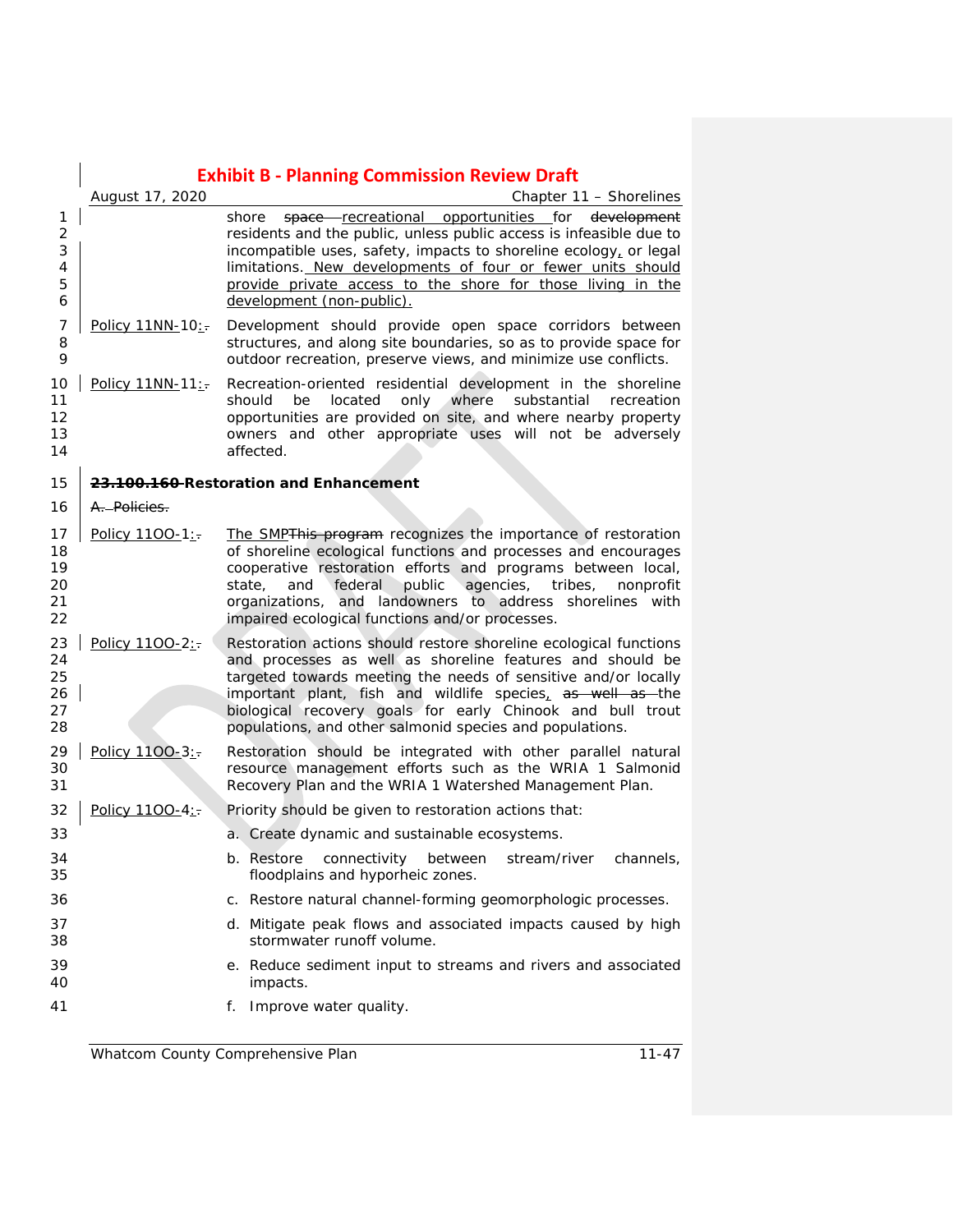|                                        | <b>Exhibit B - Planning Commission Review Draft</b> |                                                                                                                                                                                                                                                                                                                                                                                                                           |  |
|----------------------------------------|-----------------------------------------------------|---------------------------------------------------------------------------------------------------------------------------------------------------------------------------------------------------------------------------------------------------------------------------------------------------------------------------------------------------------------------------------------------------------------------------|--|
|                                        | August 17, 2020                                     | Chapter 11 - Shorelines                                                                                                                                                                                                                                                                                                                                                                                                   |  |
| 1<br>2                                 |                                                     | g. Restore native vegetation and natural hydrologic functions of<br>degraded and former wetlands.                                                                                                                                                                                                                                                                                                                         |  |
| 3<br>4                                 |                                                     | h. Replant native vegetation in riparian areas to restore<br>functions.                                                                                                                                                                                                                                                                                                                                                   |  |
| 5<br>6<br>7                            |                                                     | i. Restore nearshore ecosystem processes, such as sediment<br>transport and delivery and tidal currents that create and<br>sustain habitat.                                                                                                                                                                                                                                                                               |  |
| 8<br>9<br>10                           |                                                     | j. Restore pocket estuaries that support salmon life histories,<br>including feeding and growth, refuge, osmoregulation, and<br>migration.                                                                                                                                                                                                                                                                                |  |
| 11                                     |                                                     | k. Address contamination along industrial shoreline regions.                                                                                                                                                                                                                                                                                                                                                              |  |
| 12                                     |                                                     | 23.100.170 Shoreline Stabilization                                                                                                                                                                                                                                                                                                                                                                                        |  |
| 13<br>14                               |                                                     | Shore stabilization in shoreline areas shall be subject to the policies and regulations<br>of this section and Chapter 23.90 WCC.                                                                                                                                                                                                                                                                                         |  |
| 15                                     | A. Policies.                                        |                                                                                                                                                                                                                                                                                                                                                                                                                           |  |
| 16<br>17<br>18<br>19<br>20<br>21       | Policy 11PP-1:-                                     | Alternatives to structures for shore protection should be used<br>whenever possible. Such alternatives may include no action<br>(allow the shoreline to retreat naturally), increased building<br>relocation,<br>drainage<br>setbacks,<br>building<br>controls,<br>and<br>bioengineering, including vegetative stabilization, and beach<br>nourishment.                                                                   |  |
| 22<br>23<br>24<br>25<br>26<br>27<br>28 | Policy 11PP-2:                                      | New or expanded structural shore stabilization for new primary<br>structures should be avoided. Instead, structures should be<br>located and designed to avoid the need for future shoreline<br>stabilization where feasible. Land subdivisions should<br>be<br>designed to assure that future development of the created lots<br>will not require structural shore stabilization for reasonable<br>development to occur. |  |
| 29<br>30<br>31<br>32<br>33             | Policy 11PP-3:                                      | New or expanded structural shore stabilization should only be<br>permitted where demonstrated to be necessary to protect an<br>existing primary structure that is in danger of loss or substantial<br>damage, and where mitigation of impacts would not cause a net<br>loss of shoreline ecological functions and processes.                                                                                              |  |
| 34<br>35<br>36<br>37<br>38             | Policy 11PP-4:-                                     | New or expanded structural shore stabilization for enhancement,<br>restoration, or hazardous substance remediation projects should<br>only be allowed when nonstructural measures, vegetation<br>planting, or on-site drainage improvements would be insufficient<br>to achieve enhancement, restoration, or remediation objectives.                                                                                      |  |
| 39<br>40<br>41<br>42                   | Policy 11PP-5:-                                     | Shore stabilization on streams should be located and designed<br>to fit the physical character and hydraulic energy potential of a<br>specific shoreline reach, which may differ substantially from<br>adjacent reaches.                                                                                                                                                                                                  |  |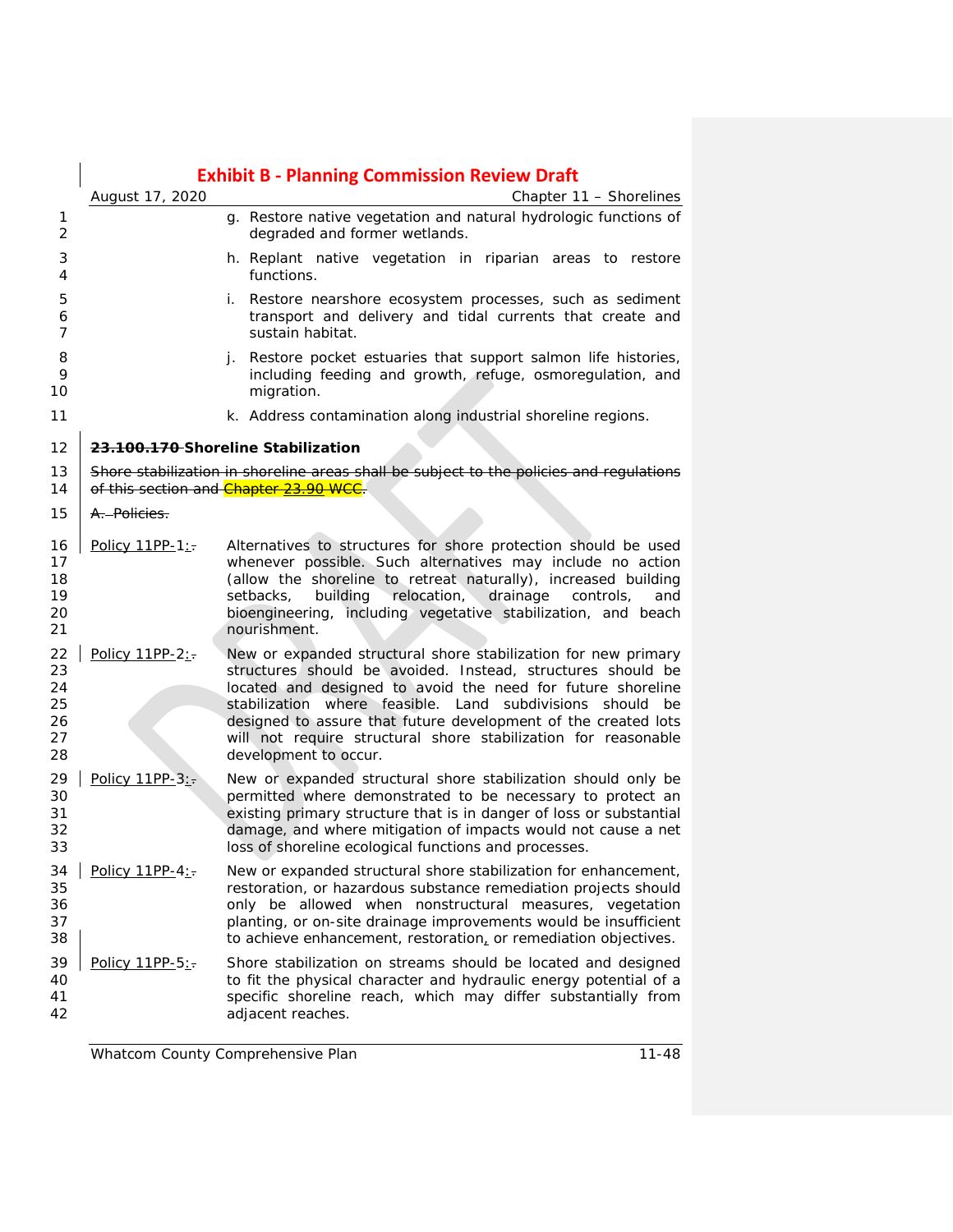|                                                |                                    | <b>Exhibit B - Planning Commission Review Draft</b>                                                                                                                                                                                                                                                                                                                                                                                                                                                      |  |
|------------------------------------------------|------------------------------------|----------------------------------------------------------------------------------------------------------------------------------------------------------------------------------------------------------------------------------------------------------------------------------------------------------------------------------------------------------------------------------------------------------------------------------------------------------------------------------------------------------|--|
| 1<br>$\overline{2}$<br>3<br>4                  | August 17, 2020<br>Policy 11PP-6:- | Chapter 11 - Shorelines<br>Shore stabilization should not be permitted to unnecessarily<br>interfere with public access to public shorelines, nor with other<br>appropriate shoreline uses including, but not limited to,<br>navigation, seafood harvest, or private-recreation.                                                                                                                                                                                                                         |  |
| 5<br>6<br>$\overline{7}$<br>8<br>9<br>10<br>11 | Policy 11PP-7:-                    | Provisions for multiple use, restoration, and/or public shore<br>access should be incorporated into the location, design, and<br>maintenance of shore stabilization for public or quasi-public<br>developments whenever safely compatible with the primary<br>purpose. Shore stabilization on publicly owned shorelines should<br>not be allowed to decrease long-term public use of the<br>shoreline.                                                                                                   |  |
| 12<br>13<br>14<br>15<br>16<br>17<br>18<br>19   | Policy 11PP-8:8.                   | Shore stabilization should be developed in a coordinated manner<br>among affected property owners and public agencies for a whole<br>drift sector (net shore-drift cell) or reach where feasible,<br>particularly those that cross jurisdictional boundaries, to address<br>ecological and geohydraulic processes, sediment conveyance<br>and beach management issues. Where beach erosion threatens<br>existing development, a comprehensive program for shoreline<br>management should be established. |  |
| 20<br>21<br>22<br>23<br>24<br>25<br>26<br>27   | Policy 11PP-9:-                    | In addition to conformance with the regulations in this<br>sectionthe SMP, nonregulatory methods to protect, enhance,<br>and restore shoreline ecological functions and other shoreline<br>resources should be encouraged for shore stabilization.<br>Nonregulatory methods may include public facility and resource<br>technical<br>assistance,<br>education,<br>planning,<br>voluntary<br>enhancement and restoration projects, or other incentive<br>programs.                                        |  |
| 28<br>29<br>30<br>31<br>32<br>33<br>34         | Policy 11PP-10:-                   | Shore stabilization should be located, designed, and maintained<br>to protect and maintain shoreline ecological functions, ongoing<br>shore processes, and the integrity of shore features. Ongoing<br>stream, lake, or marine processes and the probable effects of<br>proposed shore stabilization on other properties and shore<br>features should be considered. Shore stabilization should not be<br>developed for the purpose of filling shorelines.                                               |  |
| 35<br>36<br>37<br>38                           | Policy 11PP-11:                    | Failing, harmful, unnecessary, or ineffective structures should<br>be removed, and shoreline ecological functions and processes<br>should be restored using nonstructural methods or less harmful<br>long-term stabilization measures.                                                                                                                                                                                                                                                                   |  |
| 39<br>40<br>41<br>42<br>43<br>44               | Policy 11PP-12:                    | Structural shoreline stabilization measures should only be used<br>when more natural, flexible, nonstructural methods such as<br>vegetative stabilization, beach nourishment, and bioengineering<br>have been determined infeasible. Alternatives for shoreline<br>stabilization should be based on the following hierarchy of<br>preference:                                                                                                                                                            |  |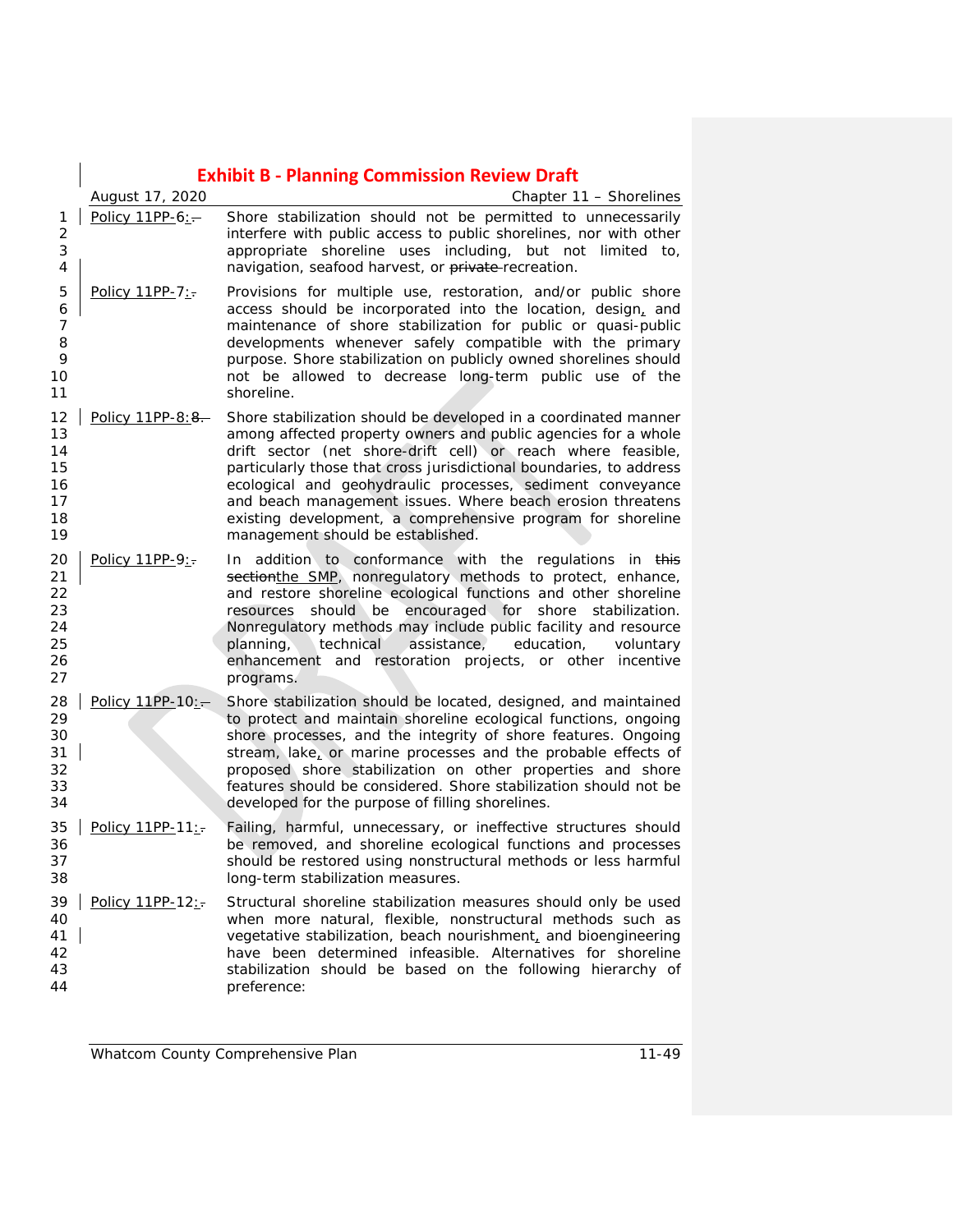|                                  |                  | <b>Exhibit B - Planning Commission Review Draft</b>                                                                                                                                                                                                                                                                                                                                |
|----------------------------------|------------------|------------------------------------------------------------------------------------------------------------------------------------------------------------------------------------------------------------------------------------------------------------------------------------------------------------------------------------------------------------------------------------|
|                                  | August 17, 2020  | Chapter 11 - Shorelines                                                                                                                                                                                                                                                                                                                                                            |
| 1<br>2                           |                  | a. No action (allow the shoreline to retreat naturally), increase<br>building setbacks, and relocate structures.                                                                                                                                                                                                                                                                   |
| 3<br>4<br>5<br>6                 |                  | b. Flexible defense works constructed of natural materials<br>including soft shore protection, bioengineering, including<br>beach nourishment, protective berms, or vegetative<br>stabilization.                                                                                                                                                                                   |
| 7<br>8                           |                  | c. Rigid works constructed of artificial materials such as riprap<br>or concrete.                                                                                                                                                                                                                                                                                                  |
| 9<br>10<br>11<br>12              |                  | Materials used for construction of shoreline stabilization should<br>be selected for long-term durability, ease of maintenance,<br>compatibility with local shore features, including aesthetic<br>values, and flexibility for future uses.                                                                                                                                        |
| 13<br>14<br>15<br>16<br>17       | Policy 11PP-13:  | Larger works such as jetties, breakwaters, weirs, or groin<br>systems should be permitted only for water-dependent uses<br>when the benefits to the region outweigh resource losses from<br>such works, and only where mitigated to provide no net loss of<br>shoreline ecological functions and processes.                                                                        |
| 18<br>19<br>20<br>21             | Policy 11PP-14:  | Alternative structures, including floating, portable or submerged<br>or several<br>smaller discontinuous<br>breakwater<br>structures,<br>structures, should be considered where physical conditions<br>make such alternatives with less impact feasible.                                                                                                                           |
| 22                               | 23.100.180-Signs |                                                                                                                                                                                                                                                                                                                                                                                    |
| 23                               | A.               | <del>Policies.</del>                                                                                                                                                                                                                                                                                                                                                               |
| 24<br>25<br>26<br>27<br>28<br>29 | Policy 11QQ-1:   | Whatcom County recognizes the constitutional right for property<br>owners to communicate using signs on their property. These<br>policies are intended to ensure that signage within shoreline<br>areas is consistent with the purpose and intent of the SMAAet<br>and the SMPthis program by addressing impacts to ecological<br>functions, public safety, and visual aesthetics. |
| 30<br>31<br>32                   | Policy 1100-2:-  | Signs should be located, designed, and maintained to be visually<br>compatible with local shoreline scenery as seen from both land<br>and water, especially on shorelines of statewide significance.                                                                                                                                                                               |
| 33<br>34                         | Policy 1100-3:   | Sign location and design should not significantly impair shoreline<br>views.                                                                                                                                                                                                                                                                                                       |
| 35<br>36<br>37<br>38<br>39       | Policy 1100-4:   | As a preferable alternative to continued proliferation of single-<br>purpose signs, communities, districts, and/or multiuse or<br>multitenant commercial developments are encouraged to erect<br>single, common use gateway signs to identify and give<br>directions to local premises and public facilities.                                                                      |
| 40<br>41                         | Policy 1100-5:   | Signs of a commercial or industrial nature should be limited to<br>those areas or premises to which the sign messages refer.                                                                                                                                                                                                                                                       |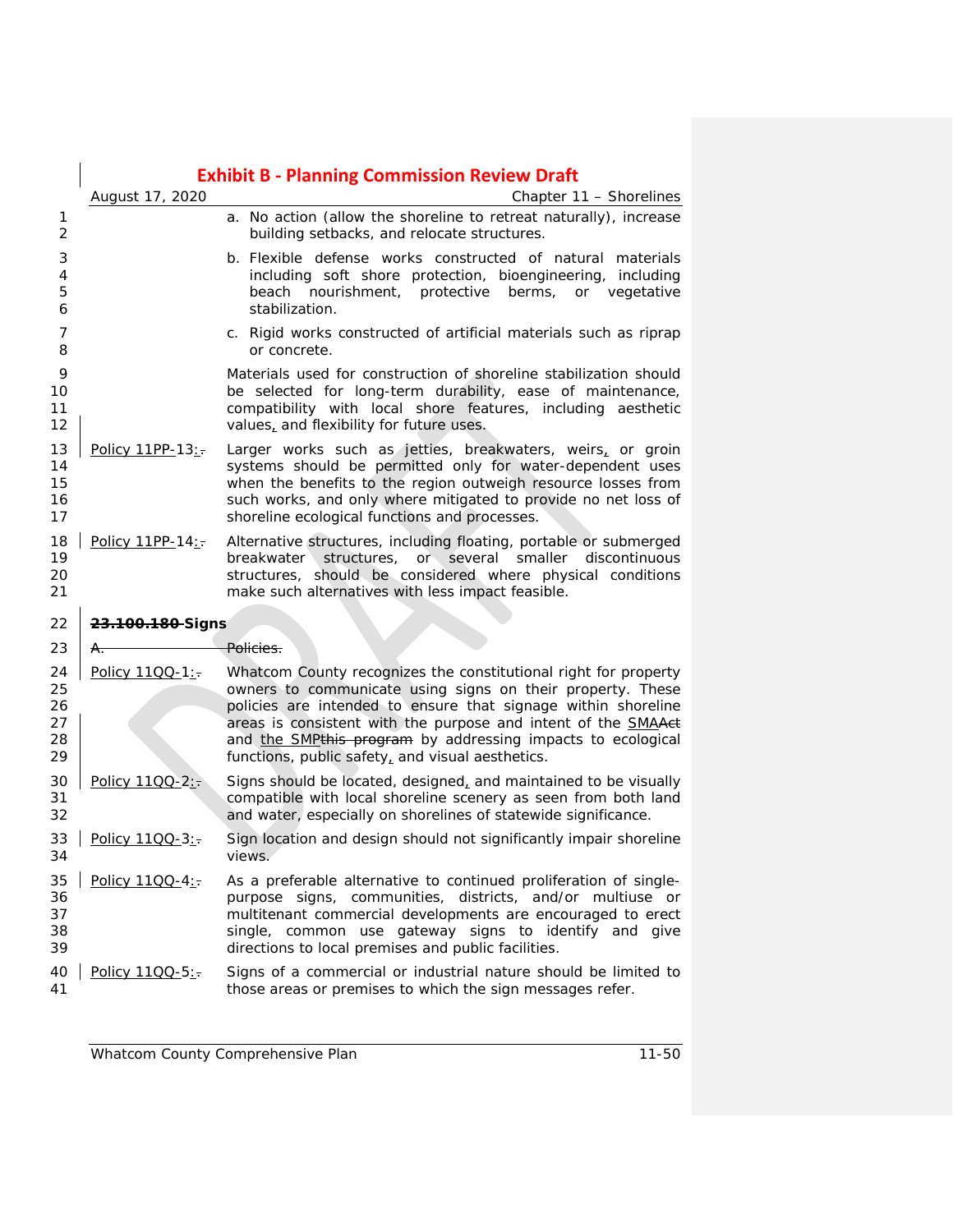|                                         | <b>Exhibit B - Planning Commission Review Draft</b> |                                                                                                                                                                                                                                                                                                                                                        |  |
|-----------------------------------------|-----------------------------------------------------|--------------------------------------------------------------------------------------------------------------------------------------------------------------------------------------------------------------------------------------------------------------------------------------------------------------------------------------------------------|--|
|                                         | August 17, 2020                                     | Chapter 11 - Shorelines                                                                                                                                                                                                                                                                                                                                |  |
| 1<br>$\overline{2}$<br>3<br>4<br>5<br>6 | Policy 1100-6:                                      | Billboards and other off-premises signs are not water-<br>dependent, reduce public enjoyment of or access to shorelines,<br>and often lower values of nearby properties. Such signs should<br>not be located on shorelines eExcept for approved community<br>gateway or directional signs, such signs should not be located<br>on shorelines.          |  |
| 7<br>8<br>9                             | Policy 11QQ-7:                                      | Signs near scenic vistas and viewpoints should be restricted in<br>number, location, and height so that enjoyment of these limited<br>and scarce areas is not impaired.                                                                                                                                                                                |  |
| 10<br>11<br>12                          | Policy 11QQ-8:                                      | Freestanding signs should be located to avoid blocking scenic<br>views and be located on the landward side of public<br>transportation routes, which generally parallel the shoreline.                                                                                                                                                                 |  |
| 13<br>14<br>15<br>16                    | Policy 11QQ-9:                                      | To minimize negative visual impacts and obstructions to<br>shoreline access and use, low profile, on-premises wall signs are<br>strongly preferred over freestanding signs or off-premises wall<br>signs.                                                                                                                                              |  |
| 17<br>18<br>19<br>20                    | Policy 1100-10:                                     | Signs should be designed mainly to identify the premises and<br>nature of enterprise without unduly distracting uninterested<br>passersby. Moving or flashing signs should be prohibited on<br>shorelines.                                                                                                                                             |  |
| 21                                      | 23.100.190-Transportation                           |                                                                                                                                                                                                                                                                                                                                                        |  |
| 22                                      | A.                                                  | Policies.                                                                                                                                                                                                                                                                                                                                              |  |
| 23<br>24<br>25                          | Policy 11RR-1:-                                     | New public or private transportation facilities should be located<br>inland from the land/water interface, preferably out of the<br>shoreline, unless:                                                                                                                                                                                                 |  |
| 26<br>27                                |                                                     | a. Perpendicular water crossings are required for access to<br>authorized uses consistent with the SMPthis program; or                                                                                                                                                                                                                                 |  |
| 28<br>29<br>30<br>31<br>32<br>33        |                                                     | b. Facilities are primarily oriented to pedestrian and non-<br>motorized use and provide an opportunity for a substantial<br>number of people to enjoy shoreline areas,<br>and are<br>consistent with the policies and regulations for ecological<br>protection in the General Policies section of this chapter and<br>in WCC 23.90.030, respectively. |  |
| 34<br>35<br>36                          | Policy 11RR-2:-                                     | Transportation facilities should be located and designed to avoid<br>public recreation and public access areas and significant natural,<br>historic, archaeological, or cultural sites.                                                                                                                                                                |  |
| 37<br>38<br>39                          | Policy 11RR-3:                                      | Parking is not a preferred use in shorelines and should only be<br>support authorized uses where no<br>allowed to<br>feasible<br>alternatives exist.                                                                                                                                                                                                   |  |
| 40<br>41<br>42                          | Policy 11RR-4:                                      | New or expanded public transportation facility route selection<br>and development should be coordinated with related local and<br>state government land use and circulation planning.                                                                                                                                                                  |  |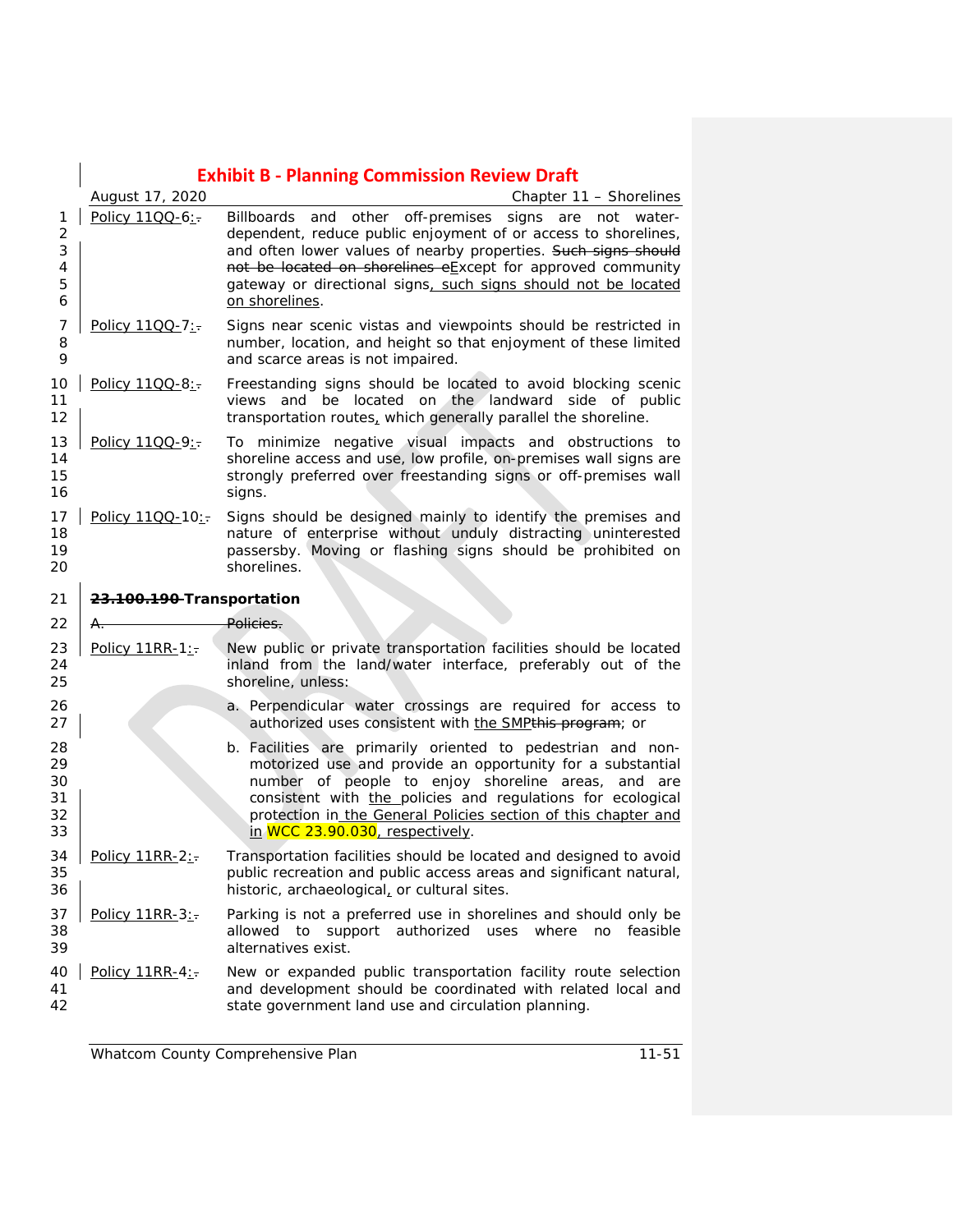|                                          | <b>Exhibit B - Planning Commission Review Draft</b> |                                                                                                                                                                                                                                                                                                                                                                                                                 |  |
|------------------------------------------|-----------------------------------------------------|-----------------------------------------------------------------------------------------------------------------------------------------------------------------------------------------------------------------------------------------------------------------------------------------------------------------------------------------------------------------------------------------------------------------|--|
|                                          | August 17, 2020                                     | Chapter 11 - Shorelines                                                                                                                                                                                                                                                                                                                                                                                         |  |
| 1<br>$\overline{c}$<br>3<br>4            | Policy 11RR-5:-                                     | Transportation system route planning, acquisition, and design in<br>the shoreline should provide space wherever possible for<br>compatible multiple uses such as utility lines, pedestrian shore<br>access or viewpoints, or recreational trails.                                                                                                                                                               |  |
| 5<br>6<br>$\overline{7}$<br>8<br>9<br>10 | Policy 11RR-6:-                                     | Transportation system plans and transportation projects within<br>shorelines should provide safe trail space for non-motorized<br>traffic such as pedestrians, bicyclists, or equestrians. Space for<br>such uses should be required along roads on shorelines, where<br>appropriate, and should be considered when rights-of-way are<br>being vacated or abandoned.                                            |  |
| 11<br>12<br>13<br>14<br>15<br>16<br>17   | Policy $11RR-7$ :                                   | Public access should be provided to shorelines where safe and<br>compatible with the primary and adjacent use, or should be<br>replaced where transportation development substantially<br>impairs lawful public access. Viewpoints, parking, trails, and<br>similar improvements should be considered for transportation<br>system projects in shoreline areas, especially where a need has<br>been identified. |  |
| 18<br>19<br>20<br>21<br>22<br>23         | Policy $11RR-8$ :                                   | Public transportation routes, particularly arterial highways and<br>railways, should be located, designed, and maintained to permit<br>safe enjoyment of adjacent shore areas and properties by other<br>appropriate uses such as recreation or residences. Vegetative<br>screening or other buffering should be considered.                                                                                    |  |
| 24                                       | <del>23.100.200 U</del> tilities                    |                                                                                                                                                                                                                                                                                                                                                                                                                 |  |
| 25                                       | A.                                                  | <del>Policies.</del>                                                                                                                                                                                                                                                                                                                                                                                            |  |
| 26<br>27<br>28                           | Policy 11SS-1:-                                     | New public or private utilities should be located inland from the<br>land/water interface, preferably out of the shoreline jurisdiction,<br>unless:                                                                                                                                                                                                                                                             |  |
| 29                                       |                                                     | a. Perpendicular water crossings are unavoidable; or                                                                                                                                                                                                                                                                                                                                                            |  |
| 30<br>31                                 |                                                     | b. Utilities are required for authorized shoreline uses consistent<br>with the SMPthis program.                                                                                                                                                                                                                                                                                                                 |  |
| 32<br>33<br>34                           | Policy 11SS-2:                                      | Utilities should be located and designed to avoid public<br>recreation and public access areas and significant natural,<br>historic, archaeological, or cultural resources.                                                                                                                                                                                                                                     |  |
| 35<br>36<br>37<br>38                     | Policy 11SS-3:-                                     | Utilities should be located, designed, constructed, and operated<br>to result in no net loss of shoreline ecological functions and<br>processes with appropriate mitigation as provided in WCC<br>23.90.030.                                                                                                                                                                                                    |  |
| 39<br>40<br>41<br>42                     | Policy 11SS-4:-                                     | All<br>utility<br>development<br>should<br>be<br>consistent<br>with and<br>coordinated with all local government and state planning,<br>including comprehensive plans and single purpose plans to meet<br>needs<br>of<br>future<br>populations<br>in<br>the<br>areas<br>planned<br>to                                                                                                                           |  |